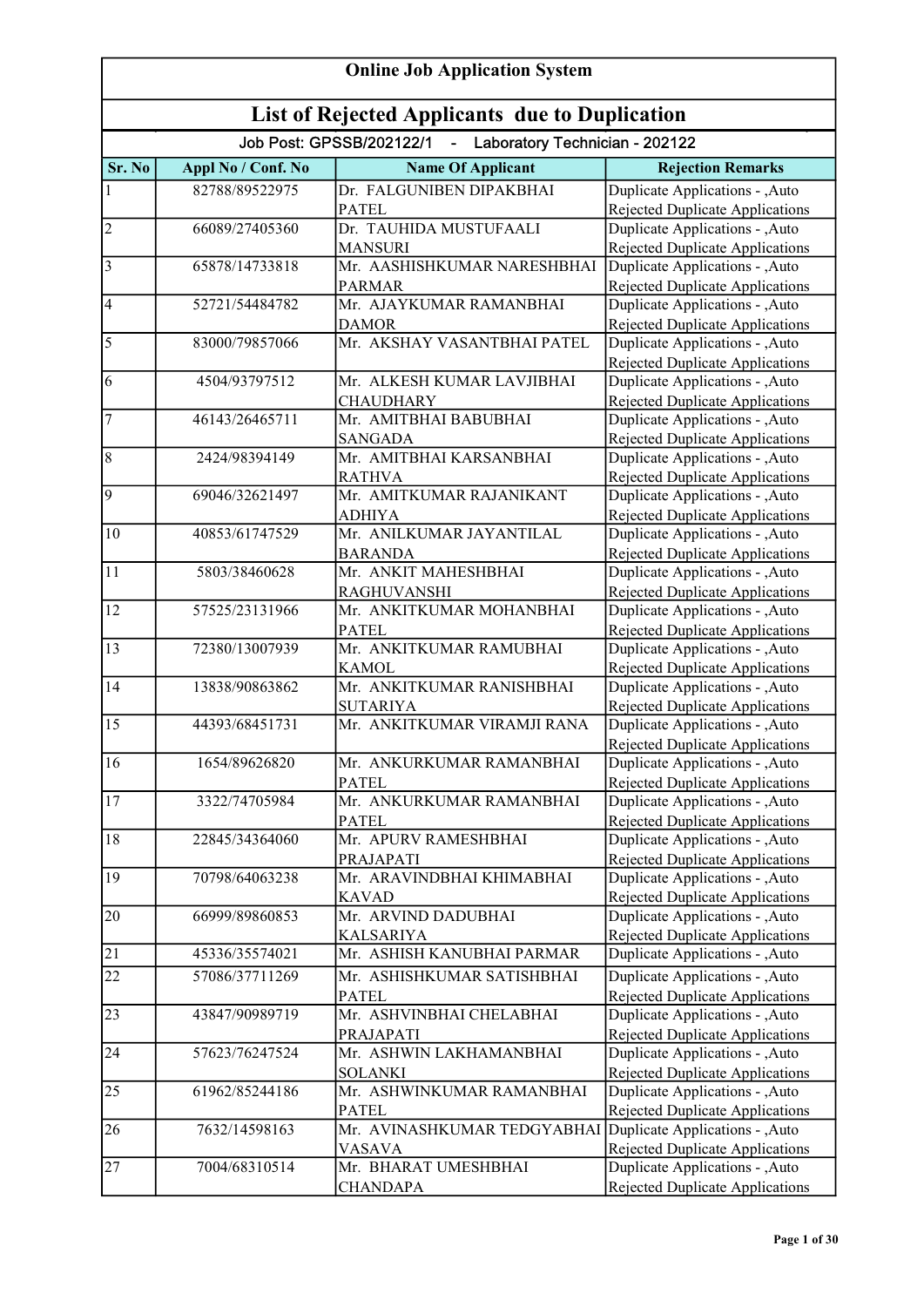| <b>Online Job Application System</b>                  |                |                                                              |                                                                           |
|-------------------------------------------------------|----------------|--------------------------------------------------------------|---------------------------------------------------------------------------|
| <b>List of Rejected Applicants due to Duplication</b> |                |                                                              |                                                                           |
|                                                       |                | Job Post: GPSSB/202122/1<br>- Laboratory Technician - 202122 |                                                                           |
| 28                                                    | 60266/33076619 | Mr. BHARATBHAI ISHVARBHAI<br><b>CHAUDHARI</b>                | Duplicate Applications - , Auto<br>Rejected Duplicate Applications        |
| 29                                                    | 27209/31895217 | Mr. BHARGAV BHUDARBHAI                                       | Duplicate Applications - , Auto                                           |
| 30                                                    | 66693/47531611 | <b>CHAUHAN</b><br>Mr. BHARGAV SHAILESHKUMAR                  | <b>Rejected Duplicate Applications</b><br>Duplicate Applications - , Auto |
| $\overline{31}$                                       | 47107/27597850 | <b>PATEL</b><br>Mr. BHAVESH RAMESHBHAI                       | Rejected Duplicate Applications<br>Duplicate Applications - , Auto        |
| $\overline{32}$                                       | 55660/52117847 | <b>CHAUDHARY</b><br>Mr. BHAVESHKUAMAR HARIBHAI               | Rejected Duplicate Applications<br>Duplicate Applications - ,Auto         |
|                                                       |                | <b>CHAUDHARY</b>                                             | Rejected Duplicate Applications                                           |
| $\overline{33}$                                       | 64222/76677586 | Mr. BHAVESHKUMAR FALAJIBHAI<br><b>CHAUDHARI</b>              | Duplicate Applications - , Auto<br>Rejected Duplicate Applications        |
| 34                                                    | 9531/65310407  | Mr. BHAVESHKUMAR KHEMABHAI<br><b>PARMAR</b>                  | Duplicate Applications - , Auto<br><b>Rejected Duplicate Applications</b> |
| 35                                                    | 22456/48359904 | Mr. BHAVESHKUMAR KHEMABHAI                                   | Duplicate Applications - , Auto                                           |
| 36                                                    | 33895/46467483 | <b>PARMAR</b><br>Mr. BHAVIKKUMAR PRABHUBHAI                  | <b>Rejected Duplicate Applications</b><br>Duplicate Applications - , Auto |
|                                                       |                | <b>PATEL</b>                                                 | <b>Rejected Duplicate Applications</b>                                    |
| $\overline{37}$                                       | 48937/80036594 | Mr. BHEMJIBHAI DHARMABHAI<br><b>CHAUDHARY</b>                | Duplicate Applications - , Auto<br><b>Rejected Duplicate Applications</b> |
| 38                                                    | 79485/94237346 | Mr. BHEMJIBHAI DHARMABHAI<br><b>CHAUDHARY</b>                | Duplicate Applications - , Auto<br><b>Rejected Duplicate Applications</b> |
| 39                                                    | 58417/94986313 | Mr. BHUPENDRASINH                                            | Duplicate Applications - , Auto                                           |
|                                                       |                | <b>BALWANTBHAI PARGI</b>                                     | <b>Rejected Duplicate Applications</b>                                    |
| 40                                                    | 18200/34114066 | Mr. BIPINCHANDRA MANJIBHAI<br><b>BHAMAT</b>                  | Duplicate Applications - ,Auto<br>Rejected Duplicate Applications         |
| 41                                                    | 27958/30731141 | Mr. BRIJESH DINESHBHAI MARU                                  | Duplicate Applications - , Auto                                           |
| 42                                                    | 28733/58513110 | Mr. BRIJESH KHODABHAI PATEL                                  | Duplicate Applications - , Auto                                           |
| 43                                                    | 48674/37253020 | Mr. CHAMPAKBHAI MUKESHBHAI                                   | Duplicate Applications - ,Auto                                            |
| 44                                                    | 48690/12007352 | <b>CHAUHAN</b><br>Mr. CHAMPAKBHAI MUKESHBHAI                 | <b>Rejected Duplicate Applications</b><br>Duplicate Applications - , Auto |
|                                                       |                | <b>CHAUHAN</b>                                               | Rejected Duplicate Applications                                           |
| 45                                                    | 48696/55642589 | Mr. CHAMPAKBHAI MUKESHBHAI<br><b>CHAUHAN</b>                 | Duplicate Applications - , Auto<br><b>Rejected Duplicate Applications</b> |
| 46                                                    | 5383/60587643  | Mr. CHANDRESH RAJABHAI                                       | Duplicate Applications - , Auto                                           |
| 47                                                    | 8373/86444617  | <b>HADIYA</b><br>Mr. CHANDRESH RAJABHAI                      | <b>Rejected Duplicate Applications</b><br>Duplicate Applications - , Auto |
|                                                       |                | <b>HADIYA</b>                                                | Rejected Duplicate Applications                                           |
| 48                                                    | 33627/53278432 | Mr. CHANDUBHAI BHALABHAI<br><b>PARMAR</b>                    | Duplicate Applications - , Auto<br><b>Rejected Duplicate Applications</b> |
| 49                                                    | 11633/63898352 | Mr. CHELJIBHAI KALUBHAI                                      | Duplicate Applications - , Auto                                           |
| 50                                                    | 35145/49111679 | <b>CHAUDHARY</b><br>Mr. CHINTANKUMAR ALPESHBHAI              | Rejected Duplicate Applications<br>Duplicate Applications - , Auto        |
| 51                                                    | 43210/10650380 | <b>DARJI</b><br>Mr. CHINTANKUMAR MAGANBHAI                   | Rejected Duplicate Applications<br>Duplicate Applications - , Auto        |
|                                                       |                | <b>RATHOD</b>                                                | <b>Rejected Duplicate Applications</b>                                    |
| $\overline{52}$                                       | 37196/50252550 | Mr. CHINTANKUMAR<br>NARENDRAKUMAR PRAJAPATI                  | Duplicate Applications - ,Auto<br>Rejected Duplicate Applications         |
| 53                                                    | 189/82671495   | Mr. CHIRAGKUMAR KANUBHAI<br>DARJI                            | Duplicate Applications - , Auto<br>Rejected Duplicate Applications        |
| $\overline{54}$                                       | 62146/69894951 | Mr. CHIRAGKUMAR MAGANBHAI                                    | Duplicate Applications - , Auto                                           |
| 55                                                    | 50764/97479840 | <b>ASODA</b><br>Mr. CHIRAGKUMAR NATVARLAL                    | Rejected Duplicate Applications<br>Duplicate Applications - , Auto        |
| 56                                                    | 28035/86144163 | <b>PARMAR</b><br>Mr. DAINIK KANUBHAI PATEL                   | <b>Rejected Duplicate Applications</b><br>Duplicate Applications - ,Auto  |
|                                                       |                |                                                              |                                                                           |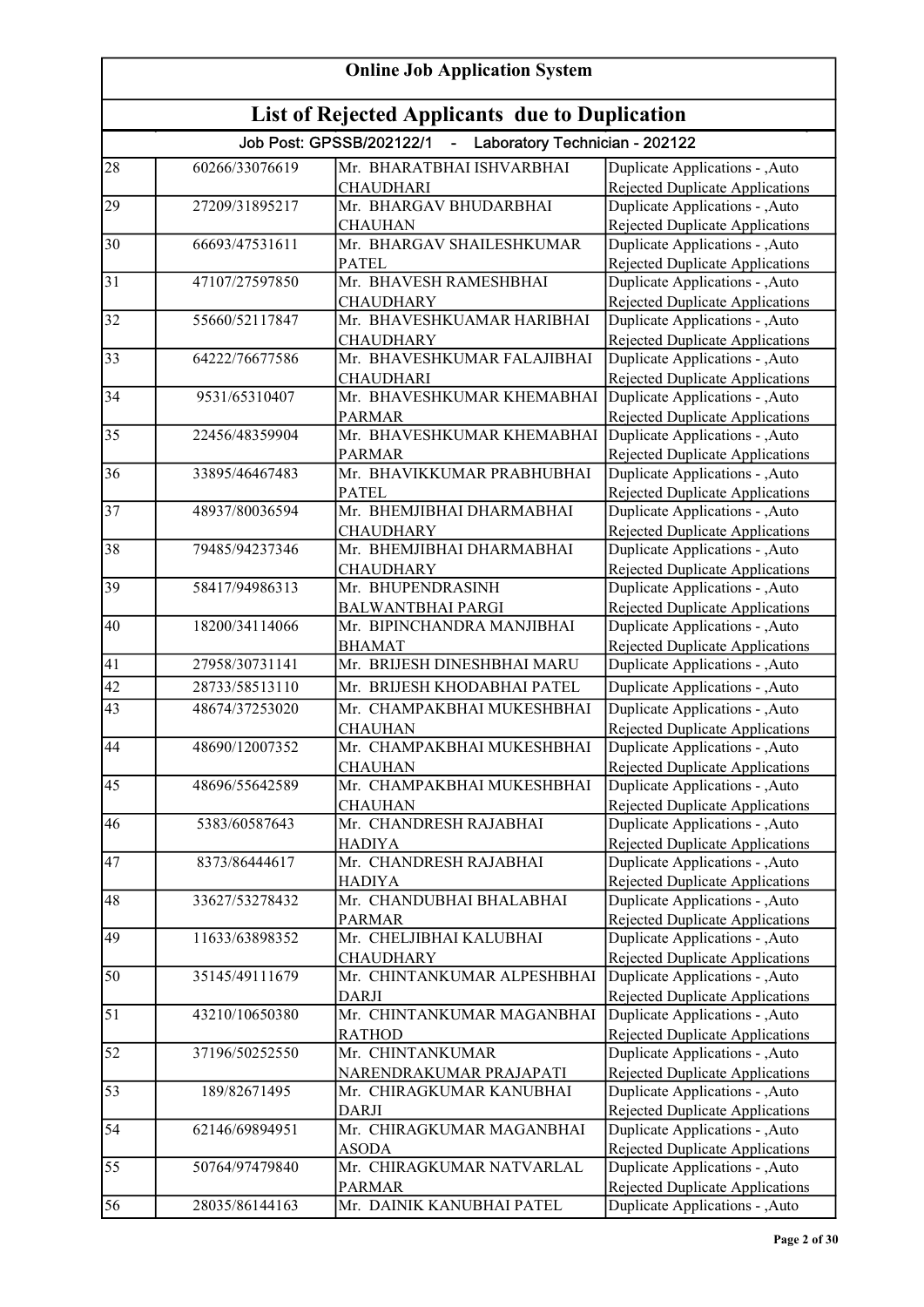| <b>Online Job Application System</b> |                                                |                                                                                   |                                                                    |  |
|--------------------------------------|------------------------------------------------|-----------------------------------------------------------------------------------|--------------------------------------------------------------------|--|
|                                      | List of Rejected Applicants due to Duplication |                                                                                   |                                                                    |  |
|                                      |                                                | Job Post: GPSSB/202122/1<br>Laboratory Technician - 202122<br>$\omega_{\rm{max}}$ |                                                                    |  |
| 57                                   | 7771/88315625                                  | Mr. DARSHAN DHANJIBHAI                                                            | Duplicate Applications - , Auto                                    |  |
|                                      |                                                | <b>MAKWANA</b>                                                                    | Rejected Duplicate Applications                                    |  |
| 58                                   | 12268/26727863                                 | Mr. DARSHAN DHANJIBHAI                                                            | Duplicate Applications - , Auto                                    |  |
|                                      |                                                | <b>MAKWANA</b>                                                                    | <b>Rejected Duplicate Applications</b>                             |  |
| 59                                   | 30490/67268395                                 | Mr. DARSHANKUMAR                                                                  | Duplicate Applications - , Auto                                    |  |
|                                      |                                                | RAMESHCHANDRA OZA                                                                 | <b>Rejected Duplicate Applications</b>                             |  |
| 60                                   | 40061/93821376                                 | Mr. DEVANG KHIMABHAI BERA                                                         | Duplicate Applications - , Auto                                    |  |
| 61                                   | 40810/44189191                                 | Mr. DEVANG KHIMABHAI BERA                                                         | Duplicate Applications - , Auto                                    |  |
| $\overline{62}$                      | 47164/58885311                                 | Mr. DEVANG KHIMABHAI BERA                                                         | Duplicate Applications - , Auto                                    |  |
| 63                                   | 76707/74531163                                 | Mr. DHAIVAT PURUSHOTTAMBHAI                                                       | Duplicate Applications - ,Auto                                     |  |
|                                      |                                                | <b>BAJANIYA</b>                                                                   | Rejected Duplicate Applications                                    |  |
| 64                                   | 11320/89339614                                 | Mr. DHARMENDRAKUMAR                                                               | Duplicate Applications - , Auto                                    |  |
|                                      |                                                | RAMANBHAI PATELIYA                                                                | Rejected Duplicate Applications                                    |  |
| 65                                   | 82743/85550907                                 | Mr. DHARMENDRASINH                                                                | Duplicate Applications - , Auto                                    |  |
|                                      |                                                | HIMATSINH SOLANKI                                                                 | <b>Rejected Duplicate Applications</b>                             |  |
| 66                                   | 67905/86352154                                 | Mr. DHARMESHKUMAR                                                                 | Duplicate Applications - , Auto                                    |  |
|                                      |                                                | DHANJIBHAI VASAVA                                                                 | Rejected Duplicate Applications                                    |  |
| 67                                   | 42261/31078546                                 | Mr. DHARMESHKUMAR                                                                 | Duplicate Applications - ,Auto                                     |  |
| 68                                   | 20101/82607046                                 | NAGINBHAI PARMAR<br>Mr. DHARMIK MAHESHBHAI                                        | <b>Rejected Duplicate Applications</b>                             |  |
|                                      |                                                |                                                                                   | Duplicate Applications - , Auto                                    |  |
| 69                                   | 24093/36104354                                 | <b>VEKARIYA</b><br>Mr. DHAVALGIRI RAJENDRAGIRI                                    | Rejected Duplicate Applications                                    |  |
|                                      |                                                |                                                                                   | Duplicate Applications - , Auto                                    |  |
| 70                                   | 56173/70980628                                 | <b>GOSAI</b><br>Mr. DHAVALGIRI RAJENDRAGIRI                                       | Rejected Duplicate Applications<br>Duplicate Applications - , Auto |  |
|                                      |                                                | <b>GOSAI</b>                                                                      | Rejected Duplicate Applications                                    |  |
| $\overline{71}$                      | 35063/62401570                                 | Mr. DHAVALKUMAR                                                                   | Duplicate Applications - , Auto                                    |  |
|                                      |                                                | <b>BAHECHARBHAI CHAUDHARY</b>                                                     | Rejected Duplicate Applications                                    |  |
| 72                                   | 69715/81217258                                 | Mr. DHAVALKUMAR DEVJIBHAI                                                         | Duplicate Applications - ,Auto                                     |  |
|                                      |                                                | <b>CHAUDHARY</b>                                                                  | <b>Rejected Duplicate Applications</b>                             |  |
| $\overline{73}$                      | 59446/38888088                                 | Mr. DHAVALKUMAR DINESHBHAI                                                        | Duplicate Applications - , Auto                                    |  |
|                                      |                                                | <b>PRAJAPATI</b>                                                                  | Rejected Duplicate Applications                                    |  |
| 74                                   | 46479/38638542                                 | Mr. DHAVALKUMAR NATVARLAL                                                         | Duplicate Applications - , Auto                                    |  |
|                                      |                                                | <b>TRIVEDI</b>                                                                    | Rejected Duplicate Applications                                    |  |
| 75                                   | 21397/45656233                                 | Mr. DIGESHKUMAR RAMESHBHAI                                                        | Duplicate Applications - , Auto                                    |  |
|                                      |                                                | <b>RATHVA</b>                                                                     | <b>Rejected Duplicate Applications</b>                             |  |
| 76                                   | 72800/81888244                                 | Mr. DIGVIJAYSINH MOTISINH                                                         | Duplicate Applications - , Auto                                    |  |
|                                      |                                                | <b>CHAUHAN</b>                                                                    | <b>Rejected Duplicate Applications</b>                             |  |
| 77                                   | 43935/77762647                                 | Mr. DILIP AEBHABHAI JOGAL                                                         | Duplicate Applications - ,Auto                                     |  |
| 78                                   | 26482/41870385                                 | Mr. DILIPBHAI MANUBHAI                                                            | Duplicate Applications - , Auto                                    |  |
|                                      |                                                | <b>MANDOD</b>                                                                     | <b>Rejected Duplicate Applications</b>                             |  |
| 79                                   | 29354/99507337                                 | Mr. DILIPKUMAR LALJIBHAI                                                          | Duplicate Applications - ,Auto                                     |  |
|                                      |                                                | <b>CHAUDHARY</b>                                                                  | Rejected Duplicate Applications                                    |  |
| 80                                   | 34139/72349551                                 | Mr. DINESH MAHESHBHAI                                                             | Duplicate Applications - , Auto                                    |  |
|                                      |                                                | <b>KAMALPARA</b>                                                                  | Rejected Duplicate Applications                                    |  |
| 81                                   | 18060/96523807                                 | Mr. DINESH VEJABHAI KAMLIYA                                                       | Duplicate Applications - , Auto                                    |  |
| 82                                   | 68634/39330528                                 | Mr. DINESHBHAI ARJANBHAI                                                          | Duplicate Applications - , Auto                                    |  |
|                                      |                                                | <b>PARMAR</b>                                                                     | Rejected Duplicate Applications                                    |  |
| 83                                   | 56478/90511331                                 | Mr. DINESHBHAI DAHYABHAI                                                          | Duplicate Applications - , Auto                                    |  |
|                                      |                                                | <b>CHAUDHARY</b>                                                                  | Rejected Duplicate Applications                                    |  |
| 84                                   | 4606/17618251                                  | Mr. DIPSANGBHAI MERUBHAI                                                          | Duplicate Applications - , Auto                                    |  |
|                                      |                                                | <b>PARMAR</b>                                                                     | Rejected Duplicate Applications                                    |  |
| 85                                   | 40000/97618945                                 | Mr. DIPSANGBHAI MERUBHAI                                                          | Duplicate Applications - , Auto                                    |  |
| 86                                   |                                                | <b>PARMAR</b><br>Mr. DIXIT KALABHAI PARMAR                                        | <b>Rejected Duplicate Applications</b>                             |  |
|                                      | 50173/41892730                                 |                                                                                   | Duplicate Applications - , Auto                                    |  |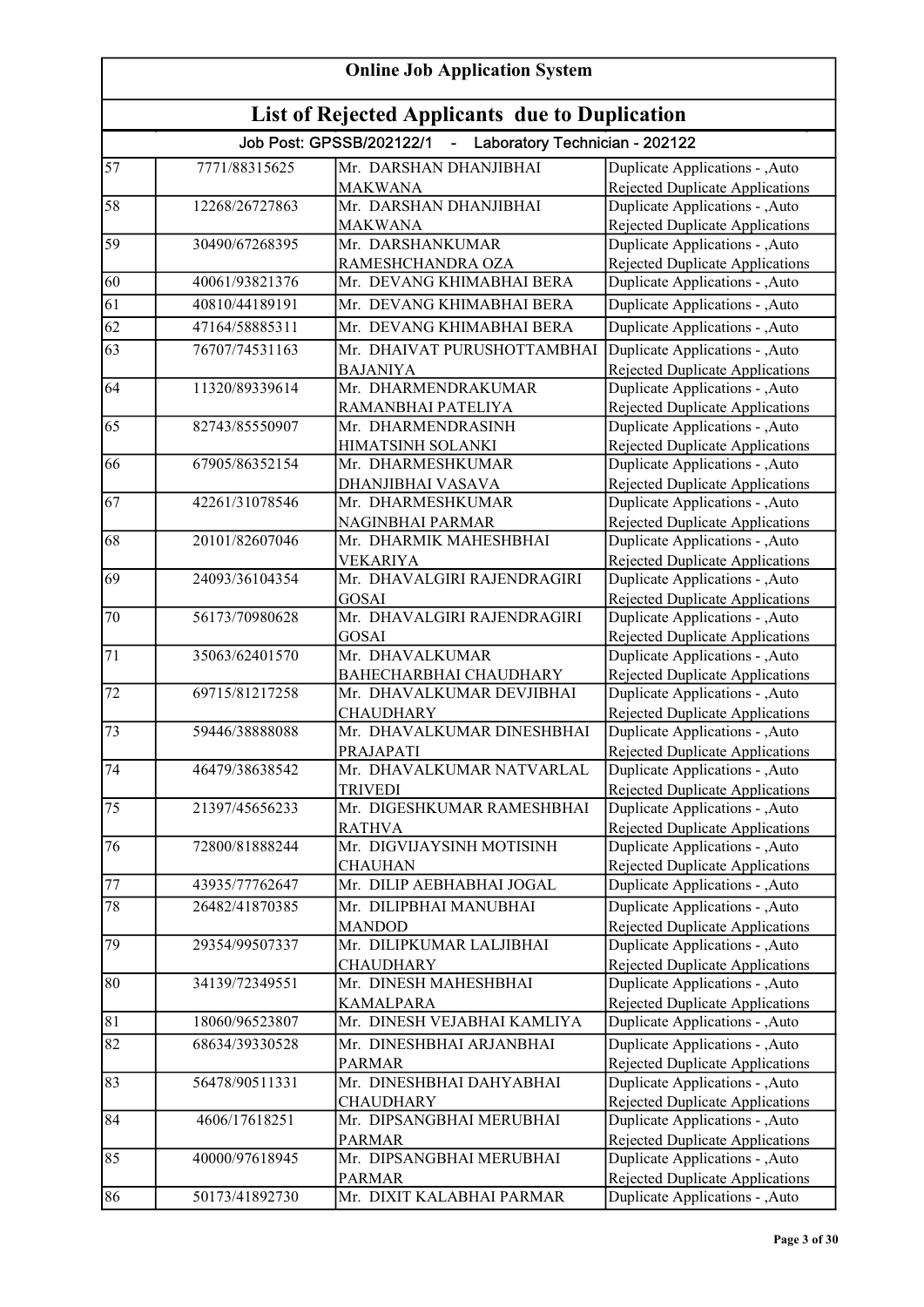| <b>Online Job Application System</b> |                                                       |                                                              |                                                                    |  |
|--------------------------------------|-------------------------------------------------------|--------------------------------------------------------------|--------------------------------------------------------------------|--|
|                                      | <b>List of Rejected Applicants due to Duplication</b> |                                                              |                                                                    |  |
|                                      |                                                       | Job Post: GPSSB/202122/1<br>- Laboratory Technician - 202122 |                                                                    |  |
| 87                                   | 24098/25395674                                        | Mr. DIXITKUMAR DILIPBHAI                                     | Duplicate Applications - , Auto                                    |  |
|                                      |                                                       | <b>CHAUDHARY</b>                                             | Rejected Duplicate Applications                                    |  |
| 88                                   | 19165/27088296                                        | Mr. FALGUN BANKIMCHANDRA                                     | Duplicate Applications - , Auto                                    |  |
|                                      |                                                       | <b>RAJVANSH</b>                                              | <b>Rejected Duplicate Applications</b>                             |  |
| 89                                   | 71222/59658279                                        | Mr. FALGUN BANKIMCHANDRA                                     | Duplicate Applications - ,Auto                                     |  |
|                                      |                                                       | <b>RAJVANSH</b>                                              | Rejected Duplicate Applications                                    |  |
| 90                                   | 36958/52432853                                        | Mr. FIRDOSHUSEN SABBIRHUSEN                                  | Duplicate Applications - , Auto                                    |  |
|                                      |                                                       | <b>SHEKH</b>                                                 | Rejected Duplicate Applications                                    |  |
| $\overline{91}$                      | 7606/84994736                                         | Mr. GAMESHBHAI DUNGARBHAI                                    | Duplicate Applications - , Auto                                    |  |
|                                      |                                                       | <b>RATHWA</b>                                                | Rejected Duplicate Applications                                    |  |
| $\overline{92}$                      | 70792/69473614                                        | Mr. GANGJIBHAI VECHATBHAI                                    | Duplicate Applications - , Auto                                    |  |
|                                      |                                                       | <b>BARJOD</b>                                                | Rejected Duplicate Applications                                    |  |
| 93                                   | 60800/37266709                                        | Mr. GANPATBHAI RAMANBHAI                                     | Duplicate Applications - , Auto                                    |  |
|                                      |                                                       | <b>RATHVA</b>                                                | Rejected Duplicate Applications                                    |  |
| 94                                   | 51306/54401476                                        | Mr. GAURAV DAHYABHAI JATVA                                   | Duplicate Applications - , Auto                                    |  |
| 95                                   | 28693/52520820                                        | Mr. GAURAVKUMAR KANTILAL                                     | Duplicate Applications - , Auto                                    |  |
|                                      |                                                       | <b>BODAR</b>                                                 | Rejected Duplicate Applications                                    |  |
| 96                                   | 81299/34194436                                        | Mr. GAUTAMKUMAR JETHABHAI                                    | Duplicate Applications - , Auto                                    |  |
|                                      |                                                       | <b>SOLANKI</b>                                               | Rejected Duplicate Applications                                    |  |
| 97                                   | 51123/74574830                                        | Mr. HARDIK GALJIBHAI KHARADI                                 | Duplicate Applications - ,Auto                                     |  |
| 98                                   | 37821/89198436                                        | Mr. HARDIK TALSHIBHAI                                        | Duplicate Applications - , Auto                                    |  |
|                                      |                                                       | <b>MAKWANA</b>                                               | Rejected Duplicate Applications                                    |  |
| 99                                   | 52006/68546456                                        | Mr. HARDIKKUMAR BABUBHAI                                     | Duplicate Applications - , Auto                                    |  |
|                                      |                                                       | PRAJAPATI                                                    | <b>Rejected Duplicate Applications</b>                             |  |
| 100                                  | 34825/25943441                                        | Mr. HARESHBHAI BHAVUBHAI                                     | Duplicate Applications - , Auto                                    |  |
|                                      |                                                       | <b>MENIYA</b>                                                | <b>Rejected Duplicate Applications</b>                             |  |
| 101                                  | 2011/27124969                                         | Mr. HARESHBHAI DHIRUBHAI                                     | Duplicate Applications - , Auto                                    |  |
|                                      |                                                       | <b>BAVLIYA</b>                                               | Rejected Duplicate Applications                                    |  |
| 102                                  | 38113/21500034                                        | Mr. HARESHKUMAR GENABHAI                                     | Duplicate Applications - , Auto                                    |  |
| $\overline{103}$                     | 13824/48748772                                        | <b>GOHIL</b><br>Mr. HARESHKUMAR JAYANTILAL                   | <b>Rejected Duplicate Applications</b>                             |  |
|                                      |                                                       |                                                              | Duplicate Applications - , Auto                                    |  |
| 104                                  | 41769/38287849                                        | <b>THAKOR</b><br>Mr. HARESHKUMAR RAMESHBHAI                  | Rejected Duplicate Applications<br>Duplicate Applications - , Auto |  |
|                                      |                                                       | PRAJAPATI                                                    | <b>Rejected Duplicate Applications</b>                             |  |
| 105                                  | 15629/58311351                                        | Mr. HARSHADKUMAR RAMBHAI                                     | Duplicate Applications - , Auto                                    |  |
|                                      |                                                       | <b>SEVARA</b>                                                | Rejected Duplicate Applications                                    |  |
| 106                                  | 45631/76981536                                        | Mr. HASMUKHBHAI DEVJIBHAI                                    | Duplicate Applications - , Auto                                    |  |
|                                      |                                                       | <b>PARMAR</b>                                                | Rejected Duplicate Applications                                    |  |
| 107                                  | 41394/14493970                                        | Mr. HASMUKHBHAI GUMANSINH                                    | Duplicate Applications - , Auto                                    |  |
|                                      |                                                       | <b>CHAUHAN</b>                                               | Rejected Duplicate Applications                                    |  |
| 108                                  | 45778/36332605                                        | Mr. HEMANT KARSHANBHAI                                       | Duplicate Applications - , Auto                                    |  |
|                                      |                                                       | <b>KAMBARIYA</b>                                             | <b>Rejected Duplicate Applications</b>                             |  |
| 109                                  | 22991/85856255                                        | Mr. HEMANTSINH ARVINDBHAI                                    | Duplicate Applications - , Auto                                    |  |
|                                      |                                                       | <b>BARIA</b>                                                 | Rejected Duplicate Applications                                    |  |
| $\overline{1}10$                     | 73100/25288724                                        | Mr. HIDAYAT MAHAMMADSHAFI                                    | Duplicate Applications - , Auto                                    |  |
|                                      |                                                       | <b>MEMAN</b>                                                 | <b>Rejected Duplicate Applications</b>                             |  |
| 111                                  | 15654/60840272                                        | Mr. HIMANSHU DEVABHAI                                        | Duplicate Applications - , Auto                                    |  |
|                                      |                                                       | <b>VASAVA</b>                                                | Rejected Duplicate Applications                                    |  |
| 112                                  | 19520/48698608                                        | Mr. HIRENKUMAR NARENDRABHAI Duplicate Applications - , Auto  |                                                                    |  |
|                                      |                                                       | <b>SUTHAR</b>                                                | Rejected Duplicate Applications                                    |  |
| 113                                  | 25531/72407763                                        | Mr. HIRENKUMAR SURESHBHAI                                    | Duplicate Applications - , Auto                                    |  |
|                                      |                                                       | <b>DAMOR</b>                                                 | Rejected Duplicate Applications                                    |  |
| 114                                  | 37507/34988614                                        | Mr. HITENDRA NARESHBHAI                                      | Duplicate Applications - , Auto                                    |  |
|                                      |                                                       | <b>RATHWA</b>                                                | Rejected Duplicate Applications                                    |  |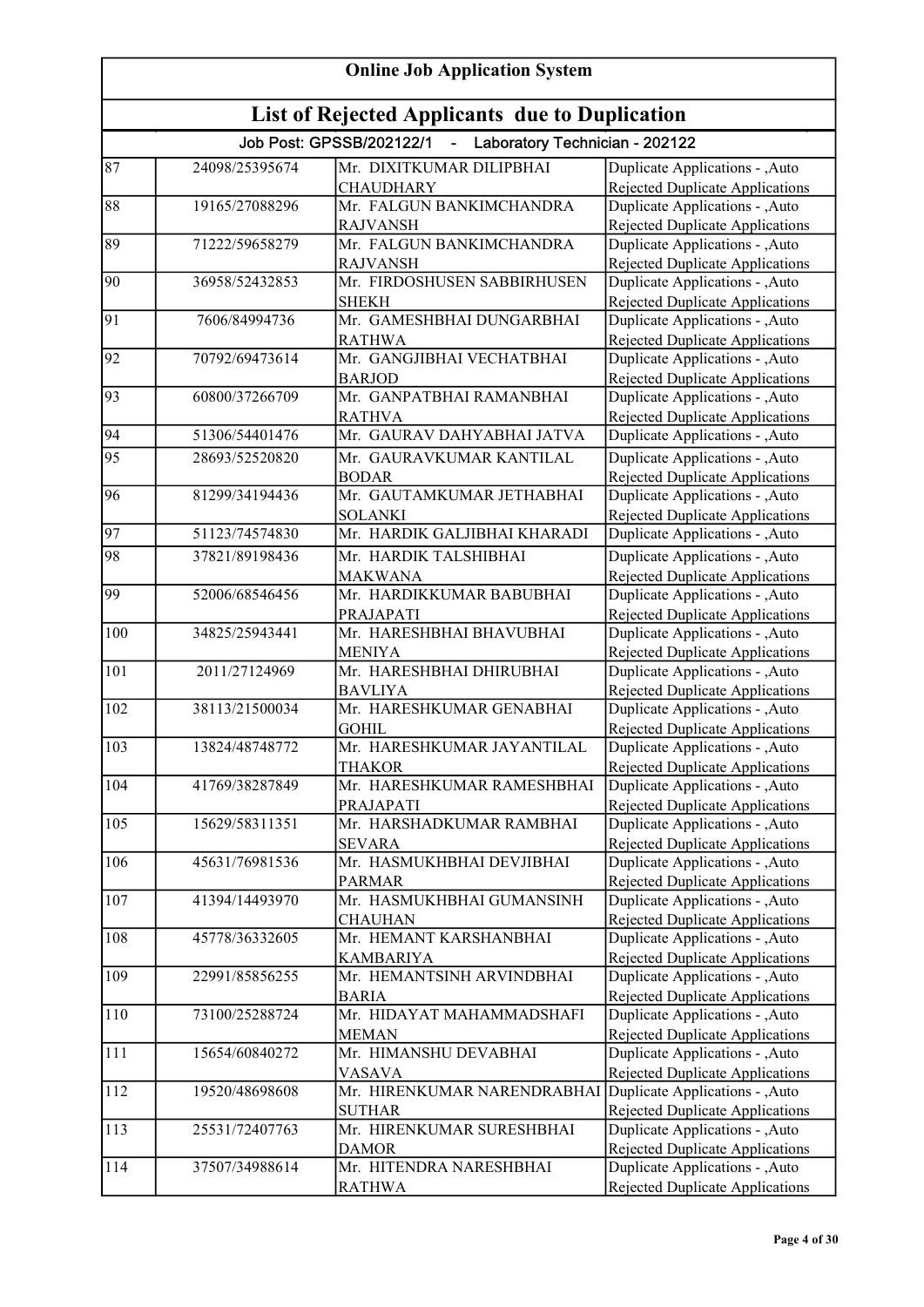| <b>Online Job Application System</b> |                                                       |                                                              |                                                                           |  |
|--------------------------------------|-------------------------------------------------------|--------------------------------------------------------------|---------------------------------------------------------------------------|--|
|                                      | <b>List of Rejected Applicants due to Duplication</b> |                                                              |                                                                           |  |
|                                      |                                                       | Job Post: GPSSB/202122/1<br>- Laboratory Technician - 202122 |                                                                           |  |
| 115                                  | 54351/49172224                                        | Mr. HITESHBHAI KANUBHAI                                      | Duplicate Applications - , Auto                                           |  |
|                                      |                                                       | <b>RATHVA</b>                                                | Rejected Duplicate Applications                                           |  |
| 116                                  | 77172/24649392                                        | Mr. HITESHBHAI SHANTIBHAI                                    | Duplicate Applications - , Auto                                           |  |
|                                      |                                                       | <b>KAKLOTAR</b>                                              | <b>Rejected Duplicate Applications</b>                                    |  |
| $\overline{117}$                     | 82066/57233740                                        | Mr. HITESHBHAI SHANTIBHAI                                    | Duplicate Applications - ,Auto                                            |  |
|                                      |                                                       | <b>KAKLOTAR</b>                                              | Rejected Duplicate Applications                                           |  |
| 118                                  | 51642/25220216                                        | Mr. HITESHKUMAR KANTIBHAI                                    | Duplicate Applications - ,Auto                                            |  |
|                                      |                                                       | <b>VEKARIYA</b>                                              | <b>Rejected Duplicate Applications</b>                                    |  |
| 119                                  | 2857/67131136                                         | Mr. HITESHKUMAR MENSHIBHAI<br><b>VADHER</b>                  | Duplicate Applications - , Auto                                           |  |
| 120                                  | 6647/61334314                                         | Mr. HITESHKUMAR MENSHIBHAI                                   | <b>Rejected Duplicate Applications</b><br>Duplicate Applications - , Auto |  |
|                                      |                                                       | <b>VADHER</b>                                                | Rejected Duplicate Applications                                           |  |
| 121                                  | 66386/50652970                                        | Mr. HITESHKUMAR NAGINBHAI                                    | Duplicate Applications - , Auto                                           |  |
|                                      |                                                       | <b>KURALIWALA</b>                                            | <b>Rejected Duplicate Applications</b>                                    |  |
| 122                                  | 50030/29455382                                        | Mr. HITESHKUMAR PARVATBHAI                                   | Duplicate Applications - , Auto                                           |  |
|                                      |                                                       | <b>BARIA</b>                                                 | <b>Rejected Duplicate Applications</b>                                    |  |
| 123                                  | 57846/69533031                                        | Mr. HITESHKUMAR SUNILBHAI                                    | Duplicate Applications - , Auto                                           |  |
|                                      |                                                       | <b>VASAVA</b>                                                | <b>Rejected Duplicate Applications</b>                                    |  |
| 124                                  | 61684/88600275                                        | Mr. ISHWARBHAI KHETABHAI                                     | Duplicate Applications - , Auto                                           |  |
|                                      |                                                       | <b>CHAUDHARY</b>                                             | <b>Rejected Duplicate Applications</b>                                    |  |
| 125                                  | 61743/46575187                                        | Mr. ISHWARBHAI KHETABHAI                                     | Duplicate Applications - , Auto                                           |  |
|                                      |                                                       | <b>CHAUDHARY</b>                                             | Rejected Duplicate Applications                                           |  |
| 126                                  | 63810/14167824                                        | Mr. JAGADISHBHAI ARJUNSINH                                   | Duplicate Applications - , Auto                                           |  |
|                                      |                                                       | <b>RATHOD</b>                                                | <b>Rejected Duplicate Applications</b>                                    |  |
| 127                                  | 22938/57371281                                        | Mr. JAGDISHBHAI BABUBHAI                                     | Duplicate Applications - , Auto                                           |  |
|                                      |                                                       | <b>BAVALIYA</b>                                              | Rejected Duplicate Applications                                           |  |
| 128                                  | 49705/14336997                                        | Mr. JAGDISHBHAI PARSINGBHAI                                  | Duplicate Applications - ,Auto                                            |  |
|                                      |                                                       | <b>RATHAVA</b>                                               | Rejected Duplicate Applications                                           |  |
| 129                                  | 47126/65541451                                        | Mr. JAGDISHKUMAR BHARATSINH                                  | Duplicate Applications - , Auto                                           |  |
|                                      |                                                       | <b>PATELIYA</b>                                              | Rejected Duplicate Applications                                           |  |
| 130                                  | 47263/81854702                                        | Mr. JAGDISHKUMAR BHARATSINH                                  | Duplicate Applications - , Auto                                           |  |
|                                      |                                                       | <b>PATELIYA</b>                                              | Rejected Duplicate Applications                                           |  |
| 131                                  | 63316/95917127                                        | Mr. JAIMINKUMAR NATAVARLAL                                   | Duplicate Applications - ,Auto                                            |  |
|                                      |                                                       | <b>LIMBACHIYA</b>                                            | Rejected Duplicate Applications                                           |  |
| 132                                  | 72932/92780173                                        | Mr. JAIMINKUMAR NATAVARLAL                                   | Duplicate Applications - , Auto                                           |  |
| 133                                  | 47892/76497367                                        | <b>LIMBACHIYA</b><br>Mr. JANAK VALLABHBHAI AKHJA             | Rejected Duplicate Applications<br>Duplicate Applications - , Auto        |  |
|                                      |                                                       |                                                              |                                                                           |  |
| 134                                  | 40572/60559189                                        | Mr. JAYANTIBHAI LAXMANJI                                     | <b>Rejected Duplicate Applications</b><br>Duplicate Applications - , Auto |  |
|                                      |                                                       | <b>CHAUDHARY</b>                                             | Rejected Duplicate Applications                                           |  |
| 135                                  | 67195/58525797                                        | Mr. JAYBHAI PRAMODBHAI                                       | Duplicate Applications - , Auto                                           |  |
|                                      |                                                       | <b>SOLANKI</b>                                               | <b>Rejected Duplicate Applications</b>                                    |  |
| 136                                  | 58736/80764311                                        | Mr. JAYDEEPBHAI BHABHLUBHAI                                  | Duplicate Applications - , Auto                                           |  |
|                                      |                                                       | <b>KHUMAN</b>                                                | Rejected Duplicate Applications                                           |  |
| 137                                  | 18013/92781257                                        | Mr. JAYDIP RAMNIKBHAI                                        | Duplicate Applications - , Auto                                           |  |
|                                      |                                                       | <b>VAGHERA</b>                                               | Rejected Duplicate Applications                                           |  |
| 138                                  | 3800/50809094                                         | Mr. JAYDIPKUMAR MALJIBHAI                                    | Duplicate Applications - , Auto                                           |  |
|                                      |                                                       | <b>DAMOR</b>                                                 | Rejected Duplicate Applications                                           |  |
| 139                                  | 65204/84996000                                        | Mr. JAYDIPSINH NARSINHBHAI                                   | Duplicate Applications - , Auto                                           |  |
|                                      |                                                       | <b>NISARTA</b>                                               | Rejected Duplicate Applications                                           |  |
| 140                                  | 13587/94229110                                        | Mr. JAYESH MANSUKHBHAI                                       | Duplicate Applications - ,Auto                                            |  |
|                                      |                                                       | <b>MAKVANA</b>                                               | Rejected Duplicate Applications                                           |  |
| 141                                  | 22333/91572925                                        | Mr. JAYESHBHAI JAYANTIBHAI                                   | Duplicate Applications - , Auto                                           |  |
|                                      |                                                       | <b>NAYAK</b>                                                 | Rejected Duplicate Applications                                           |  |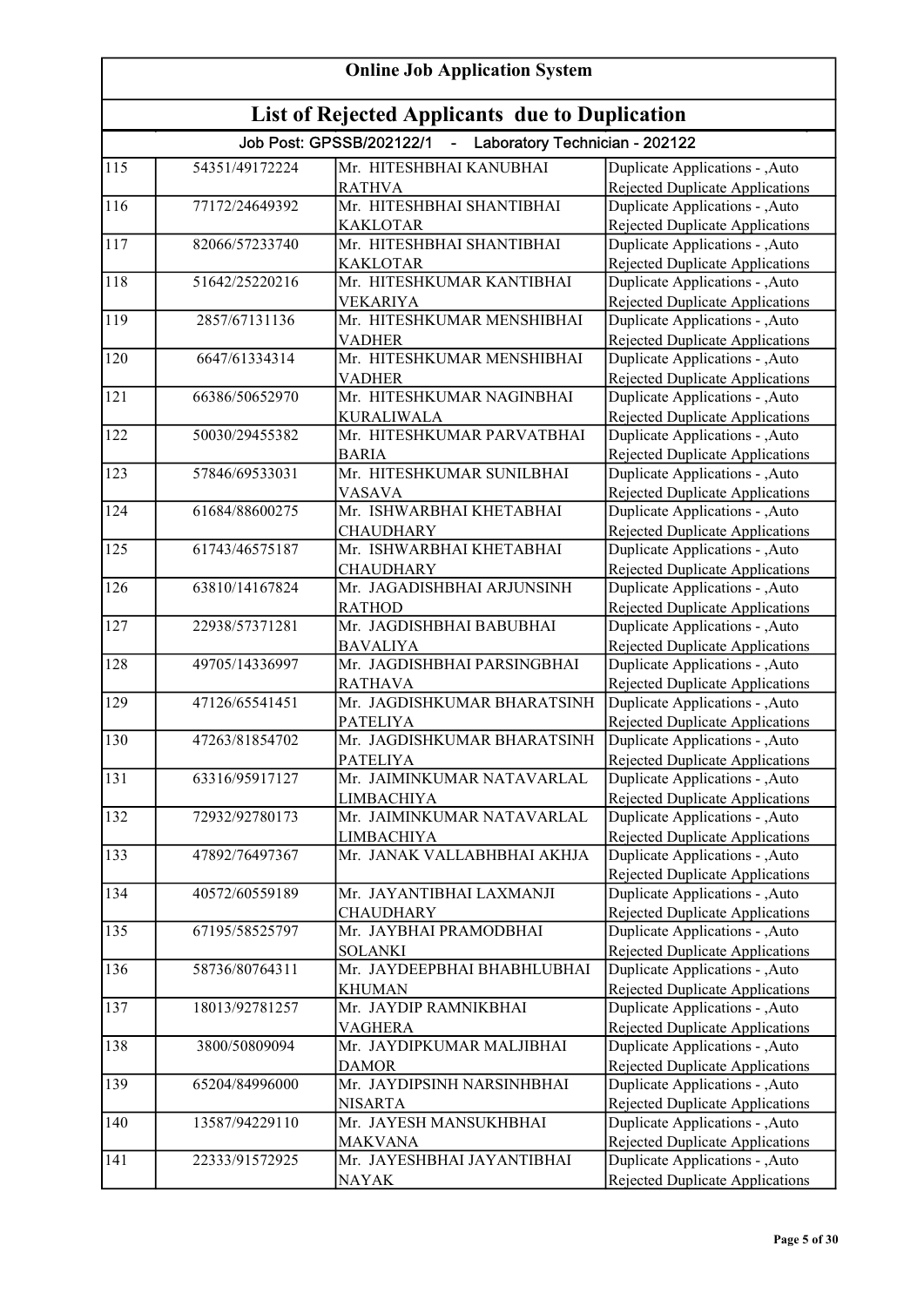| <b>Online Job Application System</b> |                                                       |                                                                              |                                                                                                              |  |
|--------------------------------------|-------------------------------------------------------|------------------------------------------------------------------------------|--------------------------------------------------------------------------------------------------------------|--|
|                                      | <b>List of Rejected Applicants due to Duplication</b> |                                                                              |                                                                                                              |  |
|                                      |                                                       | Job Post: GPSSB/202122/1<br>Laboratory Technician - 202122<br>$\blacksquare$ |                                                                                                              |  |
| 142                                  | 75/96698808                                           | Mr. JAYESHBHAI TEJABHAI<br><b>CHAUDHARY</b>                                  | Duplicate Applications - , Auto<br>Rejected Duplicate Applications                                           |  |
| 143                                  | 34212/50665636                                        | Mr. JAYESHKUMAR DEVASIBHAI<br><b>CHAUDHARI</b>                               | Duplicate Applications - ,Auto<br><b>Rejected Duplicate Applications</b>                                     |  |
| 144                                  | 25073/89787777                                        | Mr. JAYESHKUMAR PRATAPBHAI<br><b>BARIA</b>                                   | Duplicate Applications - , Auto<br>Rejected Duplicate Applications                                           |  |
| 145                                  | 22979/77152016                                        | Mr. JAYPAL PRATAPBHAI PATEL                                                  | Duplicate Applications - , Auto                                                                              |  |
| 146                                  | 11542/66144677                                        | Mr. JETSIBHAI PARAGABHAI PATEL                                               | Duplicate Applications - , Auto<br><b>Rejected Duplicate Applications</b>                                    |  |
| 147                                  | 58179/22822284                                        | Mr. JIGARKUMAR CHEHRABHAI<br><b>RAVAL</b>                                    | Duplicate Applications - , Auto<br><b>Rejected Duplicate Applications</b>                                    |  |
| 148                                  | 19084/11752040                                        | Mr. JIGNESH JIVABHAI AGRAWAL                                                 | Duplicate Applications - , Auto                                                                              |  |
| 149                                  | 14783/33881514                                        | Mr. JIGNESHBHAI LAXMANJI<br><b>THAKOR</b>                                    | Duplicate Applications - , Auto<br><b>Rejected Duplicate Applications</b>                                    |  |
| 150                                  | 17737/78278526                                        | Mr. JIGNESHBHAI LAXMANJI<br>THAKOR                                           | Duplicate Applications - , Auto<br>Rejected Duplicate Applications                                           |  |
| 151                                  | 31458/60088700                                        | Mr. JIGNESHKUMAR AMRUTLAL<br><b>PARMAR</b>                                   | Duplicate Applications - , Auto<br>Rejected Duplicate Applications                                           |  |
| 152                                  | 33522/36401889                                        | Mr. JIGNESHKUMAR POONAMBHAI<br><b>ROHIT</b>                                  | Duplicate Applications - , Auto<br>Rejected Duplicate Applications                                           |  |
| 153                                  | 44117/20959287                                        | Mr. JIGNESHKUMAR<br>VASUDEVBHAI PANDYA                                       | Duplicate Applications - , Auto<br><b>Rejected Duplicate Applications</b>                                    |  |
| 154                                  | 38008/23603834                                        | Mr. JITENDRA KANTILAL NAKUM                                                  | Duplicate Applications - ,Auto                                                                               |  |
| 155                                  | 27644/54223402                                        | Mr. JITENDRA PARSOTAM BHAI<br><b>RATHOD</b>                                  | Duplicate Applications - , Auto<br><b>Rejected Duplicate Applications</b>                                    |  |
| 156                                  | 54080/33868493                                        | Mr. KAILASHBHAI BABUBHAI<br><b>RATHOD</b>                                    | Duplicate Applications - , Auto<br>Rejected Duplicate Applications                                           |  |
| 157                                  | 19365/52043348                                        | Mr. KAMLESHBHAI MANSUKHBHAI<br><b>PARMAR</b>                                 | Duplicate Applications - , Auto<br><b>Rejected Duplicate Applications</b>                                    |  |
| 158                                  | 41561/85800138                                        | Mr. KANDARP PRAKASHKUMAR<br><b>PRAJAPATI</b>                                 | Duplicate Applications - , Auto<br>Rejected Duplicate Applications                                           |  |
| 159                                  | 45137/83853054                                        | Mr. KARAN RAMESHBHAI<br>PRAJAPATI                                            | Duplicate Applications - , Auto<br>Rejected Duplicate Applications                                           |  |
| 160                                  | 45207/31946936                                        | Mr. KARAN RAMESHBHAI<br>PRAJAPATI                                            | Duplicate Applications - , Auto<br><b>Rejected Duplicate Applications</b>                                    |  |
| 161                                  | 31467/17688509                                        | Mr. KARANKUMAR GANESHBHAI<br><b>CHAUDHARY</b>                                | Duplicate Applications - , Auto<br>Rejected Duplicate Applications                                           |  |
| 162                                  | 5653/60200023                                         | Mr. KARTIKKUMAR<br>MAHENDRABHAI RATHWA                                       | Duplicate Applications - , Auto<br>Rejected Duplicate Applications                                           |  |
| 163                                  | 42679/91504931                                        | Mr. KATHANKUMAR KANUBHAI<br><b>PATEL</b>                                     | Duplicate Applications - , Auto<br>Rejected Duplicate Applications                                           |  |
| 164                                  | 68153/94117830                                        | Mr. KAUSHIK MAVJIBHAI PARMAR                                                 | Duplicate Applications - , Auto                                                                              |  |
| 165                                  | 36912/10023218                                        | Mr. KAUSHIKKUMAR VIRABHAI                                                    | Rejected Duplicate Applications<br>Duplicate Applications - , Auto                                           |  |
| 166                                  | 63250/55572746                                        | <b>CHAUDHARI</b><br>Mr. KAUSHIKKUMAR VIRABHAI                                | Rejected Duplicate Applications<br>Duplicate Applications - , Auto                                           |  |
| 167                                  | 65338/57801963                                        | <b>CHAUDHARI</b><br>Mr. KAUSHIKKUMAR VIRABHAI                                | Rejected Duplicate Applications<br>Duplicate Applications - , Auto                                           |  |
| 168                                  | 77774/84287585                                        | <b>CHAUDHARI</b><br>Mr. KAUSHIKKUMAR VIRABHAI                                | Rejected Duplicate Applications<br>Duplicate Applications - , Auto                                           |  |
| 169                                  | 49585/45154825                                        | <b>CHAUDHARI</b><br>Mr. KELAJI PRADHANJI                                     | <b>Rejected Duplicate Applications</b><br>Duplicate Applications - , Auto                                    |  |
| 170                                  | 76316/52003312                                        | <b>LEMBALIYA</b><br>Mr. KELAJI PRADHANJI<br><b>LEMBALIYA</b>                 | <b>Rejected Duplicate Applications</b><br>Duplicate Applications - , Auto<br>Rejected Duplicate Applications |  |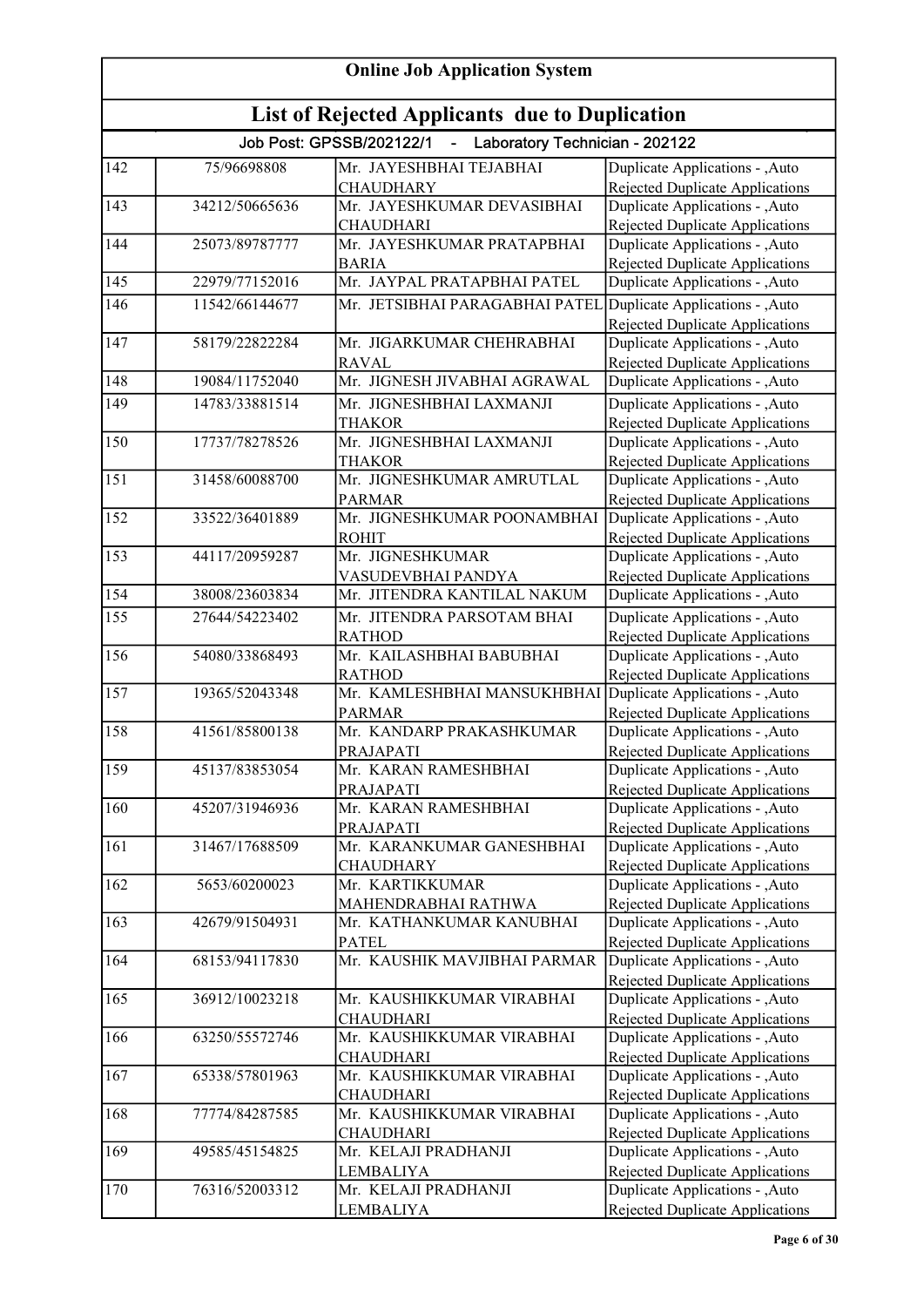| <b>Online Job Application System</b><br><b>List of Rejected Applicants due to Duplication</b> |                |                                              |                                                                          |
|-----------------------------------------------------------------------------------------------|----------------|----------------------------------------------|--------------------------------------------------------------------------|
|                                                                                               |                |                                              |                                                                          |
| 171                                                                                           | 34295/60874673 | Mr. KETANBHAI DHANRAJBHAI                    | Duplicate Applications - , Auto                                          |
|                                                                                               |                | <b>CHAUDHARI</b>                             | Rejected Duplicate Applications                                          |
| 172                                                                                           | 25587/38027806 | Mr. KETANBHAI LAXMANBHAI                     | Duplicate Applications - ,Auto                                           |
|                                                                                               |                | <b>LABANA</b>                                | Rejected Duplicate Applications                                          |
| 173                                                                                           | 75376/96549194 | Mr. KETANKUMAR PRABHUBHAI                    | Duplicate Applications - ,Auto<br>Rejected Duplicate Applications        |
| 174                                                                                           | 58552/71169968 | <b>MAKAWANA</b><br>Mr. KEYUR RAJENDRABHAI    | Duplicate Applications - ,Auto                                           |
|                                                                                               |                | <b>MAKWANA</b>                               | Rejected Duplicate Applications                                          |
| 175                                                                                           | 17236/44613719 | Mr. KEYUR RUMALBHAI RATHWA                   | Duplicate Applications - , Auto                                          |
|                                                                                               |                |                                              | Rejected Duplicate Applications                                          |
| 176                                                                                           | 43330/20168469 | Mr. KHAUSHKBHAI SURESHBHAI                   | Duplicate Applications - , Auto                                          |
|                                                                                               |                | <b>CHAMAR</b>                                | Rejected Duplicate Applications                                          |
| 177                                                                                           | 16115/95006090 | Mr. KHILANBHAI KANUBHAI                      | Duplicate Applications - , Auto                                          |
|                                                                                               |                | <b>GAVIT</b>                                 | <b>Rejected Duplicate Applications</b>                                   |
| 178                                                                                           | 65108/10030553 | Mr. KIRAN PANKAJBHAI SHARMA                  | Duplicate Applications - ,Auto                                           |
|                                                                                               |                |                                              | Rejected Duplicate Applications                                          |
| 179                                                                                           | 55691/98717199 | Mr. KIRANBHAI BAJABHAI                       | Duplicate Applications - , Auto                                          |
|                                                                                               |                | <b>PARMAR</b>                                | <b>Rejected Duplicate Applications</b>                                   |
| 180                                                                                           | 5824/87549364  | Mr. KIRANJI MANGALJI THAKOR                  | Duplicate Applications - ,Auto                                           |
| 181                                                                                           | 42152/56667322 | Mr. KIRANKUMAR SURSINGBHAI                   | Duplicate Applications - , Auto                                          |
|                                                                                               |                | <b>RATHWA</b>                                | Rejected Duplicate Applications                                          |
| 182                                                                                           | 65335/17019940 | Mr. KIRITKUMAR MOHANBHAI                     | Duplicate Applications - , Auto                                          |
|                                                                                               |                | <b>PARMAR</b>                                | Rejected Duplicate Applications                                          |
| 183                                                                                           | 65933/48443988 | Mr. KIRTIBHAI VANRAJBHAI                     | Duplicate Applications - , Auto                                          |
|                                                                                               |                | <b>THAKOR</b>                                | <b>Rejected Duplicate Applications</b>                                   |
| 184                                                                                           | 4718/41911440  | Mr. KISHORKUMAR JAYSUKHLAL                   | Duplicate Applications - , Auto                                          |
|                                                                                               |                | <b>RAMANANDI</b>                             | <b>Rejected Duplicate Applications</b>                                   |
| 185                                                                                           | 55264/44527420 | Mr. KISHORKUMAR JAYSUKHLAL                   | Duplicate Applications - , Auto                                          |
|                                                                                               |                | <b>RAMANANDI</b>                             | <b>Rejected Duplicate Applications</b>                                   |
| 186                                                                                           | 45276/46108209 | Mr. KRUNAL RAMESHBHAI                        | Duplicate Applications - ,Auto                                           |
| 187                                                                                           | 66066/28594941 | <b>VANKAR</b><br>Mr. KULDEEPKUMAR RAMANLAL   | Rejected Duplicate Applications<br>Duplicate Applications - , Auto       |
|                                                                                               |                | <b>MEVADA</b>                                | Rejected Duplicate Applications                                          |
| 188                                                                                           | 41795/82007355 | Mr. KULDIP MAHENDRAKUMAR                     | Duplicate Applications - , Auto                                          |
|                                                                                               |                | <b>PATEL</b>                                 | Rejected Duplicate Applications                                          |
| 189                                                                                           | 41498/44702073 | Mr. KULDIPBHAI RAMESHBHAI                    | Duplicate Applications - , Auto                                          |
|                                                                                               |                | <b>RAO</b>                                   | <b>Rejected Duplicate Applications</b>                                   |
| 190                                                                                           | 57750/87010133 | Mr. LALIT BHAGVANBHAI                        | Duplicate Applications - , Auto                                          |
|                                                                                               |                | DHANDHALIYA                                  | Rejected Duplicate Applications                                          |
| 191                                                                                           | 66950/95379798 | Mr. LALSINH JUVANSINH THAKOR                 | Duplicate Applications - , Auto                                          |
|                                                                                               |                |                                              | <b>Rejected Duplicate Applications</b>                                   |
| 192                                                                                           | 57476/17937777 | Mr. LAXMANBHAI MOMANBHAI                     | Duplicate Applications - , Auto                                          |
|                                                                                               |                | <b>BHARVAD</b>                               | Rejected Duplicate Applications                                          |
| 193                                                                                           | 18747/62786399 | Mr. MAHAMMADHANIF                            | Duplicate Applications - , Auto                                          |
|                                                                                               |                | MEHMUDKHAN PATHAN                            | Rejected Duplicate Applications                                          |
| 194                                                                                           | 38116/77859923 | Mr. MAHESH PITHABHAI                         | Duplicate Applications - , Auto                                          |
|                                                                                               |                | <b>BAMANIYA</b>                              | <b>Rejected Duplicate Applications</b>                                   |
| 195                                                                                           | 27435/30777482 | Mr. MAHESHBHAI AMARABHAI                     | Duplicate Applications - ,Auto                                           |
|                                                                                               |                | <b>CHAUDHARY</b>                             | Rejected Duplicate Applications                                          |
| 196                                                                                           | 34194/29813267 | Mr. MAHESHBHAI ARJANBHAI                     | Duplicate Applications - , Auto                                          |
| $\overline{197}$                                                                              | 48743/93670519 | <b>NANDWANA</b><br>Mr. MAHESHBHAI BHIKHABHAI | <b>Rejected Duplicate Applications</b><br>Duplicate Applications - ,Auto |
|                                                                                               |                | <b>BALDANIYA</b>                             | Rejected Duplicate Applications                                          |
| 198                                                                                           | 45570/84330514 | Mr. MAHESHBHAI                               | Duplicate Applications - , Auto                                          |
|                                                                                               |                | BHUPENDRABHAI RATHVA                         | Rejected Duplicate Applications                                          |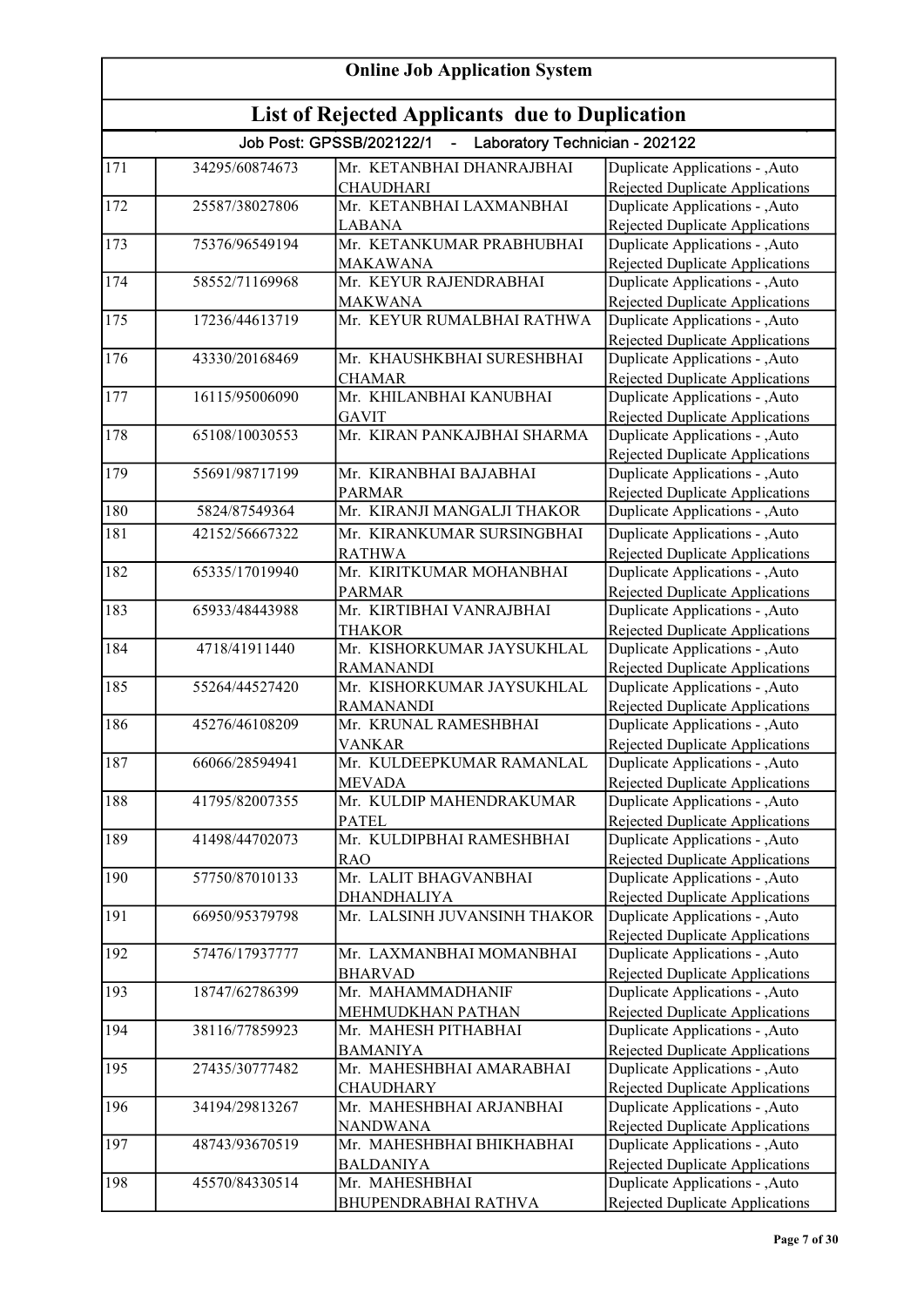| <b>Online Job Application System</b> |                                                |                                                              |                                                                    |  |
|--------------------------------------|------------------------------------------------|--------------------------------------------------------------|--------------------------------------------------------------------|--|
|                                      | List of Rejected Applicants due to Duplication |                                                              |                                                                    |  |
|                                      |                                                | Job Post: GPSSB/202122/1<br>- Laboratory Technician - 202122 |                                                                    |  |
| 199                                  | 16206/79668181                                 | Mr. MAHESHBHAI JIVANBHAI                                     | Duplicate Applications - , Auto                                    |  |
|                                      |                                                | <b>AYAR</b>                                                  | Rejected Duplicate Applications                                    |  |
| 200                                  | 17423/90870800                                 | Mr. MAHESHBHAI NATHTHUBHAI                                   | Duplicate Applications - , Auto                                    |  |
|                                      |                                                | PRAJAPATI                                                    | <b>Rejected Duplicate Applications</b>                             |  |
| 201                                  | 24183/50820994                                 | Mr. MAHESHBHAI ODHABHAI                                      | Duplicate Applications - ,Auto                                     |  |
|                                      |                                                | <b>MAKWANA</b>                                               | Rejected Duplicate Applications                                    |  |
| 202                                  | 40488/25114491                                 | Mr. MAHESHBHAI PACHANBHAI                                    | Duplicate Applications - ,Auto                                     |  |
|                                      |                                                | <b>CHAUDHARI</b>                                             | Rejected Duplicate Applications                                    |  |
| 203                                  | 27384/98070205                                 | Mr. MAHESHKUMAR JASVANTBHAI                                  | Duplicate Applications - , Auto                                    |  |
| 204                                  | 72811/54585945                                 | <b>DAMOR</b><br>Mr. MAHESHKUMAR LILAJI                       | Rejected Duplicate Applications<br>Duplicate Applications - , Auto |  |
|                                      |                                                | <b>THAKOR</b>                                                | Rejected Duplicate Applications                                    |  |
| 205                                  | 18653/26527632                                 | Mr. MAHESHKUMAR MANSING                                      | Duplicate Applications - , Auto                                    |  |
|                                      |                                                | <b>BARIA</b>                                                 | Rejected Duplicate Applications                                    |  |
| 206                                  | 57927/72312736                                 | Mr. MANDEEPKUMAR                                             | Duplicate Applications - , Auto                                    |  |
|                                      |                                                | NARESHBHAI VALAMIYA                                          | Rejected Duplicate Applications                                    |  |
| 207                                  | 58081/53375036                                 | Mr. MANDEEPKUMAR                                             | Duplicate Applications - , Auto                                    |  |
|                                      |                                                | NARESHBHAI VALAMIYA                                          | Rejected Duplicate Applications                                    |  |
| 208                                  | 11993/93162447                                 | Mr. MANISHKUMAR                                              | Duplicate Applications - , Auto                                    |  |
|                                      |                                                | PARESHKUMAR KHANT                                            | <b>Rejected Duplicate Applications</b>                             |  |
| 209                                  | 44948/85542338                                 | Mr. MANISHKUMAR RAMESHBHAI                                   | Duplicate Applications - , Auto                                    |  |
|                                      |                                                | <b>GARASIYA</b>                                              | <b>Rejected Duplicate Applications</b>                             |  |
| 210                                  | 54727/15655725                                 | Mr. MANISHKUMAR SOMABHAI                                     | Duplicate Applications - , Auto                                    |  |
|                                      |                                                | <b>RATHOD</b>                                                | <b>Rejected Duplicate Applications</b>                             |  |
| 211                                  | 33475/63765499                                 | Mr. MANOJKUMAR PRABHATSINH                                   | Duplicate Applications - , Auto                                    |  |
|                                      |                                                | <b>BARIA</b>                                                 | <b>Rejected Duplicate Applications</b>                             |  |
| 212                                  | 52493/26974766                                 | Mr. MANOJKUMAR VASANTLAL                                     | Duplicate Applications - , Auto                                    |  |
|                                      |                                                | <b>MEVADA</b><br>Mr. MANSUKHBHAI BACHUBHAI                   | Rejected Duplicate Applications                                    |  |
| 213                                  | 14657/91463976                                 |                                                              | Duplicate Applications - , Auto                                    |  |
| 214                                  | 23393/73524233                                 | <b>THULETIYA</b><br>Mr. MANUBHAI AMBARAMBHAI                 | Rejected Duplicate Applications<br>Duplicate Applications - , Auto |  |
|                                      |                                                | JOSHI                                                        | Rejected Duplicate Applications                                    |  |
| 215                                  | 43628/93530746                                 | Mr. MAYANK JADAVJIBHAI DABHI                                 | Duplicate Applications - , Auto                                    |  |
|                                      |                                                |                                                              | Rejected Duplicate Applications                                    |  |
| 216                                  | 54358/51188577                                 | Mr. MAYANKKUMAR JAYANTIBHAI                                  | Duplicate Applications - , Auto                                    |  |
|                                      |                                                | <b>RATHOD</b>                                                | <b>Rejected Duplicate Applications</b>                             |  |
| 217                                  | 28120/86601280                                 | Mr. MAYUR MANABHAI PRANAMI                                   | Duplicate Applications - , Auto                                    |  |
|                                      |                                                |                                                              | <b>Rejected Duplicate Applications</b>                             |  |
| 218                                  | 56482/20172765                                 | Mr. MAYURKUMAR NARSINHBHAI                                   | Duplicate Applications - , Auto                                    |  |
|                                      |                                                | <b>PARMAR</b>                                                | <b>Rejected Duplicate Applications</b>                             |  |
| 219                                  | 60515/66575538                                 | Mr. MAYURKUMAR POPATBHAI                                     | Duplicate Applications - ,Auto                                     |  |
|                                      |                                                | PRAJAPATI                                                    | <b>Rejected Duplicate Applications</b>                             |  |
| 220                                  | 61198/24891786                                 | Mr. MAYURKUMAR POPATBHAI                                     | Duplicate Applications - , Auto                                    |  |
|                                      |                                                | PRAJAPATI                                                    | <b>Rejected Duplicate Applications</b>                             |  |
| 221                                  | 64645/35595048                                 | Mr. MAYURKUMAR                                               | Duplicate Applications - , Auto                                    |  |
|                                      |                                                | RAJENDRABHAI CHAVDA                                          | Rejected Duplicate Applications                                    |  |
| 222                                  | 47735/60168224                                 | Mr. MEET ARVINDKUMAR PATEL                                   | Duplicate Applications - , Auto                                    |  |
| 223                                  | 80041/58705040                                 | Mr. MEET SANTOSHKUMAR GUPTA                                  | Duplicate Applications - , Auto                                    |  |
|                                      |                                                |                                                              | Rejected Duplicate Applications                                    |  |
| 224                                  | 16131/64733237                                 | Mr. MEETKUMAR DWARKADAS                                      | Duplicate Applications - , Auto                                    |  |
|                                      |                                                | <b>PATEL</b>                                                 | <b>Rejected Duplicate Applications</b>                             |  |
| 225                                  | 34302/31766702                                 | Mr. MEHULJI PUNJAJI VAGHELA                                  | Duplicate Applications - ,Auto                                     |  |
| 226                                  | 24857/81245203                                 | Mr. MEHULKUMAR DILIPSINH PAGI                                | Duplicate Applications - , Auto                                    |  |
|                                      |                                                |                                                              | Rejected Duplicate Applications                                    |  |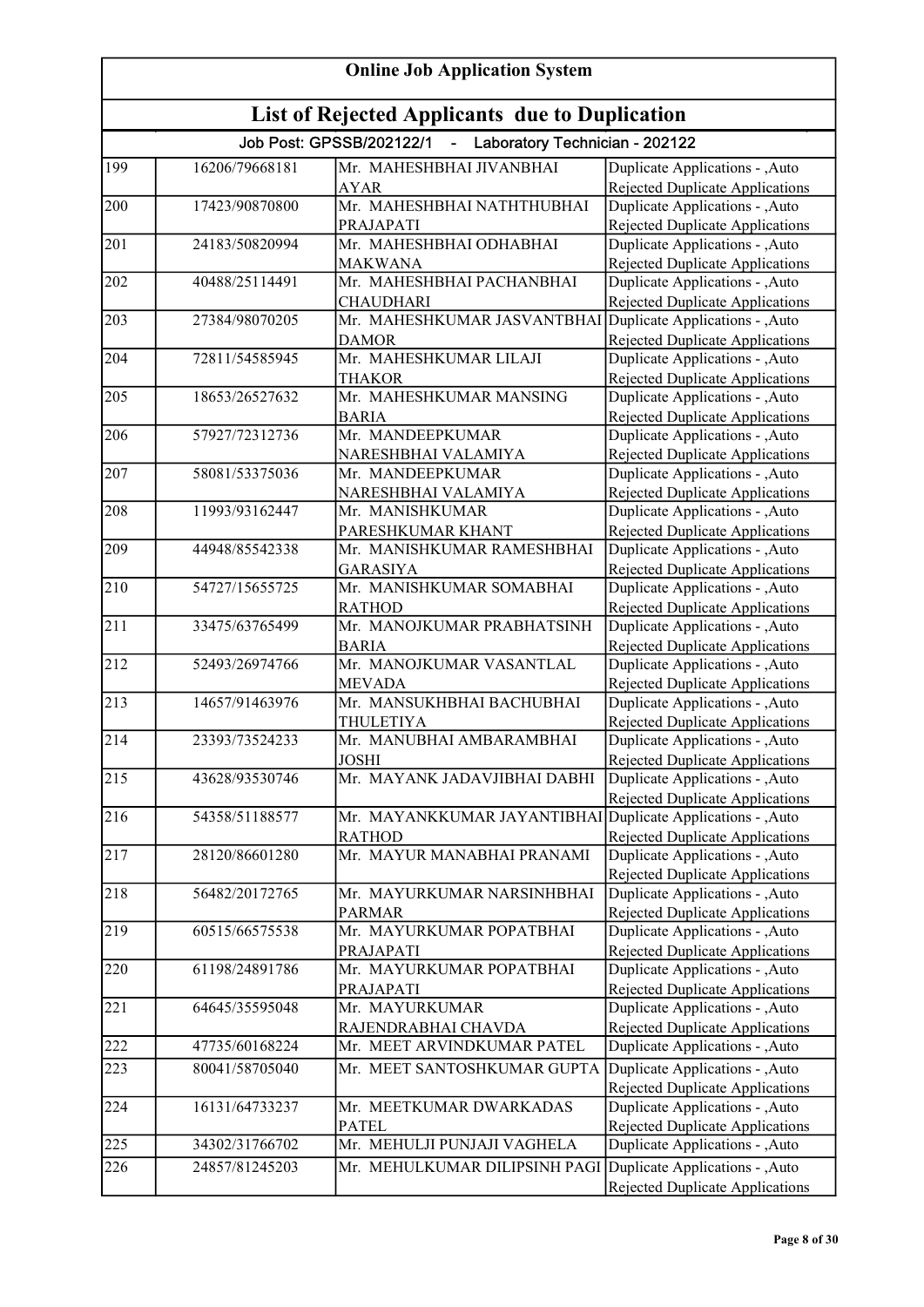| <b>Online Job Application System</b> |                                                |                                                              |                                                                           |  |
|--------------------------------------|------------------------------------------------|--------------------------------------------------------------|---------------------------------------------------------------------------|--|
|                                      | List of Rejected Applicants due to Duplication |                                                              |                                                                           |  |
|                                      |                                                | Job Post: GPSSB/202122/1<br>- Laboratory Technician - 202122 |                                                                           |  |
| 227                                  | 4415/17552005                                  | Mr. MEHULKUMAR GODADBHAI                                     | Duplicate Applications - , Auto                                           |  |
|                                      |                                                | <b>CHAUDHARI</b>                                             | Rejected Duplicate Applications                                           |  |
| 228                                  | 38932/90698767                                 | Mr. MEHULSINH SOMSINH                                        | Duplicate Applications - , Auto                                           |  |
| 229                                  | 55118/17929058                                 | <b>CHAUHAN</b><br>Mr. MIHIR ARVINDBHAI BARANDA               | <b>Rejected Duplicate Applications</b><br>Duplicate Applications - , Auto |  |
|                                      |                                                |                                                              | <b>Rejected Duplicate Applications</b>                                    |  |
| 230                                  | 55166/74133619                                 | Mr. MIHIR ARVINDBHAI BARANDA                                 | Duplicate Applications - , Auto                                           |  |
| 231                                  | 61559/11097092                                 | Mr. MIHIR ARVINDBHAI BARANDA                                 | Rejected Duplicate Applications                                           |  |
|                                      |                                                |                                                              | Duplicate Applications - , Auto<br>Rejected Duplicate Applications        |  |
| 232                                  | 46917/53014925                                 | Mr. MILANKUMAR JASHUBHAI                                     | Duplicate Applications - , Auto                                           |  |
|                                      |                                                | <b>PARMAR</b>                                                | Rejected Duplicate Applications                                           |  |
| 233                                  | 79790/41088045                                 | Mr. MILANKUMAR JASHUBHAI                                     | Duplicate Applications - , Auto                                           |  |
|                                      |                                                | <b>PARMAR</b>                                                | Rejected Duplicate Applications                                           |  |
| 234                                  | 56430/17653011                                 | Mr. MITESHKUMAR DAHYABHAI                                    | Duplicate Applications - , Auto                                           |  |
| 235                                  | 83916/93735636                                 | <b>PARMAR</b><br>Mr. MITESHKUMAR DANABHAI                    | Rejected Duplicate Applications<br>Duplicate Applications - , Auto        |  |
|                                      |                                                | <b>CHAUDHARI</b>                                             | <b>Rejected Duplicate Applications</b>                                    |  |
| 236                                  | 48279/24263861                                 | Mr. MOHAMMAD ASAD FARUK                                      | Duplicate Applications - , Auto                                           |  |
|                                      |                                                | <b>GAZI</b>                                                  | <b>Rejected Duplicate Applications</b>                                    |  |
| 237                                  | 75674/79397517                                 | Mr. MUKESHBHAI PACHANBHAI                                    | Duplicate Applications - , Auto                                           |  |
|                                      |                                                | <b>CHAUDHARY</b>                                             | <b>Rejected Duplicate Applications</b>                                    |  |
| 238                                  | 45861/97115252                                 | Mr. MUKESHKUMAR MOHANBHAI                                    | Duplicate Applications - , Auto                                           |  |
|                                      |                                                | <b>CHAUDHARY</b>                                             | <b>Rejected Duplicate Applications</b>                                    |  |
| 239                                  | 71235/25428569                                 | Mr. MUKESHKUMAR NAGJIBHAI                                    | Duplicate Applications - , Auto                                           |  |
|                                      |                                                | <b>BOCHIYA</b>                                               | <b>Rejected Duplicate Applications</b>                                    |  |
| 240                                  | 25699/17727104                                 | Mr. MUNABHAI BHOLABHAI                                       | Duplicate Applications - ,Auto                                            |  |
| 241                                  | 30100/61859080                                 | <b>GAMARA</b><br>Mr. NAVINBHAI KUBERBHAI                     | Rejected Duplicate Applications                                           |  |
|                                      |                                                | <b>CHAUDHARI</b>                                             | Duplicate Applications - ,Auto<br>Rejected Duplicate Applications         |  |
| 242                                  | 3472/59589340                                  | Mr. NAYAN BANSILAL VASANI                                    | Duplicate Applications - ,Auto                                            |  |
| 243                                  | 18779/38711199                                 | Mr. NEVSINGBHAI RAMESHBHAI                                   | Duplicate Applications - , Auto                                           |  |
|                                      |                                                | <b>RATHVA</b>                                                | Rejected Duplicate Applications                                           |  |
| 244                                  | 45746/86000974                                 | Mr. NIKHIL PRAVINKUMAR                                       | Duplicate Applications - , Auto                                           |  |
|                                      |                                                | <b>SOLANKI</b>                                               | <b>Rejected Duplicate Applications</b>                                    |  |
| 245                                  | 30761/83937307                                 | Mr. NIKHILKUMAR                                              | Duplicate Applications - , Auto                                           |  |
|                                      |                                                | MUKESHKUMAR PATEL                                            | <b>Rejected Duplicate Applications</b>                                    |  |
| 246                                  | 30775/73636039                                 | Mr. NIKHILKUMAR                                              | Duplicate Applications - , Auto                                           |  |
|                                      |                                                | MUKESHKUMAR PATEL                                            | Rejected Duplicate Applications                                           |  |
| 247                                  | 16580/81150311                                 | Mr. NIKUNJBHAI RVINDRABHAI                                   | Duplicate Applications - , Auto                                           |  |
|                                      |                                                | <b>VASAVA</b>                                                | <b>Rejected Duplicate Applications</b>                                    |  |
| 248                                  | 46508/44077595                                 | Mr. NIKUNJKUMAR POPATBHAI                                    | Duplicate Applications - , Auto                                           |  |
| 249                                  | 1259/39881436                                  | <b>SORIYA</b><br>Mr. NILESHBHAI GOVINDBHAI                   | Rejected Duplicate Applications<br>Duplicate Applications - , Auto        |  |
|                                      |                                                | <b>BHADANIYA</b>                                             | Rejected Duplicate Applications                                           |  |
| 250                                  | 48916/15171185                                 | Mr. NILESHKUMAR HIMATBHAI                                    | Duplicate Applications - , Auto                                           |  |
|                                      |                                                | <b>RATHOD</b>                                                | <b>Rejected Duplicate Applications</b>                                    |  |
| 251                                  | 65452/65252784                                 | Mr. NILESHKUMAR RAMESHBHAI                                   | Duplicate Applications - , Auto                                           |  |
|                                      |                                                | <b>BHATIYA</b>                                               | Rejected Duplicate Applications                                           |  |
| 252                                  | 72290/90317155                                 | Mr. NILESHKUMAR RAMESHBHAI                                   | Duplicate Applications - , Auto                                           |  |
|                                      |                                                | <b>BHATIYA</b>                                               | <b>Rejected Duplicate Applications</b>                                    |  |
| 253                                  | 9180/40698724                                  | Mr. NILESHKUMAR SOMABHAI                                     | Duplicate Applications - , Auto                                           |  |
|                                      |                                                | <b>BARIA</b>                                                 | Rejected Duplicate Applications                                           |  |
| 254                                  | 12023/21067895                                 | Mr. NIRMAL RAMESHBHAI MODIYA Duplicate Applications - , Auto |                                                                           |  |
|                                      |                                                |                                                              | Rejected Duplicate Applications                                           |  |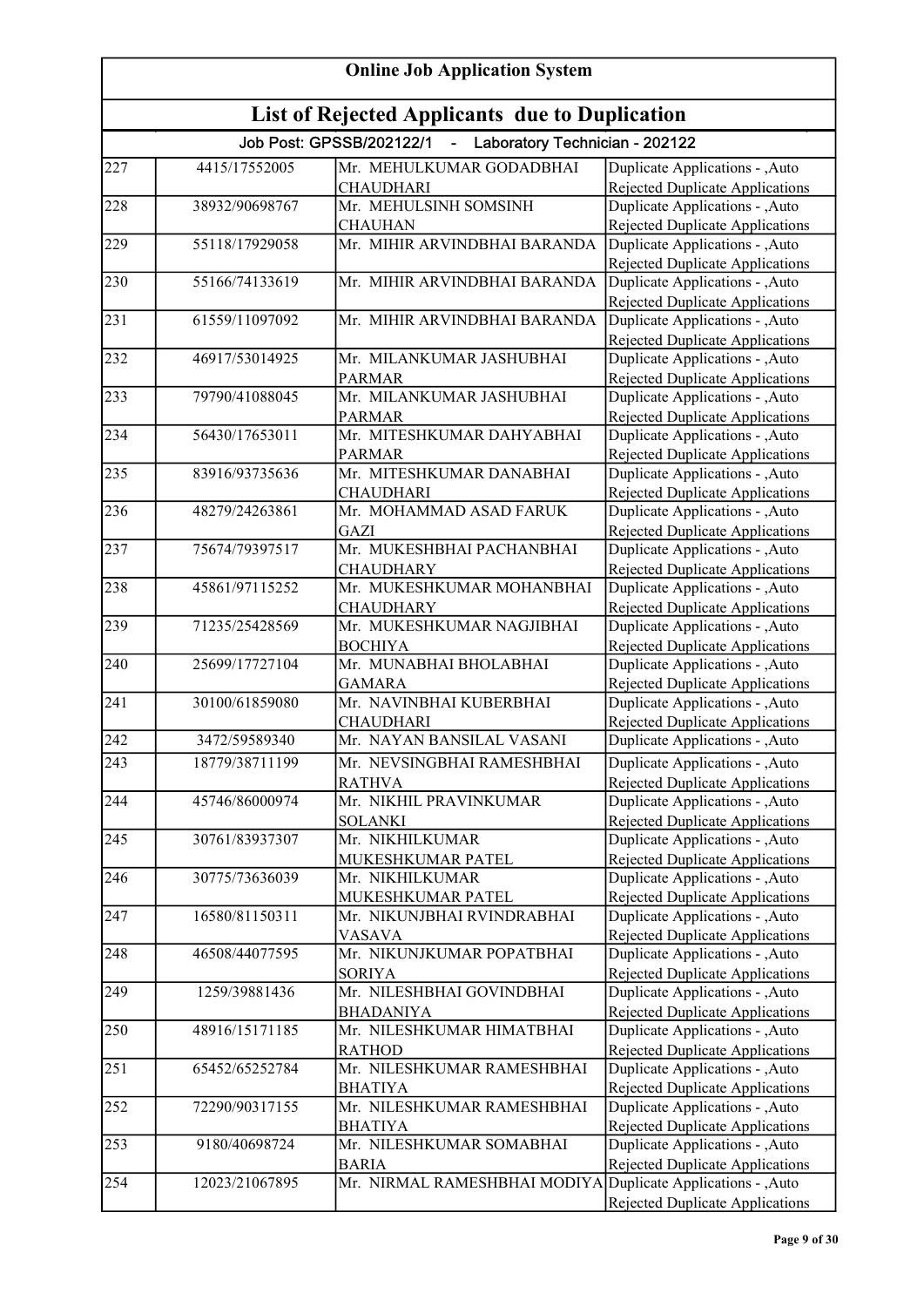| <b>Online Job Application System</b> |                                                       |                                                                         |                                                                           |  |
|--------------------------------------|-------------------------------------------------------|-------------------------------------------------------------------------|---------------------------------------------------------------------------|--|
|                                      | <b>List of Rejected Applicants due to Duplication</b> |                                                                         |                                                                           |  |
|                                      |                                                       | Job Post: GPSSB/202122/1<br>Laboratory Technician - 202122<br>$\sim 10$ |                                                                           |  |
| 255                                  | 18784/85626015                                        | Mr. NIRMAL RAMESHBHAI MODIYA Duplicate Applications - , Auto            |                                                                           |  |
|                                      |                                                       |                                                                         | Rejected Duplicate Applications                                           |  |
| 256                                  | 18511/48869388                                        | Mr. NISHANT PRAVINBHAI PATEL                                            | Duplicate Applications - , Auto                                           |  |
| 257                                  | 58852/23136041                                        | Mr. NITEENBHAI KANUBHAI                                                 | Duplicate Applications - , Auto                                           |  |
|                                      |                                                       | <b>PARMAR</b>                                                           | Rejected Duplicate Applications                                           |  |
| 258                                  | 59385/27911227                                        | Mr. NITINBHAI RAMESHBHAI                                                | Duplicate Applications - , Auto                                           |  |
|                                      |                                                       | <b>NALWAYA</b>                                                          | Rejected Duplicate Applications                                           |  |
| 259                                  | 12211/33147491                                        | Mr. NITINKUMAR KANTIBHAI                                                | Duplicate Applications - , Auto                                           |  |
|                                      |                                                       | <b>MACHHAR</b>                                                          | <b>Rejected Duplicate Applications</b>                                    |  |
| 260                                  | 46543/63234687                                        | Mr. NITINKUMAR VAJABHAI                                                 | Duplicate Applications - , Auto                                           |  |
|                                      |                                                       | <b>PARMAR</b>                                                           | <b>Rejected Duplicate Applications</b>                                    |  |
| 261                                  | 58382/66629497                                        | Mr. NITINKUMAR VAJABHAI                                                 | Duplicate Applications - , Auto                                           |  |
| 262                                  | 10257/24597071                                        | <b>PARMAR</b><br>Mr. PANKAJKUMAR MANJIBHAI                              | Rejected Duplicate Applications<br>Duplicate Applications - , Auto        |  |
|                                      |                                                       | <b>GAMETI</b>                                                           | Rejected Duplicate Applications                                           |  |
| 263                                  | 40872/82207490                                        | Mr. PARESH DEVABHAI                                                     | Duplicate Applications - ,Auto                                            |  |
|                                      |                                                       | <b>CHUDASAMA</b>                                                        | Rejected Duplicate Applications                                           |  |
| 264                                  | 58801/63507812                                        | Mr. PARESHBHAI SEMARAJBHAI                                              | Duplicate Applications - , Auto                                           |  |
|                                      |                                                       | <b>CHAUDHARY</b>                                                        | Rejected Duplicate Applications                                           |  |
| 265                                  | 71129/37299887                                        | Mr. PARTH DAHYABHAI PATEL                                               | Duplicate Applications - ,Auto                                            |  |
| 266                                  | 73118/94507524                                        | Mr. PARTH FALJIBHAI                                                     | Duplicate Applications - , Auto                                           |  |
|                                      |                                                       | <b>CHAUDHARY</b>                                                        | Rejected Duplicate Applications                                           |  |
| 267                                  | 38174/65972643                                        | Mr. PARTH NARENDRASINH                                                  | Duplicate Applications - , Auto                                           |  |
|                                      |                                                       | <b>RAVALJI</b>                                                          | <b>Rejected Duplicate Applications</b>                                    |  |
| 268                                  | 50551/10346489                                        | Mr. PARTHKUMAR DAHYALAL                                                 | Duplicate Applications - , Auto                                           |  |
|                                      |                                                       | <b>PARMAR</b>                                                           | Rejected Duplicate Applications                                           |  |
| 269                                  | 51033/81875464                                        | Mr. PARTHKUMAR MAHESHBHAI                                               | Duplicate Applications - , Auto                                           |  |
|                                      |                                                       | PRAJAPATI                                                               | Rejected Duplicate Applications                                           |  |
| 270                                  | 6053/80354533                                         | Mr. PARTHKUMAR MEGHRAJBHAI                                              | Duplicate Applications - , Auto                                           |  |
|                                      |                                                       | <b>CHAUDHARY</b>                                                        | <b>Rejected Duplicate Applications</b>                                    |  |
| $\overline{271}$                     | 48948/21286534                                        | Mr. PARTHKUMAR MEGHRAJBHAI                                              | Duplicate Applications - , Auto                                           |  |
|                                      |                                                       | <b>CHAUDHARY</b>                                                        | Rejected Duplicate Applications                                           |  |
| 272                                  | 68209/40349380                                        | Mr. PARVATBHAI RAMABHAI                                                 | Duplicate Applications - , Auto                                           |  |
|                                      |                                                       | <b>KHANT</b>                                                            | <b>Rejected Duplicate Applications</b>                                    |  |
| 273                                  | 36375/59609660                                        | Mr. PINKALKUMAR SATISHBHAI                                              | Duplicate Applications - , Auto                                           |  |
| 274                                  | 51109/56238540                                        | <b>PATEL</b><br>Mr. PINTUBHAI RATABHAI                                  | <b>Rejected Duplicate Applications</b><br>Duplicate Applications - , Auto |  |
|                                      |                                                       | <b>THAKOR</b>                                                           | Rejected Duplicate Applications                                           |  |
| 275                                  | 17860/25416172                                        | Mr. PIYUSHKUMAR AMARATBHAI                                              | Duplicate Applications - , Auto                                           |  |
|                                      |                                                       | <b>CHAUDHARY</b>                                                        | Rejected Duplicate Applications                                           |  |
| 276                                  | 67400/41902859                                        | Mr. PIYUSHKUMAR JAYANTIBHAI                                             | Duplicate Applications - , Auto                                           |  |
|                                      |                                                       | <b>TARAK</b>                                                            | <b>Rejected Duplicate Applications</b>                                    |  |
| 277                                  | 38057/84874315                                        | Mr. PRADIP VAGHJIBHAI                                                   | Duplicate Applications - , Auto                                           |  |
|                                      |                                                       | <b>SADADIYA</b>                                                         | Rejected Duplicate Applications                                           |  |
| 278                                  | 5593/87972349                                         | Mr. PRADUMANBHAI ARJUNBHAI                                              | Duplicate Applications - ,Auto                                            |  |
|                                      |                                                       | <b>CHAUHAN</b>                                                          | <b>Rejected Duplicate Applications</b>                                    |  |
| 279                                  | 68278/17319414                                        | Mr. PRAJESH JAGDISHBHAI                                                 | Duplicate Applications - , Auto                                           |  |
|                                      |                                                       | <b>MAKWANA</b>                                                          | Rejected Duplicate Applications                                           |  |
| 280                                  | 33904/64853104                                        | Mr. PRAKASHBHAI BHIMABHAI                                               | Duplicate Applications - , Auto                                           |  |
|                                      |                                                       | <b>RATHVA</b>                                                           | Rejected Duplicate Applications                                           |  |
| 281                                  | 48817/69977810                                        | Mr. PRAKASHBHAI DHANABHAI                                               | Duplicate Applications - , Auto                                           |  |
|                                      |                                                       | <b>RATHOD</b>                                                           | Rejected Duplicate Applications                                           |  |
| 282                                  | 20860/72375423                                        | Mr. PRAKASHBHAI VIKRAMBHAI                                              | Duplicate Applications - , Auto                                           |  |
|                                      |                                                       | <b>SOLANKI</b>                                                          | Rejected Duplicate Applications                                           |  |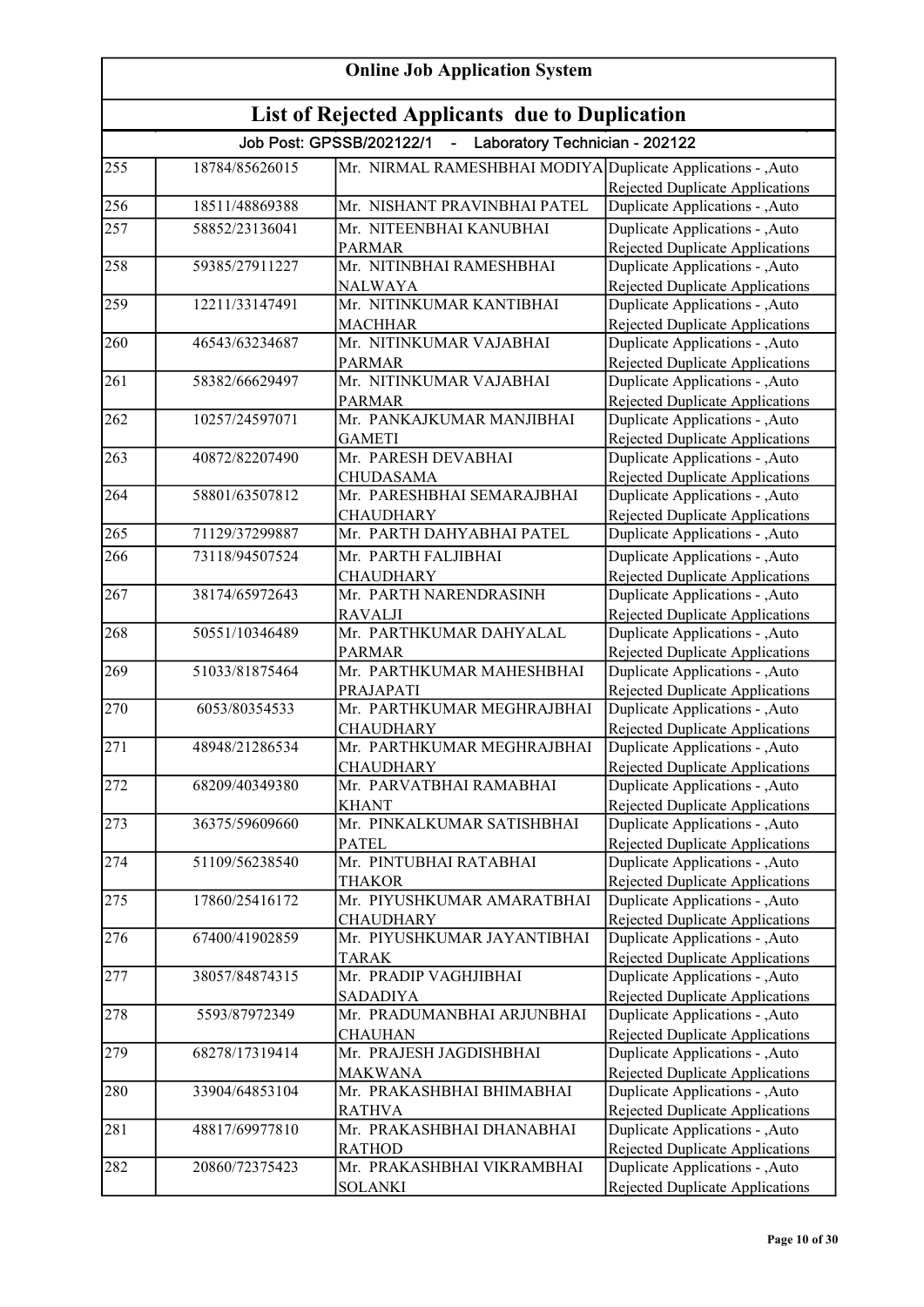| <b>Online Job Application System</b><br>List of Rejected Applicants due to Duplication |                |                                            |                                                                           |
|----------------------------------------------------------------------------------------|----------------|--------------------------------------------|---------------------------------------------------------------------------|
|                                                                                        |                |                                            |                                                                           |
| 283                                                                                    | 24717/94315266 | Mr. PRAKASHKUMAR ASHOKBHAI                 | Duplicate Applications - , Auto                                           |
|                                                                                        |                | <b>DEVMURARI</b>                           | Rejected Duplicate Applications                                           |
| 284                                                                                    | 42597/60754975 | Mr. PRATIK ASHVINBHAI                      | Duplicate Applications - , Auto                                           |
|                                                                                        |                | <b>KATHROTIYA</b>                          | <b>Rejected Duplicate Applications</b>                                    |
| 285                                                                                    | 1303/69006847  | Mr. PRATIK DASHARATHJI                     | Duplicate Applications - ,Auto                                            |
|                                                                                        |                | <b>THAKOR</b>                              | Rejected Duplicate Applications                                           |
| 286                                                                                    | 59727/32428053 | Mr. PRATIK HARESHBHAI                      | Duplicate Applications - ,Auto                                            |
| 287                                                                                    | 77769/35172649 | <b>SANODARIYA</b><br>Mr. PRATIK HARESHBHAI | Rejected Duplicate Applications<br>Duplicate Applications - ,Auto         |
|                                                                                        |                | <b>SANODARIYA</b>                          | Rejected Duplicate Applications                                           |
| 288                                                                                    | 41429/80809544 | Mr. PRATIKKUMAR KESHUBHAI                  | Duplicate Applications - , Auto                                           |
|                                                                                        |                | <b>CHAUDHARI</b>                           | Rejected Duplicate Applications                                           |
| 289                                                                                    | 63394/45449737 | Mr. PRAVINBHAI ISHWARBHAI                  | Duplicate Applications - , Auto                                           |
|                                                                                        |                | <b>SOLANKI</b>                             | Rejected Duplicate Applications                                           |
| 290                                                                                    | 832/55086012   | Mr. PRAVINBHAI VINUBHAI GOHEL              | Duplicate Applications - , Auto                                           |
|                                                                                        |                |                                            | <b>Rejected Duplicate Applications</b>                                    |
| 291                                                                                    | 63158/59013746 | Mr. PRITESHKUMAR ISHWARBHAI                | Duplicate Applications - ,Auto                                            |
|                                                                                        |                | NIMACHIYA                                  | <b>Rejected Duplicate Applications</b>                                    |
| 292                                                                                    | 29752/23436900 | Mr. PRITESHKUMAR NAGINBHAI                 | Duplicate Applications - , Auto                                           |
|                                                                                        |                | <b>PATEL</b>                               | <b>Rejected Duplicate Applications</b>                                    |
| 293                                                                                    | 63982/63599483 | Mr. PRITESHKUMAR NAGINBHAI                 | Duplicate Applications - , Auto                                           |
|                                                                                        |                | <b>PATEL</b>                               | <b>Rejected Duplicate Applications</b>                                    |
| 294                                                                                    | 64109/95104829 | Mr. PRITESHKUMAR NAGINBHAI                 | Duplicate Applications - , Auto                                           |
| 295                                                                                    | 66839/73381239 | <b>PATEL</b><br>Mr. PRITESHKUMAR NAGINBHAI | <b>Rejected Duplicate Applications</b><br>Duplicate Applications - , Auto |
|                                                                                        |                | <b>PATEL</b>                               | <b>Rejected Duplicate Applications</b>                                    |
| 296                                                                                    | 5505/90185085  | Mr. PRUTHVIKUMAR RAMESHBHAI                | Duplicate Applications - ,Auto                                            |
|                                                                                        |                | <b>VASAVA</b>                              | Rejected Duplicate Applications                                           |
| 297                                                                                    | 8304/91872177  | Mr. PRUTHVIKUMAR RAMESHBHAI                | Duplicate Applications - , Auto                                           |
|                                                                                        |                | <b>VASAVA</b>                              | Rejected Duplicate Applications                                           |
| 298                                                                                    | 59370/88322757 | Mr. PRUTHVIRAJ DINESHBHAI                  | Duplicate Applications - , Auto                                           |
|                                                                                        |                | <b>CHAUHAN</b>                             | Rejected Duplicate Applications                                           |
| 299                                                                                    | 70966/18416243 | Mr. PRUTHVIRAJ KIRITKANT                   | Duplicate Applications - , Auto                                           |
|                                                                                        |                | <b>CHAUHAN</b>                             | Rejected Duplicate Applications                                           |
| 300                                                                                    | 72518/96385879 | Mr. RAHUL BABUBHAI RATHOD                  | Duplicate Applications - , Auto                                           |
| 301                                                                                    | 36316/51310435 | Mr. RAHUL RAMJIBHAI                        | Duplicate Applications - , Auto                                           |
|                                                                                        |                | <b>CHAUDHARY</b>                           | Rejected Duplicate Applications                                           |
| 302                                                                                    | 36318/38248578 | Mr. RAHUL RAMJIBHAI                        | Duplicate Applications - , Auto                                           |
|                                                                                        |                | <b>CHAUDHARY</b>                           | Rejected Duplicate Applications                                           |
| 303                                                                                    | 73002/80948940 | Mr. RAHULBHAI GANGARAMBHAI                 | Duplicate Applications - , Auto                                           |
|                                                                                        |                | <b>RATHAVA</b>                             | <b>Rejected Duplicate Applications</b>                                    |
| 304                                                                                    | 32696/22918344 | Mr. RAHULBHAI RAMESHBHAI                   | Duplicate Applications - , Auto                                           |
| 305                                                                                    | 70244/54473964 | <b>DAMOR</b><br>Mr. RAHULKUMAR AMBARAMBHAI | Rejected Duplicate Applications<br>Duplicate Applications - , Auto        |
|                                                                                        |                | LANIYA                                     | Rejected Duplicate Applications                                           |
| 306                                                                                    | 66974/58080976 | Mr. RAHULKUMAR CHUNILAL                    | Duplicate Applications - , Auto                                           |
|                                                                                        |                | PRAJAPATI                                  | <b>Rejected Duplicate Applications</b>                                    |
| 307                                                                                    | 20513/94974664 | Mr. RAHULKUMAR MOGHAJIBHAI                 | Duplicate Applications - , Auto                                           |
|                                                                                        |                | <b>CHAUDHARY</b>                           | Rejected Duplicate Applications                                           |
| 308                                                                                    | 58918/12665217 | Mr. RAJANIBHAI TEJABHAI                    | Duplicate Applications - , Auto                                           |
|                                                                                        |                | <b>CHAUDHARY</b>                           | <b>Rejected Duplicate Applications</b>                                    |
| 309                                                                                    | 39027/84572284 | Mr. RAJESHBHAI ARJANBHAI                   | Duplicate Applications - , Auto                                           |
|                                                                                        |                | <b>BHAKODARA</b>                           | Rejected Duplicate Applications                                           |
| 310                                                                                    | 60657/88744379 | Mr. RAJESHBHAI BHAGVANBHAI                 | Duplicate Applications - , Auto                                           |
|                                                                                        |                | <b>KOLI</b>                                | Rejected Duplicate Applications                                           |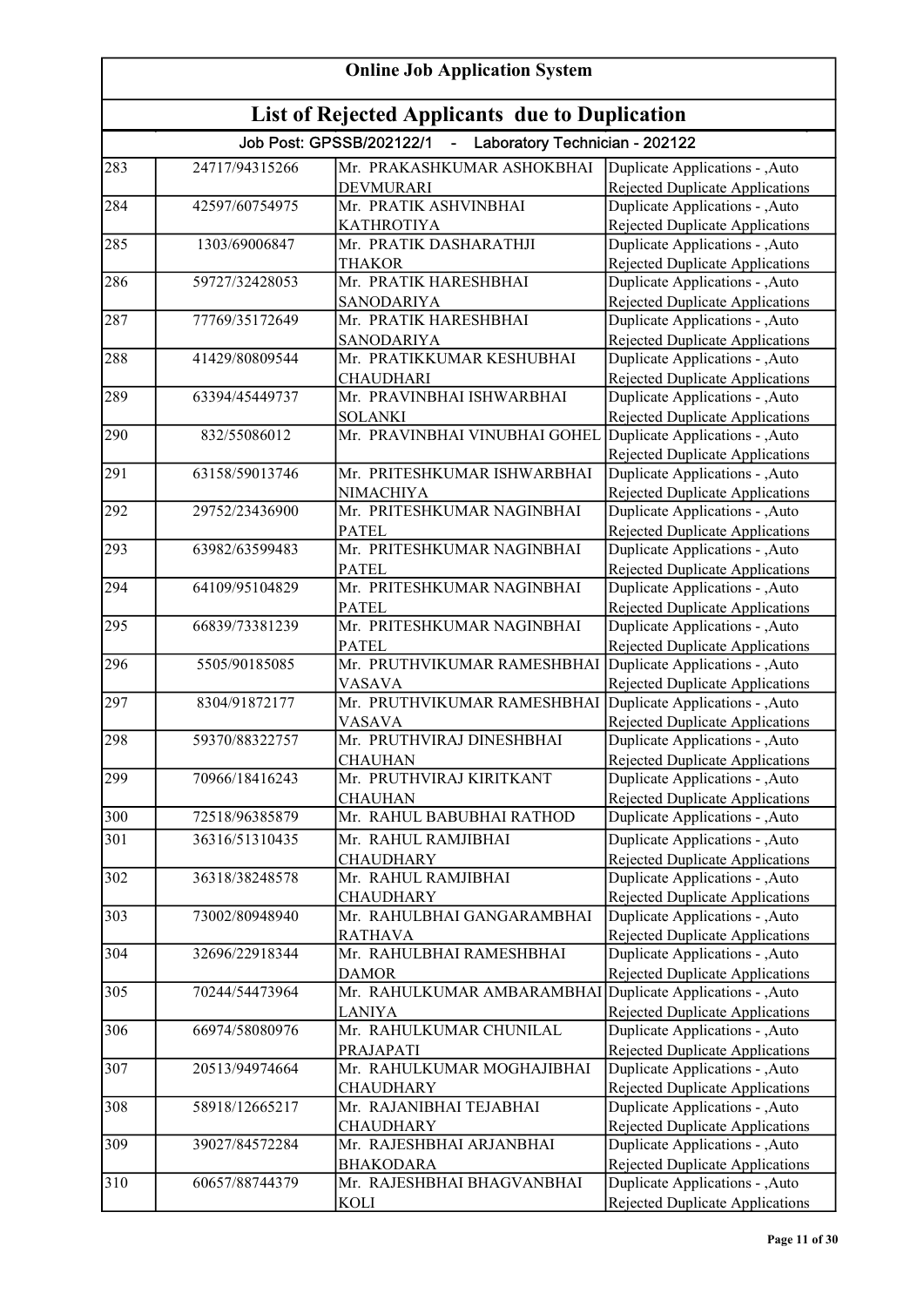| <b>Online Job Application System</b><br>List of Rejected Applicants due to Duplication |                |                                                              |                                                                    |
|----------------------------------------------------------------------------------------|----------------|--------------------------------------------------------------|--------------------------------------------------------------------|
|                                                                                        |                |                                                              |                                                                    |
| 311                                                                                    | 20664/97744942 | Mr. RAJESHKUMAR DANAJI                                       | Duplicate Applications - , Auto                                    |
|                                                                                        |                | <b>CHAVDA</b>                                                | Rejected Duplicate Applications                                    |
| 312                                                                                    | 54558/39490418 | Mr. RAJKUMAR AMRUTBHAI                                       | Duplicate Applications - ,Auto                                     |
|                                                                                        |                | <b>BARANDA</b>                                               | <b>Rejected Duplicate Applications</b>                             |
| $\overline{313}$                                                                       | 54694/78115574 | Mr. RAJKUMAR AMRUTBHAI                                       | Duplicate Applications - , Auto                                    |
|                                                                                        |                | <b>BARANDA</b>                                               | Rejected Duplicate Applications                                    |
| 314                                                                                    | 64980/85170253 | Mr. RAJU MERAMAN BHAI                                        | Duplicate Applications - ,Auto                                     |
|                                                                                        |                | <b>KARANGIYA</b>                                             | Rejected Duplicate Applications                                    |
| 315                                                                                    | 49419/15803607 | Mr. RAJUBHAI RAMESHBHAI                                      | Duplicate Applications - , Auto                                    |
| 316                                                                                    | 84123/12855272 | <b>RATHAVA</b><br>Mr. RAJUBHAI RAMESHBHAI                    | Rejected Duplicate Applications<br>Duplicate Applications - , Auto |
|                                                                                        |                | <b>RATHAVA</b>                                               | Rejected Duplicate Applications                                    |
| 317                                                                                    | 84167/66894190 | Mr. RAJUBHAI RAMESHBHAI                                      | Duplicate Applications - , Auto                                    |
|                                                                                        |                | <b>RATHAVA</b>                                               | Rejected Duplicate Applications                                    |
| 318                                                                                    | 12042/61269402 | Mr. RAJVIRBHAI VIRSINGBHAI                                   | Duplicate Applications - , Auto                                    |
|                                                                                        |                | <b>GAMIT</b>                                                 | Rejected Duplicate Applications                                    |
| 319                                                                                    | 6867/58218700  | Mr. RAKESHKUMAR MOGHAJIBHAI                                  | Duplicate Applications - , Auto                                    |
|                                                                                        |                | <b>CHAUDHARY</b>                                             | Rejected Duplicate Applications                                    |
| 320                                                                                    | 23661/76841416 | Mr. RAKESHKUMAR VALAJIBHAI                                   | Duplicate Applications - , Auto                                    |
|                                                                                        |                | <b>GOLANI</b>                                                | Rejected Duplicate Applications                                    |
| $\overline{321}$                                                                       | 11188/76357823 | Mr. RAMANJI CHAMPUJI VAGHELA                                 | Duplicate Applications - , Auto                                    |
|                                                                                        |                |                                                              | <b>Rejected Duplicate Applications</b>                             |
| 322                                                                                    | 25655/39964789 | Mr. RAMESH ARJAN VAYLU                                       | Duplicate Applications - , Auto                                    |
| 323                                                                                    | 17429/68480846 | Mr. RASHINBHAI SHANKARBHAI                                   | Duplicate Applications - , Auto                                    |
|                                                                                        |                | <b>CHAUDHARI</b>                                             | <b>Rejected Duplicate Applications</b>                             |
| 324                                                                                    | 81194/74662359 | Mr. RASHINBHAI SHANKARBHAI                                   | Duplicate Applications - ,Auto                                     |
|                                                                                        |                | <b>CHAUDHARI</b>                                             | Rejected Duplicate Applications                                    |
| 325                                                                                    | 15251/83740662 | Mr. RAVIGIRI MANSUKHGAR                                      | Duplicate Applications - , Auto                                    |
|                                                                                        |                | <b>MEGHNATHI</b>                                             | <b>Rejected Duplicate Applications</b>                             |
| 326                                                                                    | 3320/67610361  | Mr. RAVIKUMAR GOPALBHAI                                      | Duplicate Applications - , Auto                                    |
|                                                                                        | 28997/78195523 | <b>PARMAR</b>                                                | Rejected Duplicate Applications                                    |
| 327                                                                                    |                | Mr. RAVINDRABHAI SHANTILAL<br><b>VASAVA</b>                  | Duplicate Applications - , Auto                                    |
| 328                                                                                    | 78723/26203186 | Mr. RITESHKUMAR RAJENDRABHAI Duplicate Applications - , Auto | Rejected Duplicate Applications                                    |
|                                                                                        |                | <b>KHAPED</b>                                                | <b>Rejected Duplicate Applications</b>                             |
| 329                                                                                    | 34912/55153370 | Mr. SAGAR RAMJIBHAI MAKVANA                                  | Duplicate Applications - , Auto                                    |
|                                                                                        |                |                                                              | <b>Rejected Duplicate Applications</b>                             |
| 330                                                                                    | 48769/49040094 | Mr. SAGAR VASRAMBHAI DESAI                                   | Duplicate Applications - , Auto                                    |
| 331                                                                                    | 32910/73022940 | Mr. SAGARBHAI JODHABHAI                                      | Duplicate Applications - , Auto                                    |
|                                                                                        |                | <b>VAROTARIYA</b>                                            | Rejected Duplicate Applications                                    |
| 332                                                                                    | 69074/80343638 | Mr. SAGARKUMAR MAHESHBHAI                                    | Duplicate Applications - , Auto                                    |
|                                                                                        |                | <b>DHODIYA</b>                                               | Rejected Duplicate Applications                                    |
| 333                                                                                    | 1825/34620229  | Mr. SAHDEVBHAI MEVABHAI                                      | Duplicate Applications - , Auto                                    |
|                                                                                        |                | <b>CHAUDHARY</b>                                             | Rejected Duplicate Applications                                    |
| 334                                                                                    | 76064/74909592 | Mr. SAHILKUMAR PRAVINBHAI                                    | Duplicate Applications - ,Auto                                     |
|                                                                                        |                | <b>PARMAR</b>                                                | <b>Rejected Duplicate Applications</b>                             |
| 335                                                                                    | 42030/22150724 | Mr. SANDIPBHAI NANDUBHAI                                     | Duplicate Applications - ,Auto                                     |
|                                                                                        |                | <b>RATHWA</b>                                                | Rejected Duplicate Applications                                    |
| 336                                                                                    | 75306/29993054 | Mr. SANDIPBHAI SURESHBHAI                                    | Duplicate Applications - , Auto                                    |
|                                                                                        |                | VANANI                                                       | Rejected Duplicate Applications                                    |
| 337                                                                                    | 20006/86215145 | Mr. SANDIPKUMAR KANTIBHAI                                    | Duplicate Applications - , Auto                                    |
|                                                                                        |                | <b>RENTIYA</b>                                               | Rejected Duplicate Applications                                    |
| 338                                                                                    | 54361/33657613 | Mr. SANJAYBHAI DHIRUBHAI                                     | Duplicate Applications - , Auto                                    |
|                                                                                        |                | <b>RETHALIYA</b>                                             | Rejected Duplicate Applications                                    |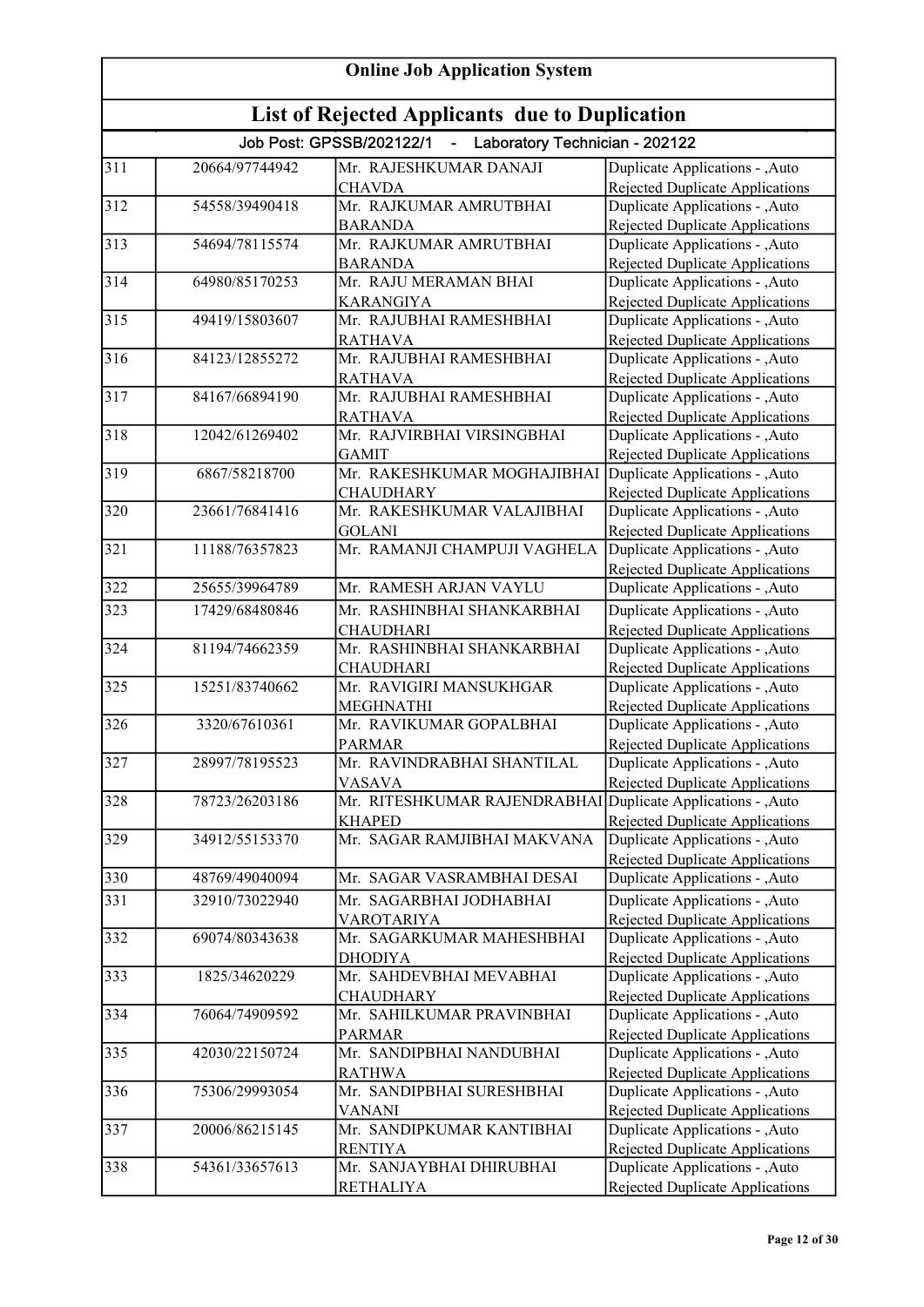| <b>Online Job Application System</b><br><b>List of Rejected Applicants due to Duplication</b> |                |                                                 |                                                                           |
|-----------------------------------------------------------------------------------------------|----------------|-------------------------------------------------|---------------------------------------------------------------------------|
|                                                                                               |                |                                                 |                                                                           |
| 339                                                                                           | 48118/88582266 | Mr. SANJAYBHAI LIMBABHAI                        | Duplicate Applications - , Auto                                           |
|                                                                                               |                | <b>TAVIYA</b>                                   | Rejected Duplicate Applications                                           |
| 340                                                                                           | 57902/47128926 | Mr. SANJAYKUMAR                                 | Duplicate Applications - , Auto                                           |
|                                                                                               |                | CHHAGANBHAI PARMAR                              | Rejected Duplicate Applications                                           |
| $\overline{341}$                                                                              | 58130/18730952 | Mr. SANJAYKUMAR FULABHAI                        | Duplicate Applications - , Auto                                           |
|                                                                                               |                | <b>PARMAR</b>                                   | Rejected Duplicate Applications                                           |
| 342                                                                                           | 62147/73012069 | Mr. SANJAYKUMAR JIVRAJBHAI                      | Duplicate Applications - , Auto                                           |
|                                                                                               |                | <b>CHUDHARY</b>                                 | Rejected Duplicate Applications                                           |
| 343                                                                                           | 54156/30587332 | Mr. SANJAYKUMAR LAXMANSINH                      | Duplicate Applications - , Auto                                           |
| 344                                                                                           | 28441/85462368 | <b>RATHOD</b><br>Mr. SANJAYKUMAR MANILAL        | Rejected Duplicate Applications<br>Duplicate Applications - , Auto        |
|                                                                                               |                | <b>VANKAR</b>                                   | Rejected Duplicate Applications                                           |
| 345                                                                                           | 37717/15117046 | Mr. SANJAYKUMAR RAMESHBHAI                      | Duplicate Applications - , Auto                                           |
|                                                                                               |                | <b>BHURIYA</b>                                  | <b>Rejected Duplicate Applications</b>                                    |
| $\overline{346}$                                                                              | 76964/66305239 | Mr. SANJAYKUMAR VAGHJIBHAI                      | Duplicate Applications - , Auto                                           |
|                                                                                               |                | <b>BHABHOR</b>                                  | <b>Rejected Duplicate Applications</b>                                    |
| 347                                                                                           | 4217/32735004  | Mr. SANJIVKUMAR CHANDUBHAI                      | Duplicate Applications - , Auto                                           |
|                                                                                               |                | <b>GAMIT</b>                                    | <b>Rejected Duplicate Applications</b>                                    |
| 348                                                                                           | 2311/16455668  | Mr. SANKET VITHTHALBHAI                         | Duplicate Applications - , Auto                                           |
|                                                                                               |                | <b>SAVALIYA</b>                                 | <b>Rejected Duplicate Applications</b>                                    |
| 349                                                                                           | 1592/95782401  | Mr. SANKETKUMAR                                 | Duplicate Applications - , Auto                                           |
|                                                                                               |                | HASMUKHBHAI PARMAR                              | Rejected Duplicate Applications                                           |
| 350                                                                                           | 78886/30488694 | Mr. SANKETKUMAR                                 | Duplicate Applications - , Auto                                           |
|                                                                                               |                | HASMUKHBHAI PARMAR                              | <b>Rejected Duplicate Applications</b>                                    |
| 351                                                                                           | 15854/23132135 | Mr. SANKIT JENTIBHAI                            | Duplicate Applications - , Auto                                           |
| 352                                                                                           | 53643/90975992 | <b>GADHETHARIYA</b><br>Mr. SARAVKUMAR VINODBHAI | Rejected Duplicate Applications<br>Duplicate Applications - , Auto        |
|                                                                                               |                | <b>PATEL</b>                                    | Rejected Duplicate Applications                                           |
| 353                                                                                           | 43268/43122609 | Mr. SARTHAK CHETAN PRAJAPATI                    | Duplicate Applications - , Auto                                           |
|                                                                                               |                |                                                 | Rejected Duplicate Applications                                           |
| 354                                                                                           | 4764/63034566  | Mr. SAVAN MAHESHBHAI MEHTA                      | Duplicate Applications - , Auto                                           |
|                                                                                               |                |                                                 | Rejected Duplicate Applications                                           |
| 355                                                                                           | 59770/56641896 | Mr. SAVANKUMAR RAJENDRABHAI                     | Duplicate Applications - , Auto                                           |
|                                                                                               |                | <b>CHAUDHARI</b>                                | Rejected Duplicate Applications                                           |
| 356                                                                                           | 39107/25899421 | Mr. SAVANKUMAR VIJAYBHAI                        | Duplicate Applications - , Auto                                           |
|                                                                                               |                | <b>BAROT</b>                                    | Rejected Duplicate Applications                                           |
| 357                                                                                           | 49406/61392357 | Mr. SHAHAHRBHAI LALJIBHAI                       | Duplicate Applications - , Auto                                           |
|                                                                                               |                | <b>RABARI</b>                                   | Rejected Duplicate Applications                                           |
| 358                                                                                           | 34252/26627084 | Mr. SHAILESHKUMAR DIPAJI                        | Duplicate Applications - , Auto                                           |
|                                                                                               |                | <b>SANKHALA</b>                                 | Rejected Duplicate Applications                                           |
| 359                                                                                           | 22098/42820153 | Mr. SHARADKUMAR NALINBHAI<br><b>GANVIT</b>      | Duplicate Applications - , Auto                                           |
| 360                                                                                           | 68319/65253497 | Mr. SHREEPALSINH                                | <b>Rejected Duplicate Applications</b><br>Duplicate Applications - , Auto |
|                                                                                               |                | MAHENDRASINH ZALA                               | Rejected Duplicate Applications                                           |
| 361                                                                                           | 41171/30602798 | Mr. SIDHDHARTHKUMAR                             | Duplicate Applications - , Auto                                           |
|                                                                                               |                | NATVARLAL RATHOD                                | Rejected Duplicate Applications                                           |
| 362                                                                                           | 72165/86727522 | Mr. SITESHKUMAR VIRSINGBHAI                     | Duplicate Applications - , Auto                                           |
|                                                                                               |                | <b>KALASVA</b>                                  | <b>Rejected Duplicate Applications</b>                                    |
| 363                                                                                           | 41800/48636076 | Mr. SOHANKUMAR RAMESHBHAI                       | Duplicate Applications - , Auto                                           |
|                                                                                               |                | <b>TAVIYAD</b>                                  | Rejected Duplicate Applications                                           |
| 364                                                                                           | 17220/21496137 | Mr. SOHEL SULEMAN GITELI                        | Duplicate Applications - , Auto                                           |
| 365                                                                                           | 62636/24502384 | Mr. SUBHASH VASHRAMBHAI                         | Duplicate Applications - ,Auto                                            |
|                                                                                               |                | <b>BAGDA</b>                                    | Rejected Duplicate Applications                                           |
| 366                                                                                           | 67996/27335674 | Mr. SUBHASH VASHRAMBHAI                         | Duplicate Applications - , Auto                                           |
|                                                                                               |                | <b>BAGDA</b>                                    | Rejected Duplicate Applications                                           |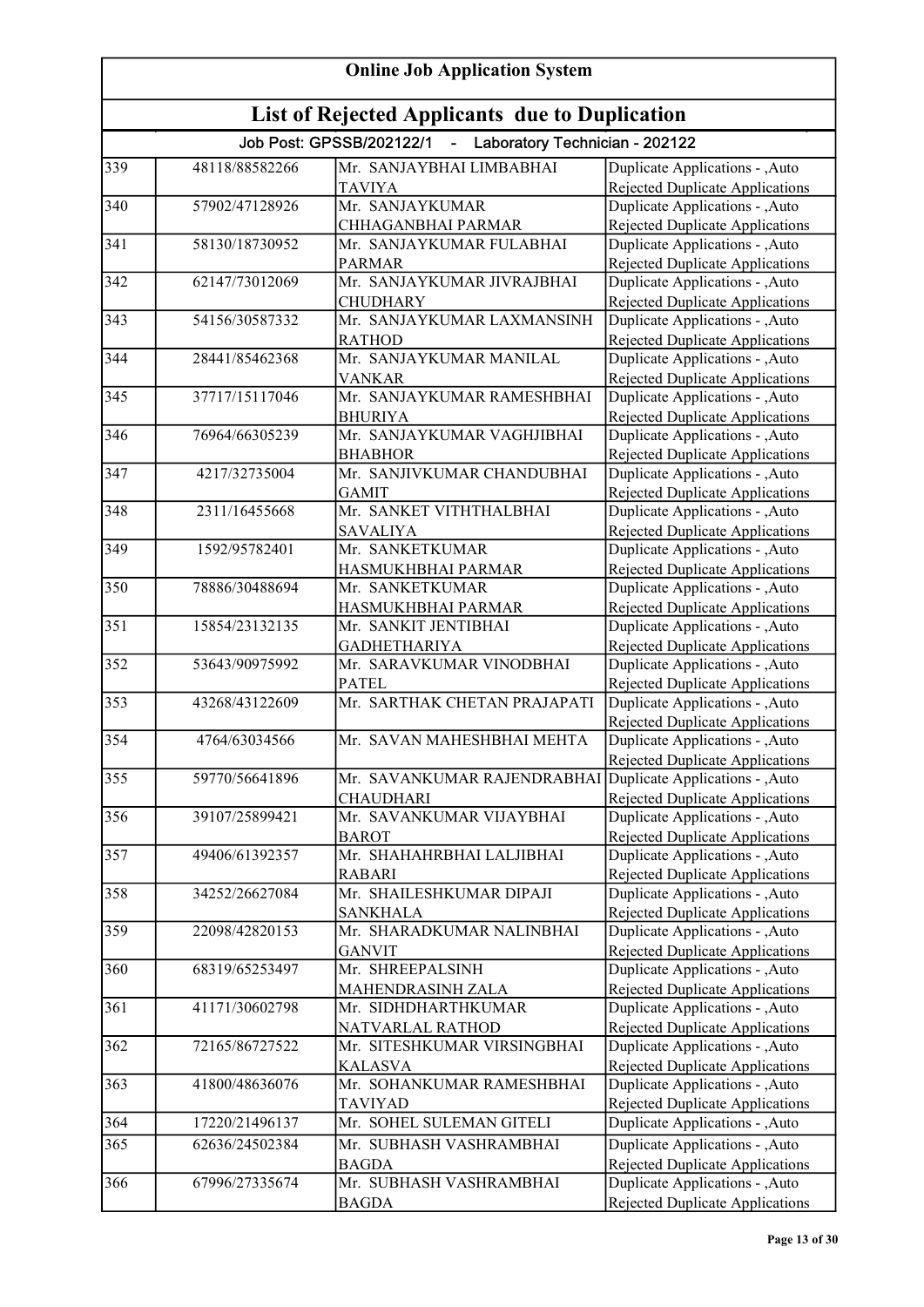| <b>Online Job Application System</b> |                                                |                                                                   |                                                                                                              |  |
|--------------------------------------|------------------------------------------------|-------------------------------------------------------------------|--------------------------------------------------------------------------------------------------------------|--|
|                                      | List of Rejected Applicants due to Duplication |                                                                   |                                                                                                              |  |
|                                      |                                                | Job Post: GPSSB/202122/1<br>- Laboratory Technician - 202122      |                                                                                                              |  |
| 367                                  | 32598/44253618                                 | Mr. SUBHASHBHAI MAGANBHAI<br><b>VANKAR</b>                        | Duplicate Applications - , Auto<br>Rejected Duplicate Applications                                           |  |
| 368                                  | 613/27670526                                   | Mr. SUNIL RASIKBHAI DHARAJIYA                                     | Duplicate Applications - , Auto<br>Rejected Duplicate Applications                                           |  |
| 369                                  | 67253/51934438                                 | Mr. SURESHBHAI JIVRAJBHAI                                         | Duplicate Applications - , Auto                                                                              |  |
| 370                                  | 23260/69925322                                 | <b>CHAUDHARY</b><br>Mr. SURESHKUMAR BADJIBHAI                     | Rejected Duplicate Applications<br>Duplicate Applications - , Auto                                           |  |
| 371                                  | 58914/76561028                                 | PARGI<br>Mr. SURPALSINH KESHARISINH                               | Rejected Duplicate Applications<br>Duplicate Applications - , Auto                                           |  |
| 372                                  | 37266/39894971                                 | <b>ZALA</b><br>Mr. SURYADEVSINH UDESINH                           | Rejected Duplicate Applications<br>Duplicate Applications - , Auto                                           |  |
| 373                                  | 8499/22058948                                  | <b>MAKWANA</b><br>Mr. TARUNKUMAR MOHANBHAI                        | Rejected Duplicate Applications<br>Duplicate Applications - , Auto                                           |  |
| 374                                  | 8826/98703843                                  | <b>RATHOD</b><br>Mr. TARUNKUMAR MOHANBHAI                         | Rejected Duplicate Applications<br>Duplicate Applications - ,Auto                                            |  |
| 375                                  | 13672/16849908                                 | <b>RATHOD</b><br>Mr. TARUNKUMAR POPATBHAI                         | <b>Rejected Duplicate Applications</b><br>Duplicate Applications - , Auto                                    |  |
|                                      |                                                | <b>MAKWANA</b>                                                    | <b>Rejected Duplicate Applications</b>                                                                       |  |
| 376                                  | 80928/82965184                                 | Mr. TAUKIRMAHMAD<br><b>SALIMMIYAN MALEK</b>                       | Duplicate Applications - , Auto<br><b>Rejected Duplicate Applications</b>                                    |  |
| 377                                  | 61989/49422153                                 | Mr. TEJAS MAHENDRAKUMAR<br><b>KUNTAR</b>                          | Duplicate Applications - , Auto<br>Rejected Duplicate Applications                                           |  |
| 378                                  | 62061/90707019                                 | Mr. TEJAS MAHENDRAKUMAR<br><b>KUNTAR</b>                          | Duplicate Applications - ,Auto<br><b>Rejected Duplicate Applications</b>                                     |  |
| 379                                  | 9810/41628808                                  | Mr. TEJASKUMAR                                                    | Duplicate Applications - , Auto                                                                              |  |
| 380                                  | 57888/64485044                                 | SUBHASHCHANDRA SHARMA<br>Mr. TUSHARBHAI<br>RAVISHANKARBHAI PANDYA | <b>Rejected Duplicate Applications</b><br>Duplicate Applications - , Auto<br>Rejected Duplicate Applications |  |
| 381                                  | 1361/27737037                                  | Mr. TUSHARKUMAR KANAKRAI                                          | Duplicate Applications - , Auto                                                                              |  |
| 382                                  | 65817/74291115                                 | <b>UPADHYAY</b><br>Mr. TUSHARKUMAR RAMESHBHAI                     | Rejected Duplicate Applications<br>Duplicate Applications - , Auto                                           |  |
| 383                                  | 81093/10071880                                 | <b>RATHOD</b><br>Mr. UDAY MANUBHAI LADUMOR                        | Rejected Duplicate Applications<br>Duplicate Applications - , Auto                                           |  |
| 384                                  | 69979/83185742                                 | Mr. UMANGKUMAR SHAMALBHAI                                         | Duplicate Applications - , Auto                                                                              |  |
| 385                                  | 28112/64654667                                 | <b>RATHOD</b><br>Mr. UMESH DEVENDRABHAI<br><b>RATHOD</b>          | Rejected Duplicate Applications<br>Duplicate Applications - , Auto<br><b>Rejected Duplicate Applications</b> |  |
| 386                                  | 75491/48409237                                 | Mr. UMESH JANABHAI<br><b>KALASARIYA</b>                           | Duplicate Applications - , Auto<br>Rejected Duplicate Applications                                           |  |
| 387                                  | 11055/57460123                                 | Mr. UPENDRABHAI MARTAJI                                           | Duplicate Applications - , Auto                                                                              |  |
| 388                                  | 42991/30014570                                 | <b>BARANDA</b><br>Mr. UTPAL KANTILAL CHAUDHARI                    | <b>Rejected Duplicate Applications</b><br>Duplicate Applications - , Auto<br>Rejected Duplicate Applications |  |
| 389                                  | 58616/17109918                                 | Mr. UTTAM RAMABHAI CHANDAPA                                       | Duplicate Applications - , Auto<br>Rejected Duplicate Applications                                           |  |
| 390                                  | 62989/57894426                                 | Mr. VAIBHAV BABULAL BARANDA                                       | Duplicate Applications - , Auto                                                                              |  |
| 391                                  | 38138/87171937                                 | Mr. VANRAJBHAI RANCHHODBHAI                                       | <b>Rejected Duplicate Applications</b><br>Duplicate Applications - ,Auto                                     |  |
| 392                                  | 36481/52430548                                 | <b>KALIYA</b><br>Mr. VARADHSINH SAVAJIBHAI                        | Rejected Duplicate Applications<br>Duplicate Applications - ,Auto                                            |  |
| 393                                  | 71551/27268165                                 | <b>RAJPUT</b><br>Mr. VASANTKUMAR AMRUTBHAI<br><b>MAKWANA</b>      | <b>Rejected Duplicate Applications</b><br>Duplicate Applications - ,Auto<br>Rejected Duplicate Applications  |  |
| 394                                  | 35464/19538158                                 | Mr. VIJAY HIMATBHAI SURELA                                        | Duplicate Applications - , Auto                                                                              |  |
| 395                                  | 57864/61469315                                 | Mr. VIJAY HIMATBHAI SURELA                                        | Duplicate Applications - , Auto                                                                              |  |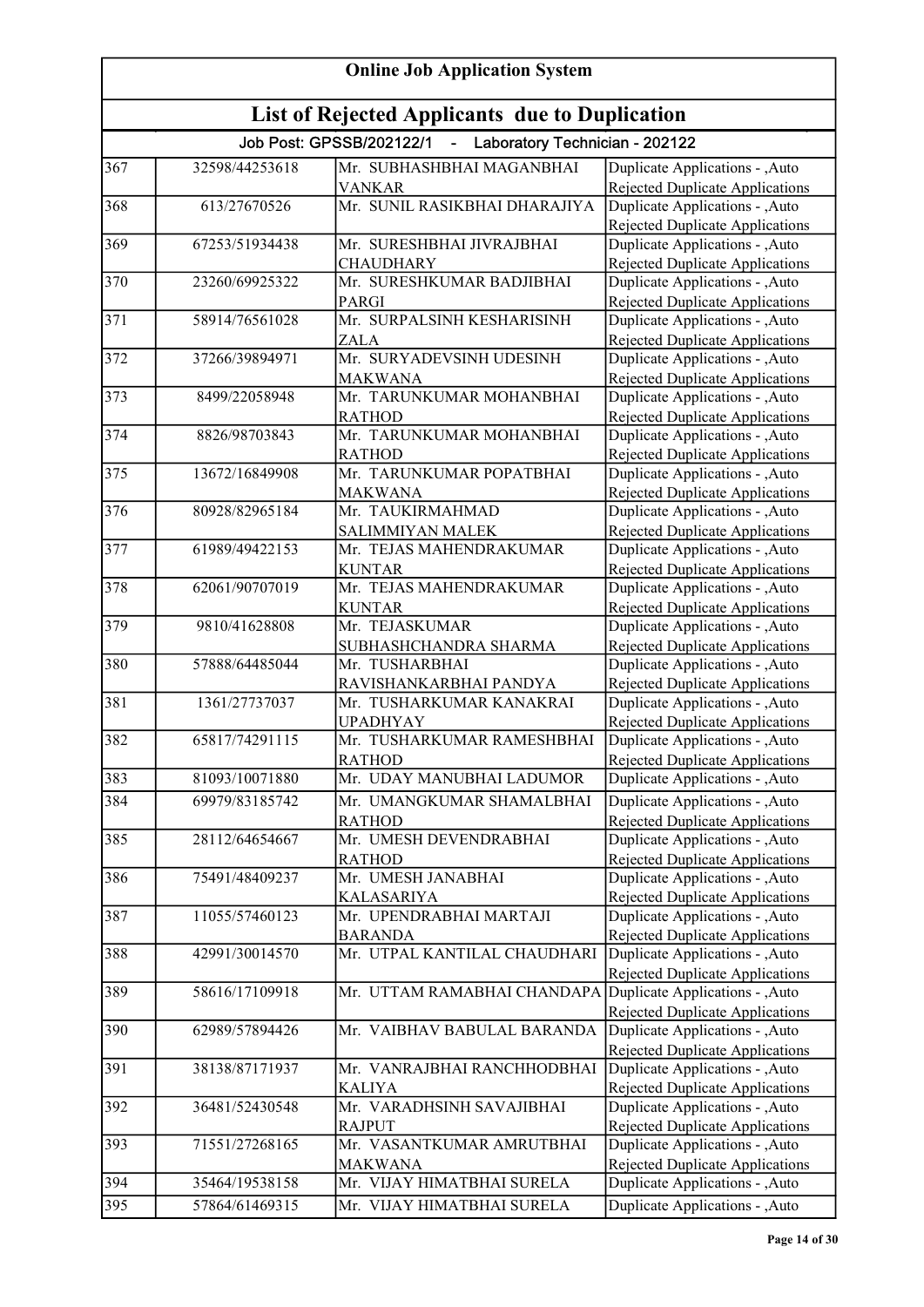| <b>Online Job Application System</b><br>List of Rejected Applicants due to Duplication |                |                                                              |                                                                          |
|----------------------------------------------------------------------------------------|----------------|--------------------------------------------------------------|--------------------------------------------------------------------------|
|                                                                                        |                |                                                              |                                                                          |
| 396                                                                                    | 39272/31930104 | Mr. VIJAY KUMAR DEVABHAI                                     | Duplicate Applications - , Auto                                          |
|                                                                                        |                | <b>BHABHOR</b>                                               | Rejected Duplicate Applications                                          |
| 397                                                                                    | 49223/78178557 | Mr. VIJAYKUMAR BHAGVANBHAI                                   | Duplicate Applications - , Auto                                          |
|                                                                                        |                | <b>CHAUDHARY</b>                                             | <b>Rejected Duplicate Applications</b>                                   |
| 398                                                                                    | 44748/83254834 | Mr. VIJAYKUMAR DALSINGBHAI                                   | Duplicate Applications - ,Auto                                           |
|                                                                                        |                | <b>PARMAR</b>                                                | Rejected Duplicate Applications                                          |
| 399                                                                                    | 77142/66318533 | Mr. VIJAYKUMAR GORDHANJI                                     | Duplicate Applications - ,Auto                                           |
| 400                                                                                    | 63953/10643433 | <b>GEHLOT</b><br>Mr. VIJENDRASINH KESARISINH                 | Rejected Duplicate Applications<br>Duplicate Applications - , Auto       |
|                                                                                        |                | <b>PARMAR</b>                                                | Rejected Duplicate Applications                                          |
| 401                                                                                    | 41907/23694546 | Mr. VIJYANTKUMAR                                             | Duplicate Applications - , Auto                                          |
|                                                                                        |                | MAHENDRASINH BHARPODA                                        | Rejected Duplicate Applications                                          |
| 402                                                                                    | 15250/57145748 | Mr. VIKAS DILIPKUMAR SADHU                                   | Duplicate Applications - ,Auto                                           |
| 403                                                                                    | 4659/23527693  | Mr. VIKASKUMAR RATILAL                                       | Duplicate Applications - , Auto                                          |
|                                                                                        |                | <b>VARIYA</b>                                                | Rejected Duplicate Applications                                          |
| 404                                                                                    | 63258/72120432 | Mr. VİKRAM BHAİ RATNA BHAİ                                   | Duplicate Applications - ,Auto                                           |
|                                                                                        |                | <b>CHAUDHARY</b>                                             | <b>Rejected Duplicate Applications</b>                                   |
| 405                                                                                    | 58536/47349506 | Mr. VIKRAMSINH KANAKSINH                                     | Duplicate Applications - , Auto                                          |
|                                                                                        |                | <b>CHAUHAN</b>                                               | <b>Rejected Duplicate Applications</b>                                   |
| 406                                                                                    | 60314/48877910 | Mr. VIMALKUMAR NAINESHBHAI                                   | Duplicate Applications - , Auto                                          |
|                                                                                        |                | <b>KHARADI</b>                                               | Rejected Duplicate Applications                                          |
| 407                                                                                    | 66269/72048192 | Mr. VINAYKUMAR RANCHODBHAI                                   | Duplicate Applications - , Auto                                          |
| 408                                                                                    | 46231/34874486 | <b>BARIYA</b><br>Mr. VINOD KUMAR POPATLALA                   | Rejected Duplicate Applications                                          |
|                                                                                        |                | <b>KALA</b>                                                  | Duplicate Applications - , Auto<br>Rejected Duplicate Applications       |
| 409                                                                                    | 31032/33680268 | Mr. VIPULBHAI SURSINGBHAI                                    | Duplicate Applications - , Auto                                          |
|                                                                                        |                | <b>VASAIYA</b>                                               | <b>Rejected Duplicate Applications</b>                                   |
| 410                                                                                    | 52863/81794473 | Mr. VIPULBHAI VIJESHING VALVI                                | Duplicate Applications - , Auto                                          |
| 411                                                                                    | 34069/62068318 | Mr. VIPULKUMAR ANARJI THAKOR Duplicate Applications - , Auto |                                                                          |
|                                                                                        |                |                                                              | <b>Rejected Duplicate Applications</b>                                   |
| $\overline{412}$                                                                       | 55850/76539327 | Mr. VIPULKUMAR BHIKHABHAI                                    | Duplicate Applications - , Auto                                          |
|                                                                                        |                | <b>CHAUDHARY</b>                                             | Rejected Duplicate Applications                                          |
| 413                                                                                    | 74289/80228515 | Mr. VIPULKUMAR JIVRAJBHAI                                    | Duplicate Applications - , Auto                                          |
|                                                                                        |                | <b>CHAUDHARY</b>                                             | Rejected Duplicate Applications                                          |
| 414                                                                                    | 27546/37124544 | Mr. VIRENDRASINH BAHADURBHAI                                 | Duplicate Applications - , Auto                                          |
|                                                                                        | 72098/26913834 | CHUDASAMA<br>Mr. VISHAL BHUPATBHAI                           | <b>Rejected Duplicate Applications</b>                                   |
| 415                                                                                    |                | <b>VARVEDIYA</b>                                             | Duplicate Applications - , Auto<br>Rejected Duplicate Applications       |
| 416                                                                                    | 57615/20708499 | Mr. VISHALKUMAR ARVINDBHAI                                   | Duplicate Applications - , Auto                                          |
|                                                                                        |                | <b>RATHVA</b>                                                | <b>Rejected Duplicate Applications</b>                                   |
| 417                                                                                    | 65561/10701141 | Mr. VISHNUBHAI JIVRAJBHAI                                    | Duplicate Applications - , Auto                                          |
|                                                                                        |                | <b>CHAUDHARI</b>                                             | Rejected Duplicate Applications                                          |
| 418                                                                                    | 68329/35217967 | Mr. VISHNUBHAI JIVRAJBHAI                                    | Duplicate Applications - ,Auto                                           |
|                                                                                        |                | <b>CHAUDHARI</b>                                             | Rejected Duplicate Applications                                          |
| 419                                                                                    | 469/58681204   | Mr. VISHNUSINH MAVJIJI THAKOR                                | Duplicate Applications - , Auto                                          |
|                                                                                        |                |                                                              | <b>Rejected Duplicate Applications</b>                                   |
| 420                                                                                    | 1045/23719109  | Mr. VISHNUSINH MAVJIJI THAKOR                                | Duplicate Applications - , Auto                                          |
|                                                                                        |                |                                                              | Rejected Duplicate Applications                                          |
| 421                                                                                    | 34059/38203902 | Mr. VIVEK HIRABHAI SOLANKI                                   | Duplicate Applications - , Auto                                          |
| 422                                                                                    | 22816/76075789 | Mr. YOGENDRASINH JAYSINH                                     | Duplicate Applications - , Auto                                          |
| 423                                                                                    | 56004/67390522 | <b>VASAVA</b><br>Mr. YOGESH BHARATBHAI                       | <b>Rejected Duplicate Applications</b>                                   |
|                                                                                        |                | <b>RATHAVA</b>                                               | Duplicate Applications - ,Auto<br><b>Rejected Duplicate Applications</b> |
| 424                                                                                    | 4428/11595411  | Mr. YOGESH DANABHAI SOLANKI                                  | Duplicate Applications - ,Auto                                           |
|                                                                                        |                |                                                              |                                                                          |

Rejected Duplicate Applications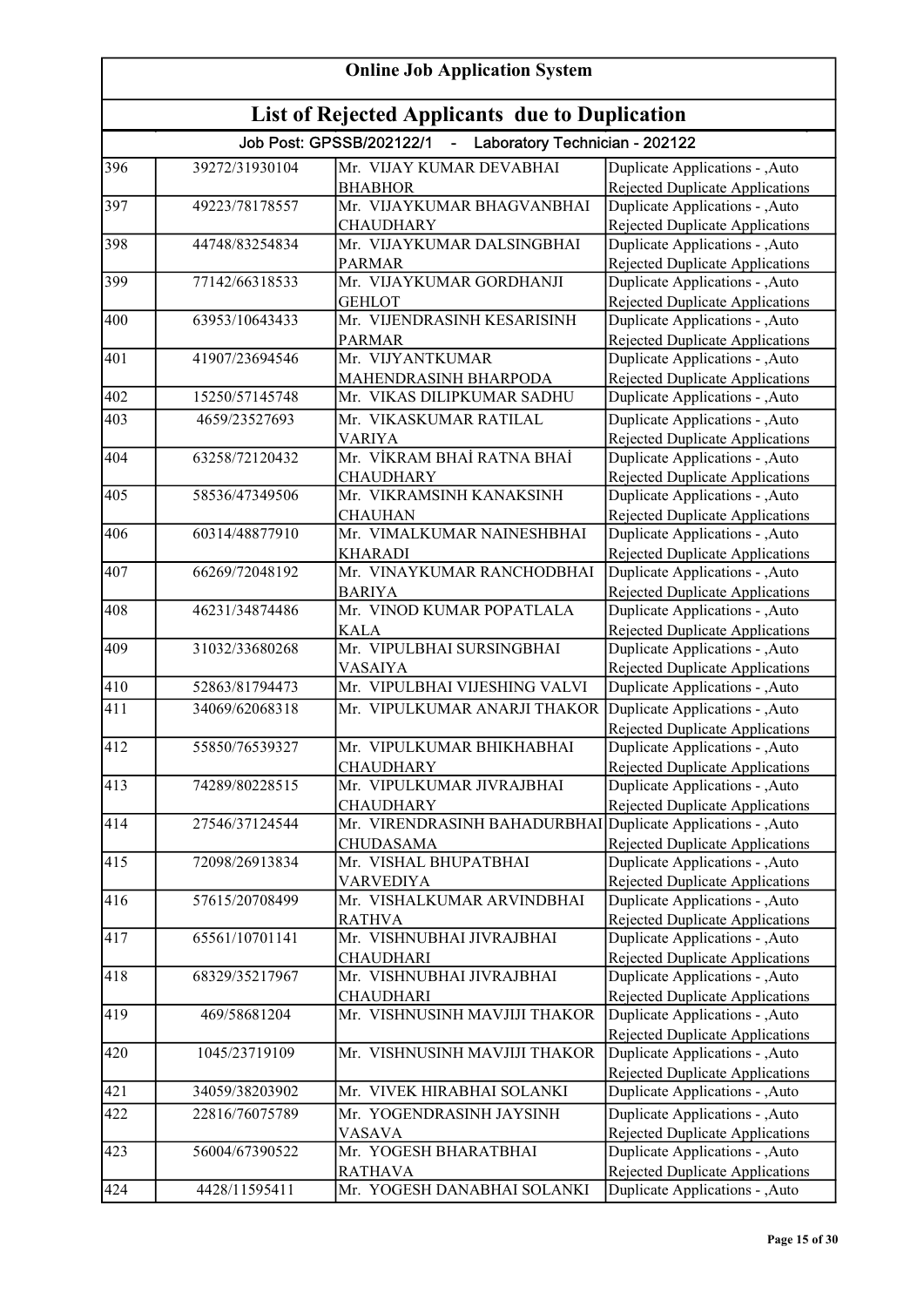| <b>Online Job Application System</b><br><b>List of Rejected Applicants due to Duplication</b> |                |                                                               |                                                                           |
|-----------------------------------------------------------------------------------------------|----------------|---------------------------------------------------------------|---------------------------------------------------------------------------|
|                                                                                               |                |                                                               |                                                                           |
| 425                                                                                           | 71550/70688285 | Mr. YOGESH SURESHBHAI                                         | Duplicate Applications - , Auto                                           |
|                                                                                               |                | <b>SOLANKI</b>                                                | Rejected Duplicate Applications                                           |
| 426                                                                                           | 4815/80542326  | Mr. ZEEL DINESHCHANDRA                                        | Duplicate Applications - ,Auto                                            |
|                                                                                               |                | <b>SOLANKI</b>                                                | <b>Rejected Duplicate Applications</b>                                    |
| 427                                                                                           | 15531/59437623 | Mrs. AFSANABANU                                               | Duplicate Applications - , Auto                                           |
| 428                                                                                           | 33912/93754226 | MOHAMMEDKHAN PATHAN<br>Mrs. ALKABEN MANHARBHAI                | <b>Rejected Duplicate Applications</b>                                    |
|                                                                                               |                | <b>PATEL</b>                                                  | Duplicate Applications - , Auto<br>Rejected Duplicate Applications        |
| 429                                                                                           | 41721/47383417 | Mrs. ANJALIBEN RAYCHANDBHAI                                   | Duplicate Applications - , Auto                                           |
|                                                                                               |                | <b>BOCHIYA</b>                                                | Rejected Duplicate Applications                                           |
| 430                                                                                           | 39097/34123825 | Mrs. ASHABAHEN SOMABHAI                                       | Duplicate Applications - , Auto                                           |
|                                                                                               |                | <b>PATEL</b>                                                  | Rejected Duplicate Applications                                           |
| 431                                                                                           | 78746/73868313 | Mrs. AVANIBAHEN RAMANBHAI                                     | Duplicate Applications - , Auto                                           |
|                                                                                               |                | PRAJAPATI                                                     | Rejected Duplicate Applications                                           |
| 432                                                                                           | 61558/74033365 | Mrs. AVNI RAYMALBHAI                                          | Duplicate Applications - , Auto                                           |
|                                                                                               |                | <b>CHAUDHARY</b>                                              | Rejected Duplicate Applications                                           |
| 433                                                                                           | 18122/82316132 | Mrs. BEENA AMRUTBHAI VANKAR                                   | Duplicate Applications - , Auto                                           |
|                                                                                               |                |                                                               | <b>Rejected Duplicate Applications</b>                                    |
| 434                                                                                           | 19068/13529168 | Mrs. BEENA AMRUTBHAI VANKAR                                   | Duplicate Applications - , Auto                                           |
|                                                                                               |                |                                                               | <b>Rejected Duplicate Applications</b>                                    |
| 435                                                                                           | 11038/34490046 | Mrs. BHAVIKA MAHESHBHAI PATEL Duplicate Applications - , Auto |                                                                           |
| 436                                                                                           | 51090/54214907 | Mrs. BHUMI HASMUKHBHAI                                        | <b>Rejected Duplicate Applications</b><br>Duplicate Applications - , Auto |
|                                                                                               |                | <b>CHAUHAN</b>                                                | Rejected Duplicate Applications                                           |
| 437                                                                                           | 61457/38675540 | Mrs. BHUMIBEN MAHADEVBHAI                                     | Duplicate Applications - , Auto                                           |
|                                                                                               |                | <b>CHAUDHARI</b>                                              | <b>Rejected Duplicate Applications</b>                                    |
| 438                                                                                           | 61526/87201343 | Mrs. BHUMIBEN MAHADEVBHAI                                     | Duplicate Applications - , Auto                                           |
|                                                                                               |                | <b>CHAUDHARI</b>                                              | Rejected Duplicate Applications                                           |
| 439                                                                                           | 62478/55282674 | Mrs. BHUMIKA KANTILAL PATEL                                   | Duplicate Applications - , Auto                                           |
| 440                                                                                           | 62607/51303118 | Mrs. BHUMIKA KANTILAL PATEL                                   | Duplicate Applications - ,Auto                                            |
| 441                                                                                           | 45737/98286209 | Mrs. BHUMIKABEN SATISHKUMAR                                   | Duplicate Applications - , Auto                                           |
|                                                                                               |                | <b>DARJI</b>                                                  | Rejected Duplicate Applications                                           |
| 442                                                                                           | 65598/50027889 | Mrs. BINABEN RAMJIBHAI                                        | Duplicate Applications - , Auto                                           |
|                                                                                               |                | <b>KALSARIYA</b>                                              | Rejected Duplicate Applications                                           |
| 443                                                                                           | 52098/32623061 | Mrs. CHAITALIBEN JAYANTILAL                                   | Duplicate Applications - , Auto                                           |
|                                                                                               |                | <b>VARIA</b>                                                  | Rejected Duplicate Applications                                           |
| 444                                                                                           | 16888/18028695 | Mrs. DAMINIBEN VASANTBHAI                                     | Duplicate Applications - , Auto                                           |
|                                                                                               |                | PRAJAPATI                                                     | Rejected Duplicate Applications                                           |
| 445                                                                                           | 52787/61335857 | Mrs. DIMPALBEN SUNILKUMAR                                     | Duplicate Applications - , Auto                                           |
| 446                                                                                           | 70866/40620471 | <b>PATEL</b><br>Mrs. DIPSA SANJAYBHAI UTESHIYA                | Rejected Duplicate Applications<br>Duplicate Applications - , Auto        |
|                                                                                               |                |                                                               | Rejected Duplicate Applications                                           |
| 447                                                                                           | 38449/94509311 | Mrs. DIVYABEN NAVALSINH                                       | Duplicate Applications - , Auto                                           |
|                                                                                               |                | <b>BAMANIYA</b>                                               | Rejected Duplicate Applications                                           |
| 448                                                                                           | 24382/94840564 | Mrs. GAYATRIBEN BABUBHAI                                      | Duplicate Applications - , Auto                                           |
|                                                                                               |                | <b>BAMAN</b>                                                  | <b>Rejected Duplicate Applications</b>                                    |
| 449                                                                                           | 33481/83228439 | Mrs. GOPI SURESHBHAI                                          | Duplicate Applications - , Auto                                           |
|                                                                                               |                | <b>SHEKHALIYA</b>                                             | Rejected Duplicate Applications                                           |
| 450                                                                                           | 19944/13641850 | Mrs. HAPPY DINESHBHAI SUTHAR                                  | Duplicate Applications - , Auto                                           |
| 451                                                                                           | 56467/82271488 | Mrs. HEMANGIBEN ROHITKUMAR                                    | Duplicate Applications - , Auto                                           |
|                                                                                               |                | <b>PATEL</b>                                                  | Rejected Duplicate Applications                                           |
| 452                                                                                           | 43302/20242634 | Mrs. HINABEN MOGHJIBHAI                                       | Duplicate Applications - , Auto                                           |
|                                                                                               |                | <b>CHAUDHARI</b>                                              | <b>Rejected Duplicate Applications</b>                                    |
| 453                                                                                           | 45030/78834197 | Mrs. HINABEN MOGHJIBHAI                                       | Duplicate Applications - , Auto                                           |
|                                                                                               |                | <b>CHAUDHARI</b>                                              | Rejected Duplicate Applications                                           |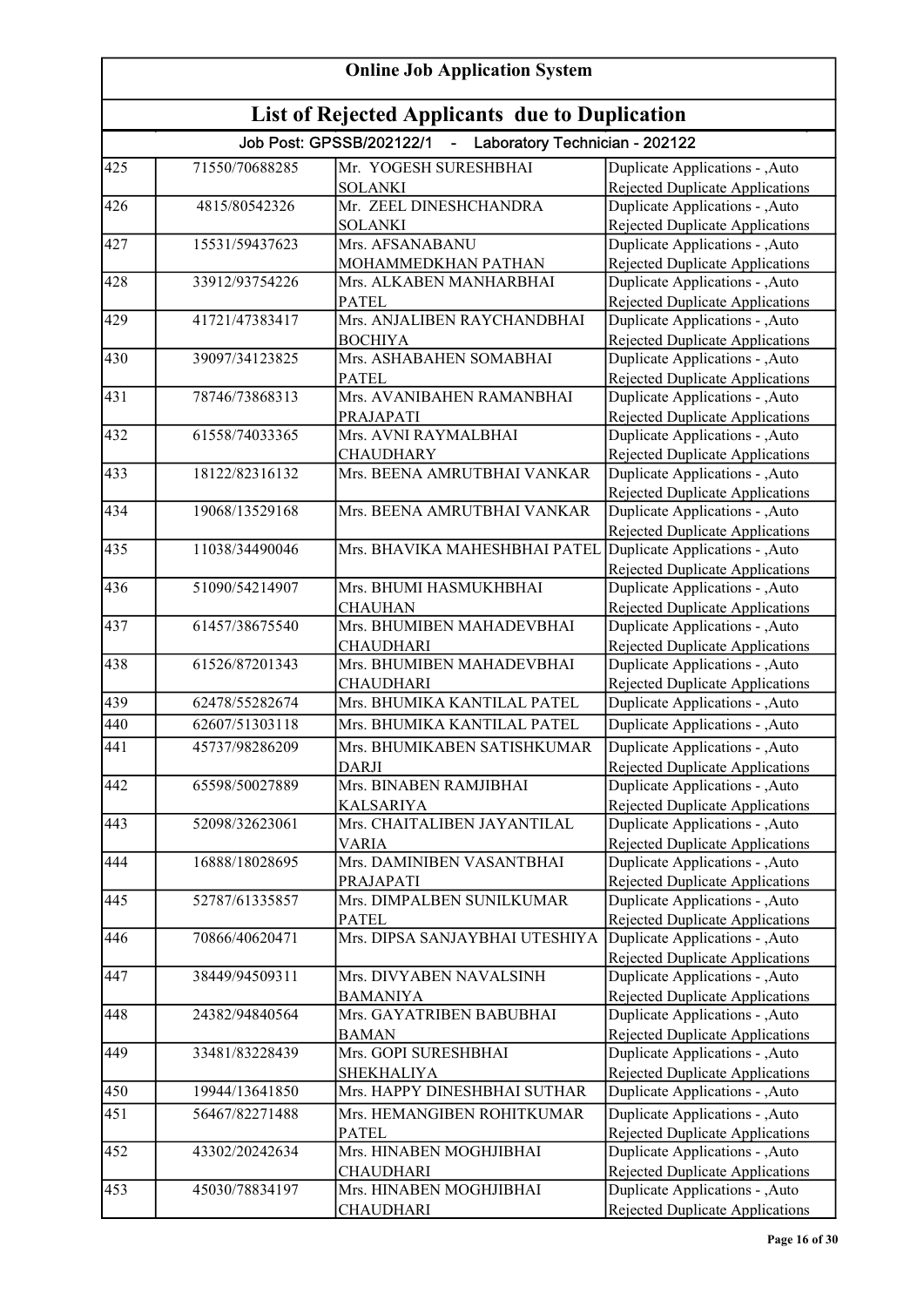| <b>Online Job Application System</b><br><b>List of Rejected Applicants due to Duplication</b> |                |                                                              |                                                                          |
|-----------------------------------------------------------------------------------------------|----------------|--------------------------------------------------------------|--------------------------------------------------------------------------|
|                                                                                               |                |                                                              |                                                                          |
| 454                                                                                           | 46101/97685099 | Mrs. HIRALKUMARI VIJAYKUMAR                                  | Duplicate Applications - , Auto                                          |
|                                                                                               |                | VASAVA                                                       | Rejected Duplicate Applications                                          |
| 455                                                                                           | 42496/44392869 | Mrs. JINALBEN GALBABHAI                                      | Duplicate Applications - ,Auto                                           |
|                                                                                               |                | <b>CHAUDHARI</b>                                             | <b>Rejected Duplicate Applications</b>                                   |
| 456                                                                                           | 45988/27988291 | Mrs. JINALBEN GALBABHAI                                      | Duplicate Applications - ,Auto                                           |
|                                                                                               |                | <b>CHAUDHARI</b>                                             | Rejected Duplicate Applications                                          |
| 457                                                                                           | 34366/35091331 | Mrs. JOLLY RAJESHBHAI DESAI                                  | Duplicate Applications - ,Auto                                           |
| 458                                                                                           | 79793/13786481 | Mrs. KAJAL VASHRAM BHAI<br><b>VAGHELA</b>                    | Duplicate Applications - ,Auto<br><b>Rejected Duplicate Applications</b> |
| 459                                                                                           | 73618/72769351 | Mrs. KAJALBEN MANOJBHAI BAROT                                | Duplicate Applications - , Auto                                          |
|                                                                                               |                |                                                              | <b>Rejected Duplicate Applications</b>                                   |
| 460                                                                                           | 9526/28895860  | Mrs. KALPANABEN MAGANBHAI                                    | Duplicate Applications - , Auto                                          |
|                                                                                               |                | <b>VASAVA</b>                                                | Rejected Duplicate Applications                                          |
| 461                                                                                           | 20387/60384097 | Mrs. KAMINIBEN BABUBHAI                                      | Duplicate Applications - , Auto                                          |
|                                                                                               |                | <b>LABANA</b>                                                | Rejected Duplicate Applications                                          |
| 462                                                                                           | 51234/24633040 | Mrs. KINJAL LALJIBHAI                                        | Duplicate Applications - , Auto                                          |
|                                                                                               |                | <b>CHAUDHARY</b>                                             | Rejected Duplicate Applications                                          |
| 463                                                                                           | 41307/32549068 | Mrs. KOMAL DINESHBHAI PATEL                                  | Duplicate Applications - , Auto                                          |
| 464                                                                                           | 32251/57707720 | Mrs. KOMAL JIGNESH MALSATAR                                  | Duplicate Applications - ,Auto                                           |
| 465                                                                                           | 76969/95507727 | Mrs. KOMALBEN FALJIBHAI PATEL                                | Duplicate Applications - , Auto                                          |
|                                                                                               |                |                                                              | Rejected Duplicate Applications                                          |
| 466                                                                                           | 60762/68300374 | Mrs. MANUMA SHAHIRKHAN MALIK Duplicate Applications - , Auto |                                                                          |
|                                                                                               |                |                                                              | Rejected Duplicate Applications                                          |
| 467                                                                                           | 18138/22224094 | Mrs. MAYURI SURESHBHAI BUTANI                                | Duplicate Applications - , Auto                                          |
|                                                                                               |                |                                                              | Rejected Duplicate Applications                                          |
| 468                                                                                           | 47426/88942257 | Mrs. MIRALIBEN RAJESHBHAI                                    | Duplicate Applications - , Auto                                          |
|                                                                                               |                | MODHAVADIYA                                                  | <b>Rejected Duplicate Applications</b>                                   |
| 469                                                                                           | 61965/98185944 | Mrs. MIRALIBEN RAJESHBHAI                                    | Duplicate Applications - , Auto                                          |
|                                                                                               |                | MODHAVADIYA                                                  | <b>Rejected Duplicate Applications</b>                                   |
| 470                                                                                           | 20846/51189249 | Mrs. MITALBAHEN DINESHBHAI                                   | Duplicate Applications - ,Auto                                           |
|                                                                                               |                | <b>PATEL</b>                                                 | Rejected Duplicate Applications                                          |
| 471                                                                                           | 21080/58598655 | Mrs. MONIKA NARHARIBHAI                                      | Duplicate Applications - , Auto                                          |
|                                                                                               |                | <b>TANDEL</b>                                                | Rejected Duplicate Applications                                          |
| 472                                                                                           | 60951/90745961 | Mrs. NEHAKUMARI GANPATBHAI                                   | Duplicate Applications - , Auto                                          |
|                                                                                               |                | <b>RATHOD</b>                                                | Rejected Duplicate Applications                                          |
| 473                                                                                           | 63406/25160639 | Mrs. NEHAKUMARI GANPATBHAI                                   | Duplicate Applications - , Auto                                          |
|                                                                                               |                | <b>RATHOD</b>                                                | <b>Rejected Duplicate Applications</b>                                   |
| 474                                                                                           | 37315/51013038 | Mrs. NENSI GIRISHBHAI ITALIYA                                | Duplicate Applications - , Auto                                          |
| 475                                                                                           | 61473/35067571 | Mrs. NIKITABEN KHEMRAJBHAI                                   | Duplicate Applications - , Auto                                          |
|                                                                                               |                | <b>PANCHASARA</b>                                            | Rejected Duplicate Applications                                          |
| 476                                                                                           | 43863/34846600 | Mrs. NIKITABEN RAJESHKUMAR                                   | Duplicate Applications - , Auto                                          |
| 477                                                                                           | 33847/87509960 | <b>CHAUHAN</b><br>Mrs. NILAM RAMANBHAI                       | Rejected Duplicate Applications<br>Duplicate Applications - , Auto       |
|                                                                                               |                | PRAJAPATI                                                    | Rejected Duplicate Applications                                          |
| 478                                                                                           | 37980/63761524 | Mrs. NILAM RAMANBHAI                                         | Duplicate Applications - , Auto                                          |
|                                                                                               |                | PRAJAPATI                                                    | <b>Rejected Duplicate Applications</b>                                   |
| 479                                                                                           | 44051/59485787 | Mrs. NIMISHABEN NARVATBHAI                                   | Duplicate Applications - , Auto                                          |
|                                                                                               |                | <b>BARIA</b>                                                 | <b>Rejected Duplicate Applications</b>                                   |
| 480                                                                                           | 50896/49705962 | Mrs. NIRALIBEN ASHVINBHAI VAJA                               | Duplicate Applications - , Auto                                          |
|                                                                                               |                |                                                              | <b>Rejected Duplicate Applications</b>                                   |
| 481                                                                                           | 34204/40929004 | Mrs. NIRALIBEN PRAVINBHAI                                    | Duplicate Applications - , Auto                                          |
|                                                                                               |                | <b>SUTARIYA</b>                                              | Rejected Duplicate Applications                                          |
| 482                                                                                           | 38855/74435194 | Mrs. PALAK NARAYANBHAI PATEL                                 | Duplicate Applications - , Auto                                          |
|                                                                                               |                |                                                              | Rejected Duplicate Applications                                          |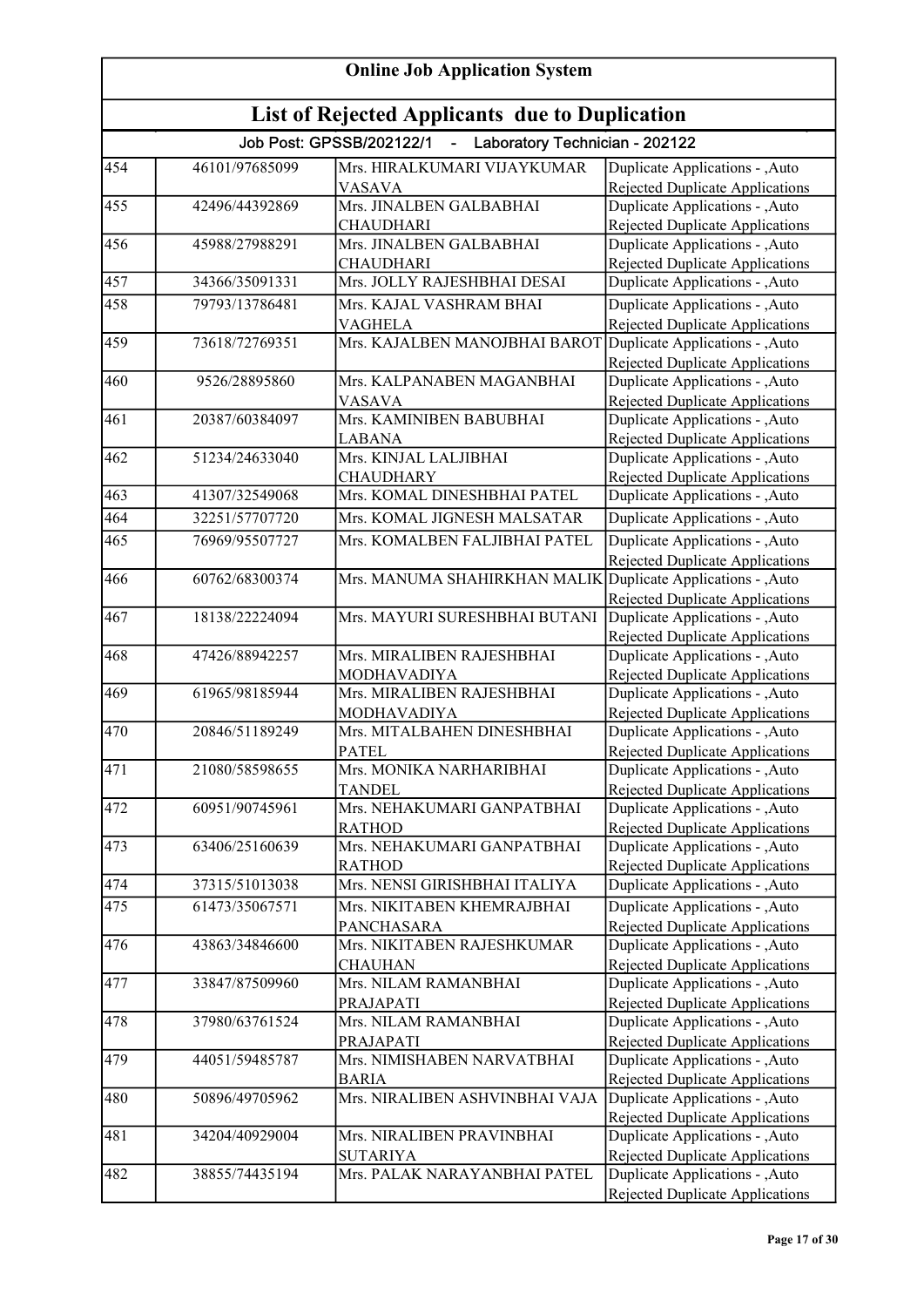| <b>Online Job Application System</b> |                                                       |                                                                      |                                                                           |  |
|--------------------------------------|-------------------------------------------------------|----------------------------------------------------------------------|---------------------------------------------------------------------------|--|
|                                      | <b>List of Rejected Applicants due to Duplication</b> |                                                                      |                                                                           |  |
|                                      |                                                       | Job Post: GPSSB/202122/1<br>Laboratory Technician - 202122<br>$\sim$ |                                                                           |  |
| 483                                  | 20032/71079390                                        | Mrs. PANNABAHEN PIYUSHKUMAR                                          | Duplicate Applications - , Auto                                           |  |
|                                      |                                                       | <b>PATEL</b>                                                         | Rejected Duplicate Applications                                           |  |
| 484                                  | 59791/17884651                                        | Mrs. PARULBEN BABUBHAI                                               | Duplicate Applications - ,Auto                                            |  |
|                                      |                                                       | <b>SUTARIYA</b>                                                      | <b>Rejected Duplicate Applications</b>                                    |  |
| 485                                  | 41034/80531840                                        | Mrs. PARVATIBEN GAMIRBHAI                                            | Duplicate Applications - ,Auto                                            |  |
|                                      |                                                       | <b>RATHVA</b>                                                        | Rejected Duplicate Applications                                           |  |
| 486                                  | 26134/20559200                                        | Mrs. PAYALBEN ALPESHBHAI                                             | Duplicate Applications - ,Auto                                            |  |
| 487                                  | 58885/74932094                                        | <b>PITHADIYA</b><br>Mrs. PINKALBEN JAYANTIBHAI                       | Rejected Duplicate Applications                                           |  |
|                                      |                                                       | <b>CHAUDHARY</b>                                                     | Duplicate Applications - , Auto<br>Rejected Duplicate Applications        |  |
| 488                                  | 23246/59995058                                        | Mrs. PRAGNA ISHWARSINH LABANA                                        | Duplicate Applications - , Auto                                           |  |
|                                      |                                                       |                                                                      | Rejected Duplicate Applications                                           |  |
| 489                                  | 15459/93697982                                        | Mrs. PRIYANKABAHEN                                                   | Duplicate Applications - , Auto                                           |  |
|                                      |                                                       | <b>BHARATBHAI PRAJAPATI</b>                                          | Rejected Duplicate Applications                                           |  |
| 490                                  | 46061/95056146                                        | Mrs. PURVI BHADRESHBHAI BHATT                                        | Duplicate Applications - , Auto                                           |  |
|                                      |                                                       |                                                                      | <b>Rejected Duplicate Applications</b>                                    |  |
| 491                                  | 32790/44980312                                        | Mrs. RAKSHABEN KANUBHAI                                              | Duplicate Applications - , Auto                                           |  |
|                                      |                                                       | <b>VAGHELA</b>                                                       | <b>Rejected Duplicate Applications</b>                                    |  |
| 492                                  | 51879/39419667                                        | Mrs. RAMILABEN ISHWARBHAI                                            | Duplicate Applications - , Auto                                           |  |
|                                      |                                                       | <b>PATEL</b>                                                         | <b>Rejected Duplicate Applications</b>                                    |  |
| 493                                  | 52473/41945607                                        | Mrs. RAMILABEN ISHWARBHAI                                            | Duplicate Applications - , Auto                                           |  |
|                                      |                                                       | <b>PATEL</b>                                                         | <b>Rejected Duplicate Applications</b>                                    |  |
| 494                                  | 70412/77840396                                        | Mrs. RANJITABEN ISHWARBHAI                                           | Duplicate Applications - ,Auto                                            |  |
| 495                                  | 70685/90216370                                        | <b>SUTARIYA</b><br>Mrs. RESHMABANU KAPURA                            | <b>Rejected Duplicate Applications</b><br>Duplicate Applications - , Auto |  |
| 496                                  | 74377/38023059                                        | Mrs. RUCHI JAGDISH BHANDARI                                          | Duplicate Applications - ,Auto                                            |  |
|                                      |                                                       |                                                                      |                                                                           |  |
| 497                                  | 16420/27445113                                        | Mrs. SANIYABANU MAHEBUBBHAI                                          | Duplicate Applications - ,Auto                                            |  |
| 498                                  | 17542/96630783                                        | <b>RAJPURA</b><br>Mrs. SANIYABANU MAHEBUBBHAI                        | Rejected Duplicate Applications<br>Duplicate Applications - , Auto        |  |
|                                      |                                                       | <b>RAJPURA</b>                                                       | <b>Rejected Duplicate Applications</b>                                    |  |
| 499                                  | 39356/72401463                                        | Mrs. SEEMA JITENDRAKUMAR                                             | Duplicate Applications - , Auto                                           |  |
|                                      |                                                       | <b>RATHOD</b>                                                        | Rejected Duplicate Applications                                           |  |
| 500                                  | 32092/57401280                                        | Mrs. SEJALMITRA KESHAVLAL                                            | Duplicate Applications - , Auto                                           |  |
|                                      |                                                       | <b>PARMAR</b>                                                        | <b>Rejected Duplicate Applications</b>                                    |  |
| 501                                  | 13381/95465986                                        | Mrs. SHEETALKUMARI NAGINBHAI                                         | Duplicate Applications - , Auto                                           |  |
|                                      |                                                       | <b>RATHVA</b>                                                        | <b>Rejected Duplicate Applications</b>                                    |  |
| 502                                  | 4664/65381266                                         | Mrs. SHILPABEN MAVJIBHAI                                             | Duplicate Applications - , Auto                                           |  |
|                                      |                                                       | <b>BHABHOR</b>                                                       | Rejected Duplicate Applications                                           |  |
| 503                                  | 7933/20243331                                         | Mrs. SHOBHANA MANUBHAI                                               | Duplicate Applications - , Auto                                           |  |
|                                      | 47302/79339238                                        | <b>KAVAD</b><br>Mrs. SHRADHDHABEN                                    | <b>Rejected Duplicate Applications</b>                                    |  |
| 504                                  |                                                       |                                                                      | Duplicate Applications - , Auto<br>Rejected Duplicate Applications        |  |
| 505                                  | 59554/66714696                                        | MAHESHBHAI SARADAVA<br>Mrs. SIDDHIKABEN MANAHARBHAI                  | Duplicate Applications - , Auto                                           |  |
|                                      |                                                       | <b>PATEL</b>                                                         | Rejected Duplicate Applications                                           |  |
| 506                                  | 59709/34103714                                        | Mrs. SIDDHIKABEN MANAHARBHAI                                         | Duplicate Applications - , Auto                                           |  |
|                                      |                                                       | <b>PATEL</b>                                                         | <b>Rejected Duplicate Applications</b>                                    |  |
| 507                                  | 68537/93411239                                        | Mrs. SMITABEN BHARATBHAI                                             | Duplicate Applications - ,Auto                                            |  |
|                                      |                                                       | <b>RATHWA</b>                                                        | Rejected Duplicate Applications                                           |  |
| 508                                  | 51966/30446714                                        | Mrs. SNEHABEN RAHULBHAI                                              | Duplicate Applications - , Auto                                           |  |
|                                      |                                                       | <b>CHAUDHARI</b>                                                     | Rejected Duplicate Applications                                           |  |
| 509                                  | 42813/49680382                                        | Mrs. SNEHLATABEN RAMSINGBHAI                                         | Duplicate Applications - , Auto                                           |  |
|                                      |                                                       | VASAVA                                                               | Rejected Duplicate Applications                                           |  |
| 510                                  | 46716/26023945                                        | Mrs. SONALBEN GOVINDBHAI                                             | Duplicate Applications - , Auto                                           |  |
|                                      |                                                       | CHAUDHARI                                                            | Rejected Duplicate Applications                                           |  |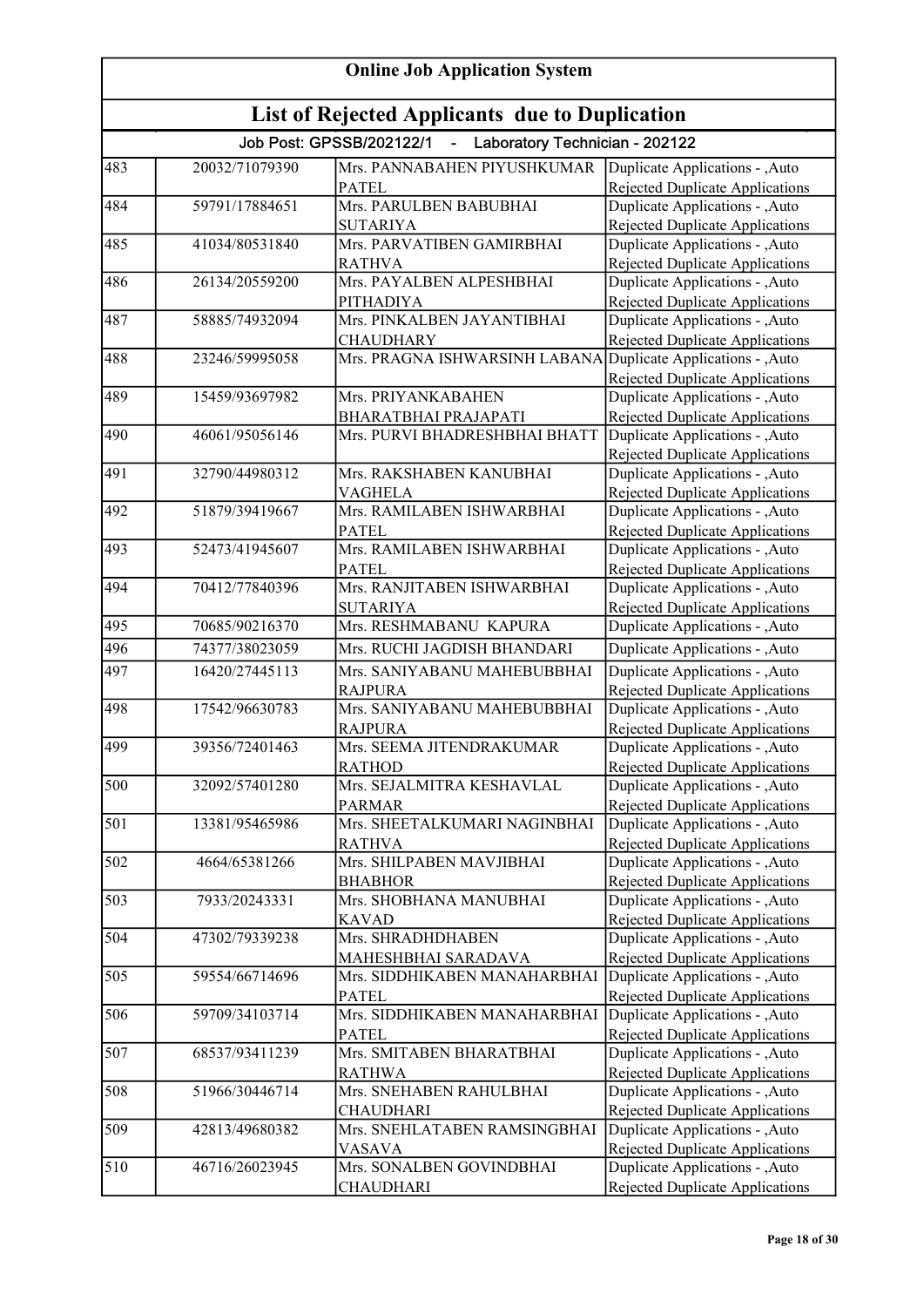| <b>Online Job Application System</b> |                                                |                                                              |                                                                    |  |  |
|--------------------------------------|------------------------------------------------|--------------------------------------------------------------|--------------------------------------------------------------------|--|--|
|                                      | List of Rejected Applicants due to Duplication |                                                              |                                                                    |  |  |
|                                      |                                                | Job Post: GPSSB/202122/1<br>- Laboratory Technician - 202122 |                                                                    |  |  |
| 511                                  | 73500/75803154                                 | Mrs. SONALBEN HARKHABHAI                                     | Duplicate Applications - , Auto                                    |  |  |
|                                      |                                                | <b>CHAUHAN</b>                                               | Rejected Duplicate Applications                                    |  |  |
| $\overline{512}$                     | 28758/86312978                                 | Mrs. SUNITABEN KESHABHAI                                     | Duplicate Applications - ,Auto                                     |  |  |
|                                      |                                                | <b>PATEL</b>                                                 | Rejected Duplicate Applications                                    |  |  |
| $\overline{513}$                     | 59807/43357658                                 | Mrs. SUNITABEN RAKESHKUMAR                                   | Duplicate Applications - , Auto                                    |  |  |
| $\overline{514}$                     | 27655/17245420                                 | LAKHAVARA<br>Mrs. UNNATI PANKAJKUMAR                         | Rejected Duplicate Applications<br>Duplicate Applications - , Auto |  |  |
|                                      |                                                | PRAJAPATI                                                    | Rejected Duplicate Applications                                    |  |  |
| 515                                  | 29265/75242893                                 | Mrs. URMILA HARI GAGAL                                       | Duplicate Applications - , Auto                                    |  |  |
| $\overline{516}$                     | 38325/67895158                                 | Mrs. URVASHIBEN DITIYABHAI                                   | Duplicate Applications - , Auto                                    |  |  |
|                                      |                                                | <b>RATHAVA</b>                                               | Rejected Duplicate Applications                                    |  |  |
| 517                                  | 24791/15165016                                 | Mrs. VAISHALI ALCHANDBHAI                                    | Duplicate Applications - , Auto                                    |  |  |
|                                      |                                                | <b>PARMAR</b>                                                | <b>Rejected Duplicate Applications</b>                             |  |  |
| $\overline{5}18$                     | 42724/11327691                                 | Mrs. VIDHI SURESHBHAI MEHRA                                  | <b>Duplicate Applications - ,Auto</b>                              |  |  |
| 519                                  | 67128/11317006                                 | Mrs. VIDHYABEN LAXMANBHAI                                    | Duplicate Applications - , Auto                                    |  |  |
|                                      |                                                | <b>CHAUDHARI</b>                                             | Rejected Duplicate Applications                                    |  |  |
| 520                                  | 45733/90888171                                 | Mrs. ZALAK RAKESHBHAI PATEL                                  | Duplicate Applications - , Auto                                    |  |  |
| $\overline{521}$                     | 66358/63843437                                 | Mrs. ZALAK RAKESHBHAI PATEL                                  | Duplicate Applications - ,Auto                                     |  |  |
| $\overline{522}$                     | 54547/30338784                                 | Ms. AARTI LALCHAND AILANI                                    | Duplicate Applications - , Auto                                    |  |  |
| $\overline{523}$                     | 54641/73798424                                 | Ms. AARTI LALCHAND AILANI                                    | Duplicate Applications - , Auto                                    |  |  |
| 524                                  | 7969/62930417                                  | Ms. AASTHABEN KALPESHKUMAR                                   | Duplicate Applications - , Auto                                    |  |  |
|                                      |                                                | <b>BARIA</b>                                                 | Rejected Duplicate Applications                                    |  |  |
| 525                                  | 35760/51721230                                 | Ms. AASTHABEN KALPESHKUMAR                                   | Duplicate Applications - , Auto                                    |  |  |
|                                      |                                                | <b>BARIA</b>                                                 | Rejected Duplicate Applications                                    |  |  |
| 526                                  | 43577/87337272                                 | Ms. AASTHABEN KALPESHKUMAR                                   | Duplicate Applications - , Auto                                    |  |  |
|                                      |                                                | <b>BARIA</b>                                                 | Rejected Duplicate Applications                                    |  |  |
| 527                                  | 33097/67394469                                 | Ms. ALKABEN DEVABHAI DINDOR                                  | Duplicate Applications - , Auto                                    |  |  |
|                                      |                                                |                                                              | <b>Rejected Duplicate Applications</b>                             |  |  |
| 528                                  | 36837/12659153                                 | Ms. ALKABEN NATUBHAI DARJI                                   | Duplicate Applications - , Auto                                    |  |  |
| $\overline{529}$                     | 37500/94205443                                 | Ms. ALKABEN NATUBHAI DARJI                                   | Duplicate Applications - , Auto                                    |  |  |
| 530                                  | 32545/21578446                                 | Ms. ALPABAHEN AJAMALAJI                                      | Duplicate Applications - , Auto                                    |  |  |
|                                      |                                                | <b>THAKOR</b>                                                | <b>Rejected Duplicate Applications</b>                             |  |  |
| $[531$                               | 53482/63271319                                 | Ms. ALPABEN AMRUTLAL PATEL                                   | Duplicate Applications - , Auto                                    |  |  |
| 532                                  | 70123/15525482                                 | Ms. ALPABEN AMRUTLAL PATEL                                   | Duplicate Applications - ,Auto                                     |  |  |
| 533                                  | 83378/31829129                                 | Ms. ALPABEN AMRUTLAL PATEL                                   | Duplicate Applications - , Auto                                    |  |  |
| $\overline{5}34$                     | 83604/48187754                                 | Ms. ALPABEN AMRUTLAL PATEL                                   | Duplicate Applications - , Auto                                    |  |  |
| $\overline{535}$                     | 52373/32846588                                 | Ms. AMI NAINESHBHAI TANDEL                                   | Duplicate Applications - , Auto                                    |  |  |
| 536                                  | 17506/62762880                                 | Ms. AMITAKUMARI RAJNIKANT                                    | Duplicate Applications - , Auto                                    |  |  |
|                                      |                                                | <b>PATEL</b>                                                 | Rejected Duplicate Applications                                    |  |  |
| 537                                  | 6984/39385979                                  | Ms. ANAMIKA JETHALAL                                         | Duplicate Applications - ,Auto                                     |  |  |
|                                      |                                                | <b>VAGHELA</b>                                               | <b>Rejected Duplicate Applications</b>                             |  |  |
| 538                                  | 52701/12220738                                 | Ms. ANANDIBEN VINODRAI DAVE                                  | Duplicate Applications - ,Auto                                     |  |  |
| 539                                  | 43392/78444059                                 | Ms. ANILABEN SOMABHAI TADVI                                  | Duplicate Applications - , Auto                                    |  |  |
|                                      |                                                |                                                              | Rejected Duplicate Applications                                    |  |  |
| 540                                  | 54115/32841396                                 | Ms. ANJALI JAYANTIBHAI                                       | Duplicate Applications - , Auto                                    |  |  |
| $\overline{541}$                     | 60122/15765042                                 | <b>CHAUDHARI</b><br>Ms. ANJALIBEN DILIPKUMAR                 | Rejected Duplicate Applications                                    |  |  |
|                                      |                                                | <b>MUNIYA</b>                                                | Duplicate Applications - , Auto<br>Rejected Duplicate Applications |  |  |
| 542                                  | 13619/99921014                                 | Ms. ANJALIBEN MAHESHKUMAR                                    | Duplicate Applications - ,Auto                                     |  |  |
|                                      |                                                | <b>VASAIYA</b>                                               | <b>Rejected Duplicate Applications</b>                             |  |  |
| 543                                  | 31135/12770279                                 | Ms. ANJALIBEN RAVINBHAI                                      | Duplicate Applications - , Auto                                    |  |  |
|                                      |                                                | <b>GANVIT</b>                                                | <b>Rejected Duplicate Applications</b>                             |  |  |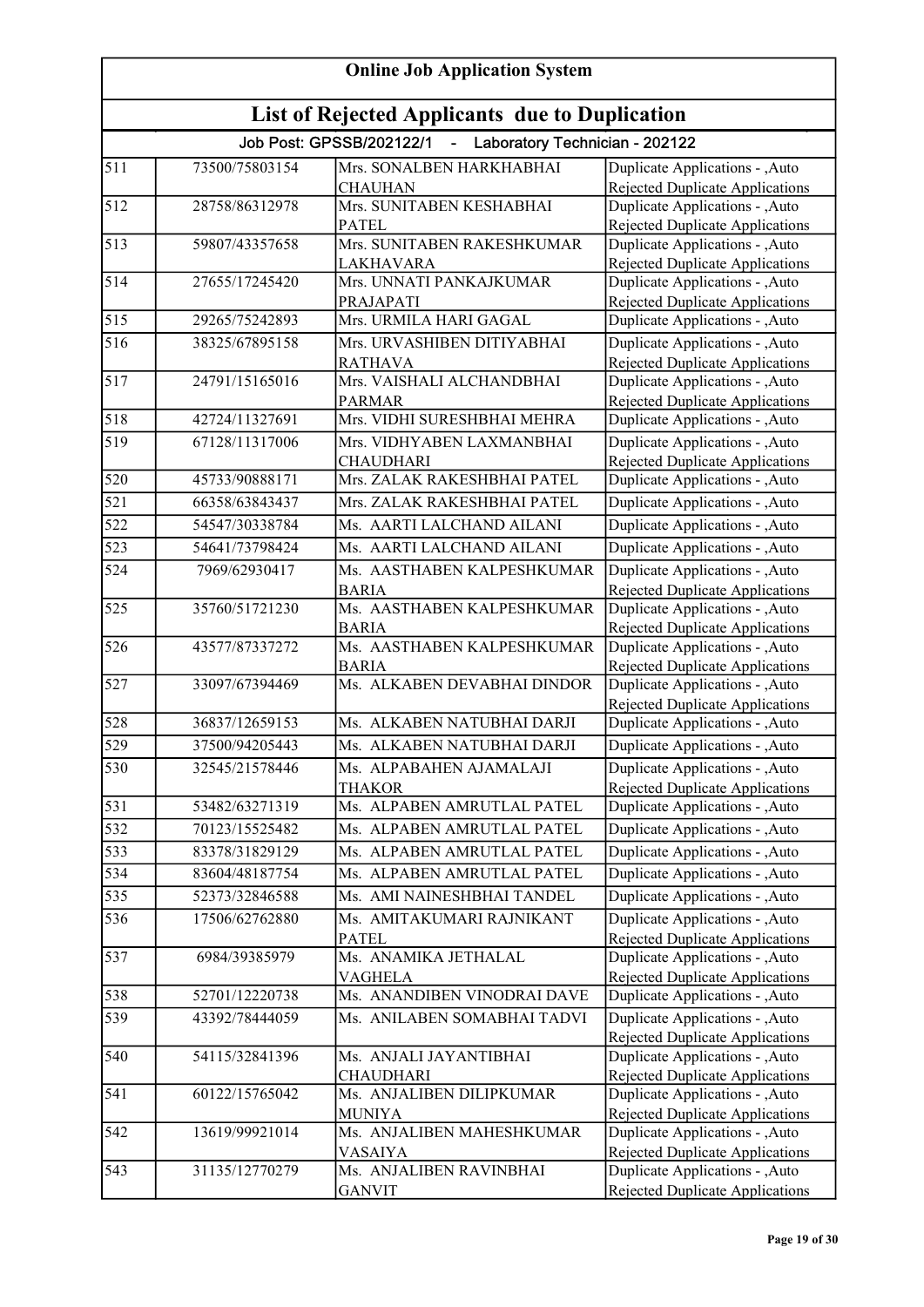| <b>Online Job Application System</b> |                                                       |                                                            |                                                                           |  |
|--------------------------------------|-------------------------------------------------------|------------------------------------------------------------|---------------------------------------------------------------------------|--|
|                                      | <b>List of Rejected Applicants due to Duplication</b> |                                                            |                                                                           |  |
|                                      |                                                       | Job Post: GPSSB/202122/1<br>Laboratory Technician - 202122 |                                                                           |  |
| 544                                  | 48670/49943656                                        | Ms. ANKITABEN KALIDAS PATEL                                | Duplicate Applications - , Auto                                           |  |
| 545                                  | 65637/84522807                                        | Ms. ARATI MANSUKHBHAI KIHALA                               | Duplicate Applications - , Auto                                           |  |
|                                      |                                                       |                                                            | Rejected Duplicate Applications                                           |  |
| 546                                  | 31598/57034454                                        | Ms. ARATI VINODBHAI VILAPARA                               | Duplicate Applications - , Auto                                           |  |
|                                      |                                                       |                                                            | <b>Rejected Duplicate Applications</b>                                    |  |
| 547                                  | 45597/16627684                                        | Ms. ARATIBEN BHAGAVANBHAI                                  | Duplicate Applications - , Auto                                           |  |
|                                      |                                                       | <b>CHHOTALA</b>                                            | <b>Rejected Duplicate Applications</b>                                    |  |
| 548                                  | 74185/69212091                                        | Ms. ARBINA MOHAMMAD ABRAR                                  | Duplicate Applications - , Auto                                           |  |
| 549                                  | 18857/37999532                                        | <b>MANSURI</b><br>Ms. ARCHANA BEN BABUBHAI                 | <b>Rejected Duplicate Applications</b><br>Duplicate Applications - , Auto |  |
|                                      |                                                       | <b>PARMAR</b>                                              | <b>Rejected Duplicate Applications</b>                                    |  |
| 550                                  | 19558/52762499                                        | Ms. ARCHANA JASHVANTSINH                                   | Duplicate Applications - , Auto                                           |  |
|                                      |                                                       | <b>DABHI</b>                                               | <b>Rejected Duplicate Applications</b>                                    |  |
| 551                                  | 2771/86213898                                         | Ms. ARCHANABEN GHUSABHAI                                   | Duplicate Applications - , Auto                                           |  |
|                                      |                                                       | <b>SOLANKI</b>                                             | Rejected Duplicate Applications                                           |  |
| 552                                  | 12685/31519672                                        | Ms. ARCHANABEN GHUSABHAI                                   | Duplicate Applications - , Auto                                           |  |
|                                      |                                                       | <b>SOLANKI</b>                                             | Rejected Duplicate Applications                                           |  |
| 553                                  | 19221/65359128                                        | Ms. ARCHANABEN NAVINBHAI                                   | Duplicate Applications - , Auto                                           |  |
|                                      |                                                       | <b>PATEL</b>                                               | Rejected Duplicate Applications                                           |  |
| 554                                  | 60886/40554770                                        | Ms. ARJUBEN ROHITBHAI PATEL                                | Duplicate Applications - , Auto                                           |  |
| 555                                  | 51909/20380403                                        | Ms. ASHA DEVABHAI CHAUDHARI                                | Duplicate Applications - , Auto                                           |  |
|                                      |                                                       |                                                            | <b>Rejected Duplicate Applications</b>                                    |  |
| 556                                  | 69455/33829936                                        | Ms. ASHA KANUBHAI PATEL                                    | Duplicate Applications - , Auto                                           |  |
| 557                                  | 42342/35650162                                        | Ms. ASHABEN NATUBHAI RATHWA                                | Duplicate Applications - , Auto                                           |  |
|                                      |                                                       |                                                            | <b>Rejected Duplicate Applications</b>                                    |  |
| 558                                  | 8720/76892113                                         | Ms. ASMITA KARSANBHAI                                      | Duplicate Applications - , Auto                                           |  |
|                                      |                                                       | <b>NANDANIYA</b>                                           | Rejected Duplicate Applications                                           |  |
| 559                                  | 1953/41836472                                         | Ms. AVANI VIPULBHAI DODIYA                                 | Duplicate Applications - , Auto                                           |  |
| 560                                  | 57036/90115796                                        | Ms. BADLI RAVJIBHAI KHARADE                                | Duplicate Applications - , Auto                                           |  |
| 561                                  | 48671/81963671                                        | Ms. BHAVIKA PRAVINBHAI                                     | Duplicate Applications - ,Auto                                            |  |
|                                      |                                                       | <b>MANDALIYA</b>                                           | Rejected Duplicate Applications                                           |  |
| 562                                  | 33915/70491757                                        | Ms. BHAVIKABEN NARESHBHAI                                  | Duplicate Applications - , Auto                                           |  |
| 563                                  | 35077/29000899                                        | <b>PATEL</b><br>Ms. BHAVISHA MAHESHBHAI                    | Rejected Duplicate Applications                                           |  |
|                                      |                                                       | <b>RANA</b>                                                | Duplicate Applications - , Auto<br>Rejected Duplicate Applications        |  |
| 564                                  | 82381/68162586                                        | Ms. BHAVISHABAHEN KALIDAS                                  | Duplicate Applications - , Auto                                           |  |
|                                      |                                                       | <b>PATEL</b>                                               | Rejected Duplicate Applications                                           |  |
| 565                                  | 20057/92521240                                        | Ms. BHOOMIKA JETHABHAI                                     | Duplicate Applications - , Auto                                           |  |
|                                      |                                                       | <b>BAMBHANIYA</b>                                          | <b>Rejected Duplicate Applications</b>                                    |  |
| 566                                  | 20276/15939012                                        | Ms. BHOOMIKA PRABHATBHAI                                   | Duplicate Applications - , Auto                                           |  |
|                                      |                                                       | <b>KUGASIYA</b>                                            | Rejected Duplicate Applications                                           |  |
| 567                                  | 32246/79638588                                        | Ms. BHOOMIKA PRABHATBHAI                                   | Duplicate Applications - , Auto                                           |  |
|                                      |                                                       | <b>KUGASIYA</b>                                            | Rejected Duplicate Applications                                           |  |
| 568                                  | 23632/42004508                                        | Ms. BHUMIKA VINODBHAI                                      | Duplicate Applications - , Auto                                           |  |
|                                      |                                                       | <b>PARMAR</b>                                              | Rejected Duplicate Applications                                           |  |
| 569                                  | 7285/47170822                                         | Ms. BHUMIKABEN BHARATBHAI                                  | Duplicate Applications - , Auto                                           |  |
|                                      |                                                       | <b>PATEL</b>                                               | Rejected Duplicate Applications                                           |  |
| 570                                  | 35101/18431576                                        | Ms. BRIJALKUMARI RANJITBHAI<br><b>AHIR</b>                 | Duplicate Applications - ,Auto                                            |  |
| 571                                  | 4131/53278422                                         | Ms. CHAITALIBEN                                            | Rejected Duplicate Applications<br>Duplicate Applications - ,Auto         |  |
|                                      |                                                       | MAHENDRAKUMAR PATEL                                        | Rejected Duplicate Applications                                           |  |
| 572                                  | 44152/55203773                                        | Ms. CHANDRIKABEN                                           | Duplicate Applications - , Auto                                           |  |
|                                      |                                                       | SHAMALABHAI CHAUDHARY                                      | Rejected Duplicate Applications                                           |  |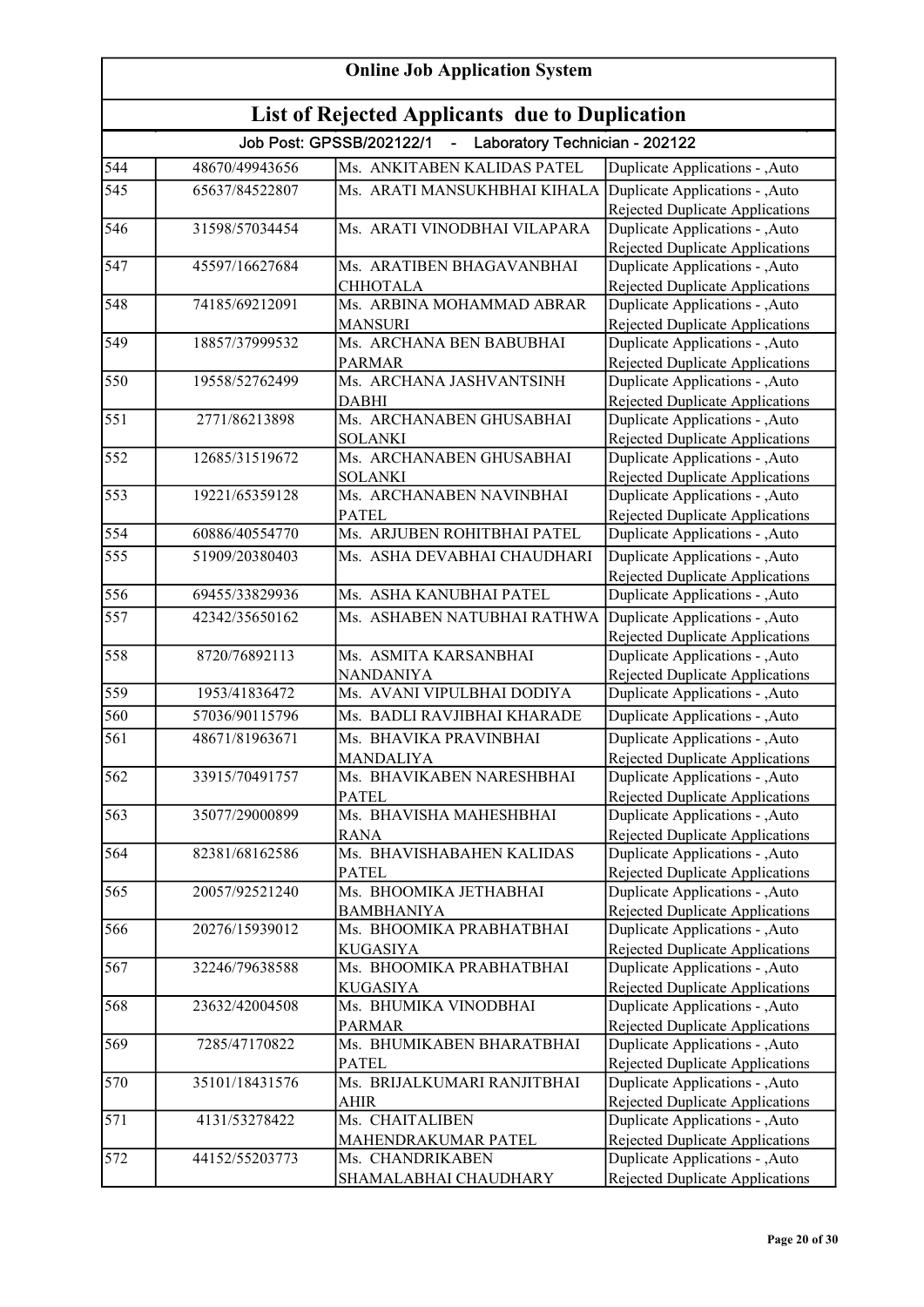| <b>Online Job Application System</b><br>List of Rejected Applicants due to Duplication |                |                                            |                                                                           |
|----------------------------------------------------------------------------------------|----------------|--------------------------------------------|---------------------------------------------------------------------------|
|                                                                                        |                |                                            |                                                                           |
| 573                                                                                    | 21259/24432117 | Ms. CHARMI CHANDRESHBHAI                   | Duplicate Applications - , Auto                                           |
|                                                                                        |                | <b>TURKHIYA</b>                            | Rejected Duplicate Applications                                           |
| 574                                                                                    | 46764/84379185 | Ms. CHETNABEN DEVABHAI                     | Duplicate Applications - ,Auto                                            |
|                                                                                        |                | <b>DODIYA</b>                              | Rejected Duplicate Applications                                           |
| 575                                                                                    | 63157/63105628 | Ms. CHETNABEN DEVABHAI                     | Duplicate Applications - ,Auto                                            |
|                                                                                        |                | <b>DODIYA</b>                              | Rejected Duplicate Applications                                           |
| 576                                                                                    | 63236/95725116 | Ms. CHETNABEN DEVABHAI                     | Duplicate Applications - ,Auto                                            |
| 577                                                                                    | 25901/21870937 | <b>DODIYA</b><br>Ms. CHHAYABEN RAMSINGBHAI | Rejected Duplicate Applications<br>Duplicate Applications - ,Auto         |
|                                                                                        |                | <b>CHAUDHARY</b>                           | Rejected Duplicate Applications                                           |
| 578                                                                                    | 11154/62593541 | Ms. DARSHANA SHANKARBHAI                   | Duplicate Applications - ,Auto                                            |
|                                                                                        |                | <b>MALANI</b>                              | Rejected Duplicate Applications                                           |
| 579                                                                                    | 26735/92042108 | Ms. DARSHNABEN KARSHANBHAI                 | Duplicate Applications - , Auto                                           |
|                                                                                        |                | <b>VADHER</b>                              | <b>Rejected Duplicate Applications</b>                                    |
| 580                                                                                    | 25985/90367476 | Ms. DAXABAHEN PARSOTAMBHAI                 | Duplicate Applications - , Auto                                           |
|                                                                                        |                | PRAJAPATI                                  | <b>Rejected Duplicate Applications</b>                                    |
| 581                                                                                    | 50336/77142941 | Ms. DAXABEN NAJABHAI VAJA                  | Duplicate Applications - , Auto                                           |
| 582                                                                                    | 50770/47115452 | Ms. DAXABEN NAJABHAI VAJA                  | Duplicate Applications - , Auto                                           |
| 583                                                                                    | 68909/25382082 | Ms. DEVANSHIBA                             | Duplicate Applications - , Auto                                           |
|                                                                                        |                | BALBHADRASINH CHUDASAMA                    | <b>Rejected Duplicate Applications</b>                                    |
| 584                                                                                    | 64023/15478130 | Ms. DEVANSHIBEN                            | Duplicate Applications - , Auto                                           |
|                                                                                        |                | NARENDRABHAI PATEL                         | <b>Rejected Duplicate Applications</b>                                    |
| 585                                                                                    | 61419/22804888 | Ms. DHARA ATULKUMAR PARMAR                 | Duplicate Applications - , Auto                                           |
|                                                                                        |                |                                            | <b>Rejected Duplicate Applications</b>                                    |
| 586                                                                                    | 38294/62558086 | Ms. DHARA BHIKHABHAI                       | Duplicate Applications - , Auto                                           |
| 587                                                                                    | 6065/21865494  | <b>SONDARVA</b><br>Ms. DHARMISHTHAKUMARI   | <b>Rejected Duplicate Applications</b>                                    |
|                                                                                        |                | MAHENDRABHAI PATEL                         | Duplicate Applications - ,Auto<br><b>Rejected Duplicate Applications</b>  |
| 588                                                                                    | 14559/33816270 | Ms. DHRUPALI JAYKANTBHAI                   | Duplicate Applications - ,Auto                                            |
|                                                                                        |                | <b>PATALIYA</b>                            | <b>Rejected Duplicate Applications</b>                                    |
| 589                                                                                    | 56538/38512841 | Ms. DHRUTAL RAJUBHAI                       | Duplicate Applications - , Auto                                           |
|                                                                                        |                | PRAJAPATI                                  | Rejected Duplicate Applications                                           |
| 590                                                                                    | 18737/27552194 | Ms. DHRUVI ARVINDBHAI PATEL                | Duplicate Applications - ,Auto                                            |
| 591                                                                                    | 53723/93664806 | Ms. DHRUVI ARVINDBHAI PATEL                | Duplicate Applications - ,Auto                                            |
| 592                                                                                    | 15991/71870263 | Ms. DHRUVIKA JAYSUKHBHAI                   | Duplicate Applications - , Auto                                           |
|                                                                                        |                | <b>RANGANI</b>                             | Rejected Duplicate Applications                                           |
| 593                                                                                    | 13453/40495320 | Ms. DHWANI HASMUKHBHAI                     | Duplicate Applications - , Auto                                           |
|                                                                                        |                | <b>PARMAR</b>                              | Rejected Duplicate Applications                                           |
| 594                                                                                    | 77917/67171664 | Ms. DIMPAL BEN VALLABHBHAI                 | Duplicate Applications - ,Auto                                            |
|                                                                                        |                | <b>DALSANIYA</b>                           | Rejected Duplicate Applications                                           |
| 595                                                                                    | 31344/13367712 | Ms. DIMPALBEN DANABHAI                     | Duplicate Applications - ,Auto                                            |
|                                                                                        |                | <b>CHAUDHARY</b>                           | Rejected Duplicate Applications                                           |
| 596                                                                                    | 44302/17755110 | Ms. DIMPALBEN DHANRAJBHAI                  | Duplicate Applications - , Auto                                           |
|                                                                                        |                | <b>CHAUDHARY</b>                           | Rejected Duplicate Applications                                           |
| 597                                                                                    | 34325/26587095 | Ms. DIPIKABEN PASABHAI<br>PRAJAPATI        | Duplicate Applications - , Auto                                           |
| 598                                                                                    | 46842/81391402 | Ms. DIPIKABEN SUBHASHBHAI                  | <b>Rejected Duplicate Applications</b><br>Duplicate Applications - , Auto |
|                                                                                        |                | <b>PARMAR</b>                              | <b>Rejected Duplicate Applications</b>                                    |
| 599                                                                                    | 46907/31269107 | Ms. DIPIKABEN SUBHASHBHAI                  | Duplicate Applications - , Auto                                           |
|                                                                                        |                | <b>PARMAR</b>                              | <b>Rejected Duplicate Applications</b>                                    |
| 600                                                                                    | 46954/14409636 | Ms. DIPIKABEN SUBHASHBHAI                  | Duplicate Applications - , Auto                                           |
|                                                                                        |                | <b>PARMAR</b>                              | Rejected Duplicate Applications                                           |
| 601                                                                                    | 75916/58311148 | Ms. DISHA MUKESH KUMAR                     | Duplicate Applications - , Auto                                           |
|                                                                                        |                | <b>MISTRY</b>                              | Rejected Duplicate Applications                                           |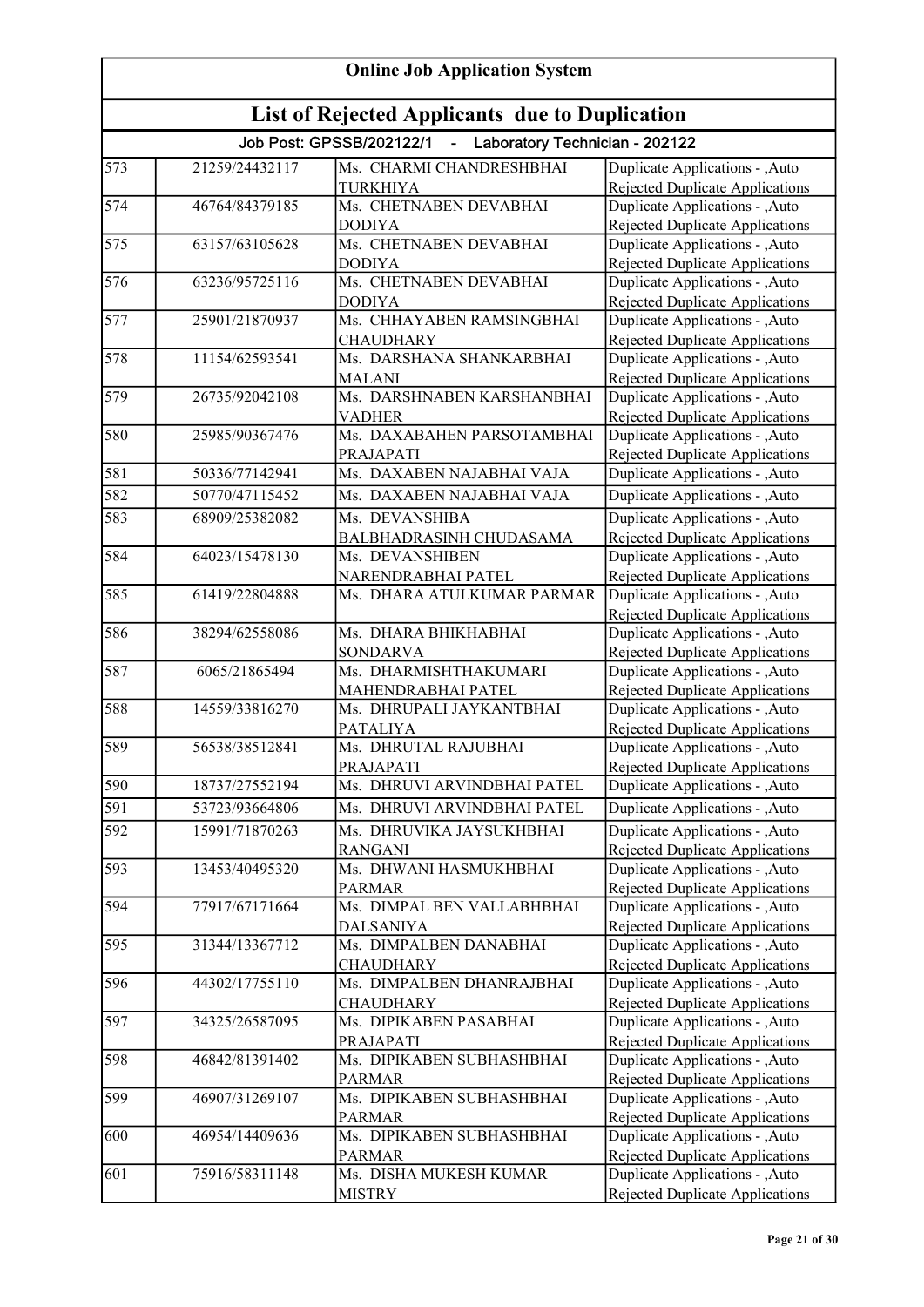| <b>Online Job Application System</b>                  |                |                                                                         |                                                                           |
|-------------------------------------------------------|----------------|-------------------------------------------------------------------------|---------------------------------------------------------------------------|
| <b>List of Rejected Applicants due to Duplication</b> |                |                                                                         |                                                                           |
|                                                       |                | Job Post: GPSSB/202122/1<br>Laboratory Technician - 202122<br>$\sim 10$ |                                                                           |
| 602                                                   | 14390/51851769 | Ms. DIVYA MAHESHBHAI                                                    | Duplicate Applications - , Auto                                           |
|                                                       |                | PRAJAPATI                                                               | Rejected Duplicate Applications                                           |
| 603                                                   | 60895/70927263 | Ms. DIVYA PRAVINBHAI PATEL                                              | Duplicate Applications - , Auto                                           |
| 604                                                   | 27661/78246684 | Ms. DIVYABAHEN CHHAGANBHAI                                              | Duplicate Applications - , Auto                                           |
| 605                                                   | 54408/14809954 | <b>PATEL</b><br>Ms. DIVYAKUMARI SHANKARBHAI                             | Rejected Duplicate Applications<br>Duplicate Applications - , Auto        |
|                                                       |                | <b>PATEL</b>                                                            | <b>Rejected Duplicate Applications</b>                                    |
| 606                                                   | 59893/45575678 | Ms. DOLLY ODHAVAJIBHAI                                                  | Duplicate Applications - , Auto                                           |
|                                                       |                | <b>BHALIYA</b>                                                          | <b>Rejected Duplicate Applications</b>                                    |
| 607                                                   | 11974/92988749 | Ms. DRASHTI YOGESHBHAI                                                  | Duplicate Applications - , Auto                                           |
| 608                                                   | 61212/86081216 | <b>UMRAVIYA</b><br>Ms. DRASHTIBEN NITINBHAI                             | <b>Rejected Duplicate Applications</b><br>Duplicate Applications - , Auto |
|                                                       |                | <b>KALARIYA</b>                                                         | Rejected Duplicate Applications                                           |
| 609                                                   | 61434/82448232 | Ms. DRASHTIBEN NITINBHAI                                                | Duplicate Applications - , Auto                                           |
|                                                       |                | <b>KALARIYA</b>                                                         | Rejected Duplicate Applications                                           |
| 610                                                   | 79233/48940888 | Ms. EVABEN NAGINBHAI NIMAVAT Duplicate Applications - , Auto            |                                                                           |
| 611                                                   | 56101/15364843 | Ms. FORAM HASMUKH SOLANKI                                               | Rejected Duplicate Applications                                           |
| 612                                                   |                | Ms. GOPI SURESHBHAI                                                     | Duplicate Applications - , Auto                                           |
|                                                       | 34432/45667202 | <b>SHEKHALIYA</b>                                                       | Duplicate Applications - , Auto<br><b>Rejected Duplicate Applications</b> |
| 613                                                   | 13592/47360456 | Ms. HARDIKABEN SURESHBHAI                                               | Duplicate Applications - , Auto                                           |
|                                                       |                | <b>CHAUDHARI</b>                                                        | Rejected Duplicate Applications                                           |
| 614                                                   | 45541/40038314 | Ms. HEENABEN BABUBHAI JOSHI                                             | Duplicate Applications - , Auto                                           |
| 615                                                   | 28090/61056700 | Ms. HEENABEN MANSINHBHAI                                                | Duplicate Applications - , Auto                                           |
|                                                       |                | <b>VAGHELA</b>                                                          | Rejected Duplicate Applications                                           |
| 616                                                   | 63599/95067372 | Ms. HEENABEN VIJAYBHAI VALVI                                            | Duplicate Applications - ,Auto                                            |
| 617                                                   | 54651/14857823 | Ms. HEMANGI JAYESHKUMAR<br><b>RAVAL</b>                                 | Duplicate Applications - , Auto                                           |
| 618                                                   | 13517/85808712 | Ms. HEPIBEN RASIKBHAI SHARMA                                            | <b>Rejected Duplicate Applications</b><br>Duplicate Applications - ,Auto  |
|                                                       |                |                                                                         | <b>Rejected Duplicate Applications</b>                                    |
| $\overline{619}$                                      | 9596/35969623  | Ms. HETAL ADVIN PARMAR                                                  | Duplicate Applications - , Auto                                           |
| 620                                                   | 2404/91798926  | Ms. HETAL KANTILAL MANDVIYA                                             | Duplicate Applications - , Auto                                           |
|                                                       |                |                                                                         | Rejected Duplicate Applications                                           |
| 621                                                   | 31970/79245799 | Ms. HETAL KHUSHALDAS                                                    | Duplicate Applications - , Auto                                           |
| 622                                                   | 30627/28571483 | <b>JETHAVANI</b><br>Ms. HETAVIBEN MUKESHKUMAR                           | Rejected Duplicate Applications<br>Duplicate Applications - ,Auto         |
|                                                       |                | <b>NASIT</b>                                                            | Rejected Duplicate Applications                                           |
| 623                                                   | 45224/53604713 | Ms. HIMANIBEN GIRISHBHAI                                                | Duplicate Applications - , Auto                                           |
|                                                       |                | <b>PARMAR</b>                                                           | <b>Rejected Duplicate Applications</b>                                    |
| 624                                                   | 19260/35417075 | Ms. HIMANIBEN VINODBHAI                                                 | Duplicate Applications - , Auto                                           |
| 625                                                   | 25349/71086362 | <b>GORIYA</b><br>Ms. HIMANSHI ASHOKBHAI NAYI                            | <b>Rejected Duplicate Applications</b>                                    |
| 626                                                   | 33033/93818561 | Ms. HINABEN LALJIBHAI KAREN                                             | Duplicate Applications - ,Auto                                            |
| 627                                                   | 16116/10468346 | Ms. HINABEN MULAJIBHAI PATEL                                            | Duplicate Applications - , Auto<br>Duplicate Applications - , Auto        |
|                                                       |                |                                                                         | Rejected Duplicate Applications                                           |
| 628                                                   | 16572/55189805 | Ms. HINABEN MULAJIBHAI PATEL                                            | Duplicate Applications - , Auto                                           |
|                                                       |                |                                                                         | Rejected Duplicate Applications                                           |
| 629                                                   | 16616/55994805 | Ms. HINABEN MULAJIBHAI PATEL                                            | Duplicate Applications - , Auto                                           |
|                                                       |                |                                                                         | <b>Rejected Duplicate Applications</b>                                    |
| 630                                                   | 60930/79845894 | Ms. HINABEN NATHABHAI DODIA                                             | Duplicate Applications - , Auto<br>Rejected Duplicate Applications        |
| 631                                                   | 50418/20251117 | Ms. HIRAL SURESHBHAI                                                    | Duplicate Applications - , Auto                                           |
|                                                       |                | <b>CHAUDHARI</b>                                                        | Rejected Duplicate Applications                                           |
| 632                                                   | 55738/40652676 | Ms. HIRALBEN BHIMABHAI VALA                                             | Duplicate Applications - , Auto                                           |
|                                                       |                |                                                                         |                                                                           |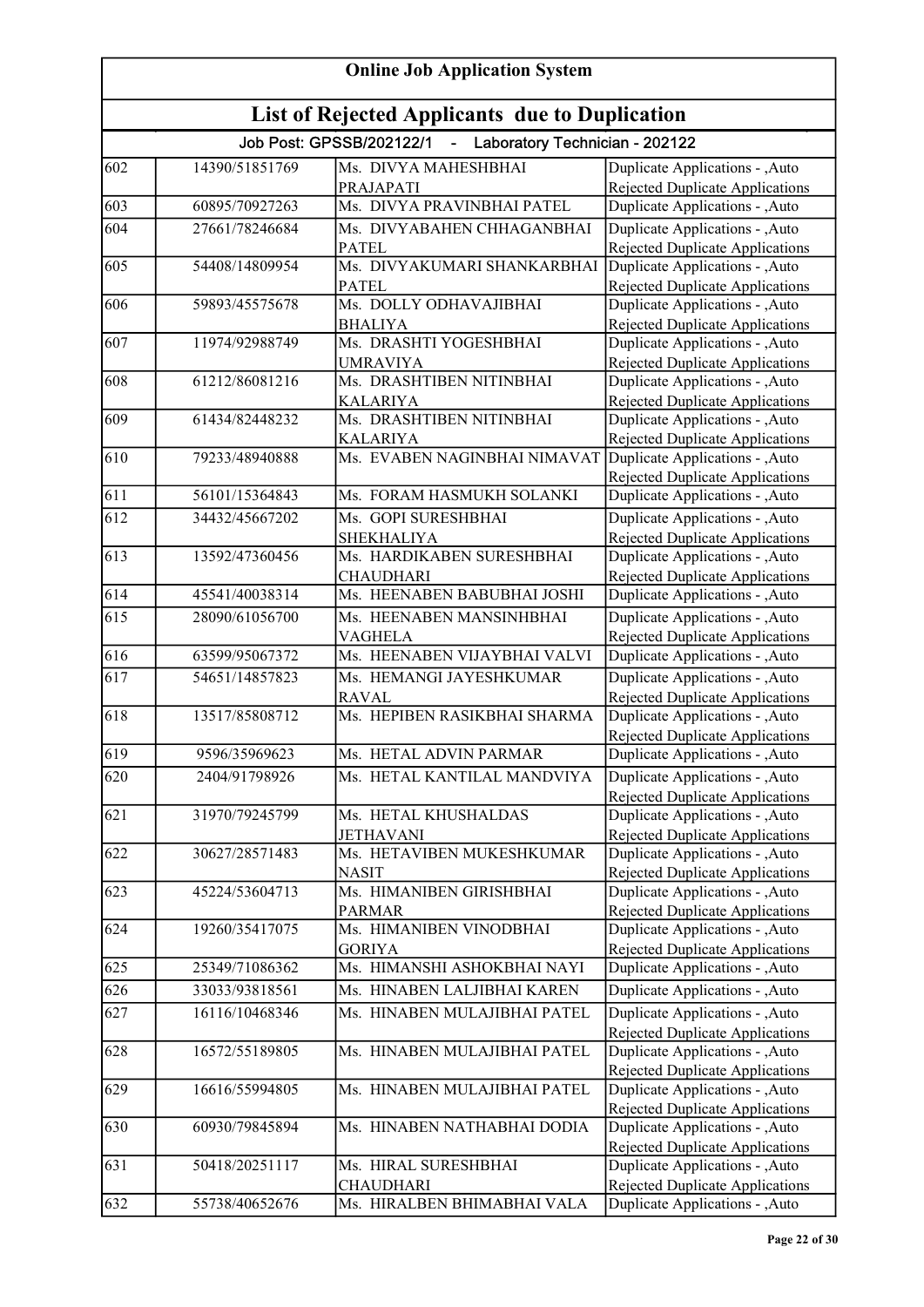| <b>Online Job Application System</b> |                                                       |                                                              |                                                                           |  |
|--------------------------------------|-------------------------------------------------------|--------------------------------------------------------------|---------------------------------------------------------------------------|--|
|                                      | <b>List of Rejected Applicants due to Duplication</b> |                                                              |                                                                           |  |
|                                      |                                                       | Job Post: GPSSB/202122/1<br>- Laboratory Technician - 202122 |                                                                           |  |
| 633                                  | 71630/53007131                                        | Ms. JALPABEN HIRABHAI PATEL                                  | Duplicate Applications - ,Auto                                            |  |
| 634                                  | 12522/11707451                                        | Ms. JAMUBEN KANABHAI RABARI                                  | Duplicate Applications - , Auto                                           |  |
|                                      |                                                       |                                                              | Rejected Duplicate Applications                                           |  |
| 635                                  | 70098/14244932                                        | Ms. JANAVIBEN PRAVINBHAI                                     | Duplicate Applications - ,Auto                                            |  |
|                                      |                                                       | <b>PATEL</b>                                                 | Rejected Duplicate Applications                                           |  |
| 636                                  | 66619/70249509                                        | Ms. JANVIBEN SANJAYBHAI                                      | Duplicate Applications - , Auto                                           |  |
|                                      |                                                       | PRAJAPATI                                                    | Rejected Duplicate Applications                                           |  |
| 637                                  | 55143/39693163                                        | Ms. JAYABEN RAJESH VAGHELA                                   | Duplicate Applications - ,Auto                                            |  |
| 638                                  | 641/51538116                                          | Ms. JAYABEN RAMESHBHARTHI                                    | Duplicate Applications - , Auto                                           |  |
|                                      | 836/13297011                                          | <b>GAUSWAMI</b>                                              | <b>Rejected Duplicate Applications</b>                                    |  |
| 639                                  |                                                       | Ms. JAYABEN RAMESHBHARTHI<br><b>GAUSWAMI</b>                 | Duplicate Applications - , Auto<br>Rejected Duplicate Applications        |  |
| 640                                  | 73146/10631964                                        | Ms. JAYSHREEBEN ASHOKBHAI                                    | Duplicate Applications - , Auto                                           |  |
|                                      |                                                       | PRAJAPATI                                                    | Rejected Duplicate Applications                                           |  |
| 641                                  | 44978/57588581                                        | Ms. JEELBEN DILIPBHAI DAHIMA                                 | Duplicate Applications - , Auto                                           |  |
| 642                                  | 59186/10045810                                        | Ms. JEMISHA BHUPATBHAI                                       | Duplicate Applications - , Auto                                           |  |
|                                      |                                                       | <b>ASODARIYA</b>                                             | Rejected Duplicate Applications                                           |  |
| 643                                  | 18087/41865984                                        | Ms. JILLKUMARI MUKESHKUMAR                                   | Duplicate Applications - , Auto                                           |  |
|                                      |                                                       | <b>JOSHI</b>                                                 | <b>Rejected Duplicate Applications</b>                                    |  |
| 644                                  | 14829/32672555                                        | Ms. JINAL RAJENDRAKUMAR                                      | Duplicate Applications - ,Auto                                            |  |
|                                      |                                                       | <b>CHAVDA</b>                                                | Rejected Duplicate Applications                                           |  |
| 645                                  | 39599/35434822                                        | Ms. JINALBAHEN ISHAWARBHAI                                   | Duplicate Applications - , Auto                                           |  |
|                                      |                                                       | <b>VANAKAR</b>                                               | Rejected Duplicate Applications                                           |  |
| 646                                  | 4168/99324823                                         | Ms. JINALBEN PRAVINBHAI                                      | Duplicate Applications - , Auto                                           |  |
| 647                                  | 32247/24723909                                        | PRAJAPATI<br>Ms. JINALBEN RAMESHCHANDRA                      | Rejected Duplicate Applications<br>Duplicate Applications - , Auto        |  |
|                                      |                                                       | <b>TANDEL</b>                                                | <b>Rejected Duplicate Applications</b>                                    |  |
| 648                                  | 19346/38523036                                        | Ms. JIPSAKUMARI UPENDRASINH                                  | Duplicate Applications - , Auto                                           |  |
|                                      |                                                       | <b>RATHOD</b>                                                | Rejected Duplicate Applications                                           |  |
| 649                                  | 29299/93064552                                        | Ms. JUITA DINESHBHAI DABHI                                   | Duplicate Applications - , Auto                                           |  |
| 650                                  | 1307/48653899                                         | Ms. JYOTIBEN DIPAKBHAI DABHI                                 | Duplicate Applications - , Auto                                           |  |
| 651                                  | 45883/59785819                                        | Ms. JYOTIBEN PARBATBHAI PATEL                                | Duplicate Applications - , Auto                                           |  |
|                                      |                                                       |                                                              | Rejected Duplicate Applications                                           |  |
| 652                                  | 7733/14997689                                         | Ms. KAJAL BABUBHAI KANJARIYA                                 | Duplicate Applications - , Auto                                           |  |
|                                      |                                                       |                                                              | Rejected Duplicate Applications                                           |  |
| 653                                  | 69329/88524790                                        | Ms. KAJAL JITENDRAKUMAR                                      | Duplicate Applications - , Auto                                           |  |
|                                      |                                                       | PRAJAPATI                                                    | Rejected Duplicate Applications                                           |  |
| 654                                  | 79771/26076249                                        | Ms. KAJALBEN AMRUTBHAI<br><b>CHAUDHARI</b>                   | Duplicate Applications - , Auto                                           |  |
| 655                                  | 44496/80055865                                        | Ms. KAJALBEN DINESHBHAI PATEL                                | <b>Rejected Duplicate Applications</b><br>Duplicate Applications - , Auto |  |
|                                      |                                                       |                                                              | Rejected Duplicate Applications                                           |  |
| 656                                  | 56574/52150872                                        | Ms. KAJALBEN SIDIBHAI VALA                                   | Duplicate Applications - , Auto                                           |  |
| 657                                  | 68435/68904213                                        | Ms. KALPANABEN RAMSINHBHAI                                   | Duplicate Applications - , Auto                                           |  |
|                                      |                                                       | <b>PATELIYA</b>                                              | Rejected Duplicate Applications                                           |  |
| 658                                  | 17077/40945973                                        | Ms. KALPANABEN SHAILESHBHAI                                  | Duplicate Applications - , Auto                                           |  |
|                                      |                                                       | <b>GAMIT</b>                                                 | Rejected Duplicate Applications                                           |  |
| 659                                  | 9581/93229700                                         | Ms. KANCHAN GOVINDBHAI                                       | Duplicate Applications - , Auto                                           |  |
|                                      |                                                       | <b>KANZARIYA</b>                                             | Rejected Duplicate Applications                                           |  |
| 660                                  | 35343/86420693                                        | Ms. KAUSHALYABEN ARJUNSINH                                   | Duplicate Applications - , Auto                                           |  |
|                                      |                                                       | <b>BARIA</b>                                                 | <b>Rejected Duplicate Applications</b>                                    |  |
| 661                                  | 5637/50847732                                         | Ms. KAUSHAR RAJAKBHAI<br><b>PARMAR</b>                       | Duplicate Applications - , Auto<br>Rejected Duplicate Applications        |  |
| 662                                  | 45825/25673408                                        | Ms. KAVITABEN RUPABHAI                                       | Duplicate Applications - , Auto                                           |  |
|                                      |                                                       | <b>CHAUDHARI</b>                                             | Rejected Duplicate Applications                                           |  |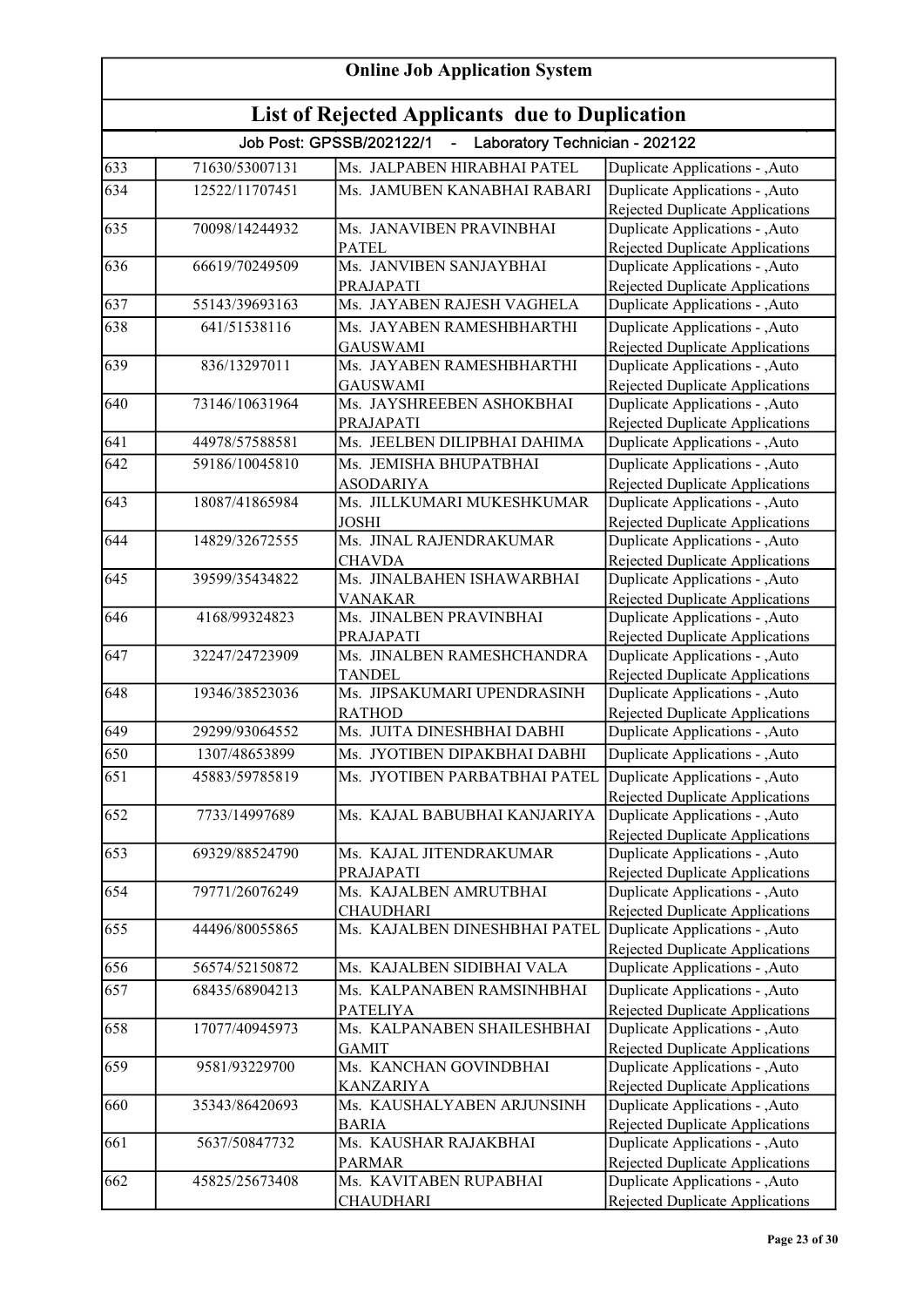| <b>Online Job Application System</b><br>List of Rejected Applicants due to Duplication |                |                                                              |                                                                    |
|----------------------------------------------------------------------------------------|----------------|--------------------------------------------------------------|--------------------------------------------------------------------|
|                                                                                        |                |                                                              |                                                                    |
| 663                                                                                    | 12100/52616137 | Ms. KHUSHBU HARSHADBHAI                                      | Duplicate Applications - , Auto                                    |
|                                                                                        |                | <b>AGAJA</b>                                                 | Rejected Duplicate Applications                                    |
| 664                                                                                    | 33520/39805234 | Ms. KHUSHBUBEN JAYPRAKASH                                    | Duplicate Applications - , Auto                                    |
|                                                                                        |                | <b>MAKWANA</b>                                               | Rejected Duplicate Applications                                    |
| 665                                                                                    | 60332/83639576 | Ms. KHUSHBUBEN JAYPRAKASH                                    | Duplicate Applications - ,Auto                                     |
|                                                                                        |                | <b>MAKWANA</b>                                               | Rejected Duplicate Applications                                    |
| 666                                                                                    | 4243/43665252  | Ms. KHYATIBAHEN PRAVINBHAI                                   | Duplicate Applications - ,Auto                                     |
|                                                                                        |                | <b>CHAVDA</b>                                                | Rejected Duplicate Applications                                    |
| 667                                                                                    | 3601/24580961  | Ms. KHYATIKUMARI                                             | Duplicate Applications - ,Auto                                     |
| 668                                                                                    | 34072/55107063 | HASMUKHBHAI CHAUDHARI<br>Ms. KINJALBEN BABUBHAI              | Rejected Duplicate Applications                                    |
|                                                                                        |                |                                                              | Duplicate Applications - , Auto                                    |
| 669                                                                                    | 34187/15902224 | <b>BAVADIYA</b><br>Ms. KINJALBEN BABUBHAI                    | Rejected Duplicate Applications<br>Duplicate Applications - , Auto |
|                                                                                        |                | <b>BAVADIYA</b>                                              | Rejected Duplicate Applications                                    |
| 670                                                                                    | 72922/24441436 | Ms. KINJALBEN BHARATKUMAR                                    | Duplicate Applications - ,Auto                                     |
|                                                                                        |                | PRAJAPATI                                                    | Rejected Duplicate Applications                                    |
| 671                                                                                    | 41597/59005950 | Ms. KIRANBEN DEVISANG THAKOR Duplicate Applications - , Auto |                                                                    |
|                                                                                        |                |                                                              | <b>Rejected Duplicate Applications</b>                             |
| 672                                                                                    | 34572/71638797 | Ms. KIRANBEN MITESHKUMAR                                     | Duplicate Applications - , Auto                                    |
|                                                                                        |                | <b>SHAH</b>                                                  | <b>Rejected Duplicate Applications</b>                             |
| 673                                                                                    | 46036/20043638 | Ms. KIRANBEN VAJUBHAI                                        | Duplicate Applications - ,Auto                                     |
|                                                                                        |                | <b>CHAUHAN</b>                                               | <b>Rejected Duplicate Applications</b>                             |
| 674                                                                                    | 47036/28778631 | Ms. KIRANBEN VAJUBHAI                                        | Duplicate Applications - , Auto                                    |
|                                                                                        |                | <b>CHAUHAN</b>                                               | <b>Rejected Duplicate Applications</b>                             |
| 675                                                                                    | 32354/33553619 | Ms. KIRTEEBEN PRATAPBHAI                                     | Duplicate Applications - , Auto                                    |
|                                                                                        |                | <b>RATHOD</b>                                                | <b>Rejected Duplicate Applications</b>                             |
| 676                                                                                    | 32446/95044226 | Ms. KIRTEEBEN PRATAPBHAI                                     | Duplicate Applications - , Auto                                    |
|                                                                                        |                | <b>RATHOD</b>                                                | Rejected Duplicate Applications                                    |
| 677                                                                                    | 25295/16788753 | Ms. KOMAL DINESHBHAI PATEL                                   | Duplicate Applications - , Auto                                    |
| 678                                                                                    | 5618/52573392  | Ms. KRIPANGI KANTIBHAI                                       | Duplicate Applications - , Auto                                    |
|                                                                                        |                | <b>BHARVAD</b>                                               | <b>Rejected Duplicate Applications</b>                             |
| 679                                                                                    | 32968/56135259 | Ms. KRISHABEN CHETANKUMAR                                    | Duplicate Applications - , Auto                                    |
|                                                                                        |                | <b>PATEL</b>                                                 | Rejected Duplicate Applications                                    |
| 680                                                                                    | 80131/86690353 | Ms. KRISHNA FATESINH NALVAYA                                 | Duplicate Applications - , Auto                                    |
|                                                                                        |                |                                                              | Rejected Duplicate Applications                                    |
| 681                                                                                    | 59874/36802192 | Ms. KRISHNABEN MANUBHAI                                      | Duplicate Applications - , Auto                                    |
|                                                                                        |                | PRAJAPATI                                                    | Rejected Duplicate Applications                                    |
| 682                                                                                    | 46497/12957227 | Ms. KRUPA CHIMANBHAI                                         | Duplicate Applications - , Auto                                    |
|                                                                                        |                | <b>AMRELIYA</b>                                              | Rejected Duplicate Applications                                    |
| 683                                                                                    | 55465/56299407 | Ms. KRUPA CHIMANBHAI                                         | Duplicate Applications - , Auto                                    |
|                                                                                        | 12578/37989352 | <b>AMRELIYA</b><br>Ms. KRUPA LALITBHAI CHAROLA               | <b>Rejected Duplicate Applications</b>                             |
| 684                                                                                    |                |                                                              | Duplicate Applications - , Auto                                    |
| 685                                                                                    | 24591/61045766 | Ms. KRUTI KANUBHAI KANERIYA                                  | Duplicate Applications - ,Auto                                     |
| 686                                                                                    | 33939/50881477 | Ms. KRUTIBEN PANKAJBHAI PATEL                                | Duplicate Applications - , Auto                                    |
|                                                                                        |                |                                                              | Rejected Duplicate Applications                                    |
| 687                                                                                    | 27053/40306303 | Ms. LAXMIBEN RAMABHAI                                        | Duplicate Applications - , Auto                                    |
|                                                                                        |                | <b>CHAUDHARY</b>                                             | <b>Rejected Duplicate Applications</b>                             |
| 688                                                                                    | 41622/53189783 | Ms. MAMATABEN JIVANBHAI                                      | Duplicate Applications - , Auto                                    |
|                                                                                        |                | <b>CHAUDHARI</b>                                             | Rejected Duplicate Applications                                    |
| 689                                                                                    | 58420/43993647 | Ms. MAMTA MANUBHAI PATEL                                     | Duplicate Applications - ,Auto                                     |
| 690                                                                                    | 39729/18841018 | Ms. MANALIBEN SURESHBHAI                                     | Duplicate Applications - , Auto                                    |
|                                                                                        |                | <b>PAGHADAR</b>                                              | Rejected Duplicate Applications                                    |
| 691                                                                                    | 39852/99339390 | Ms. MANALIBEN SURESHBHAI                                     | Duplicate Applications - , Auto                                    |
|                                                                                        |                | <b>PAGHADAR</b>                                              | Rejected Duplicate Applications                                    |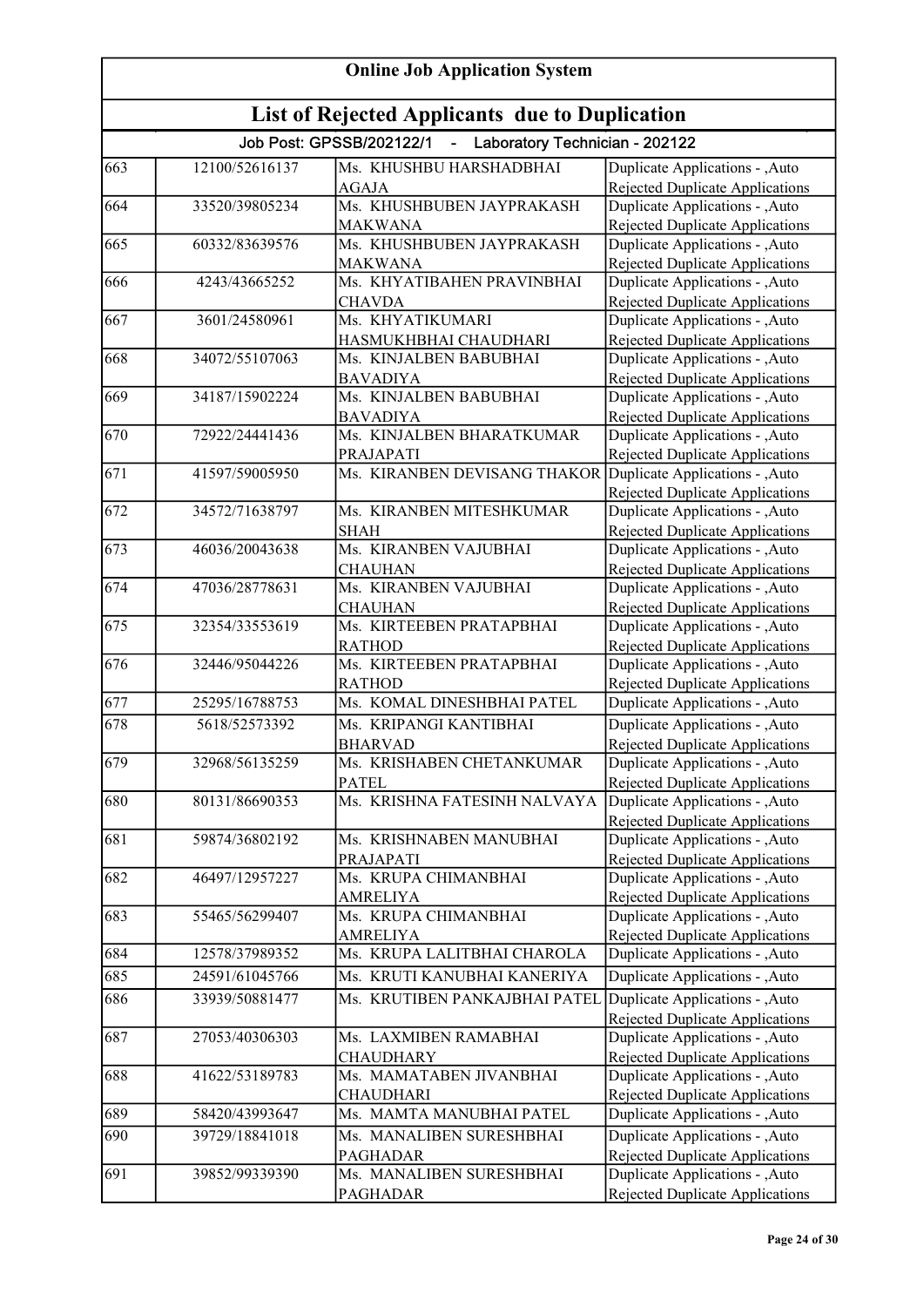| <b>Online Job Application System</b>           |                |                                                                              |                                                                           |  |
|------------------------------------------------|----------------|------------------------------------------------------------------------------|---------------------------------------------------------------------------|--|
| List of Rejected Applicants due to Duplication |                |                                                                              |                                                                           |  |
|                                                |                | Job Post: GPSSB/202122/1<br>Laboratory Technician - 202122<br>$\blacksquare$ |                                                                           |  |
| 692                                            | 40113/62950623 | Ms. MANALIBEN SURESHBHAI                                                     | Duplicate Applications - , Auto                                           |  |
|                                                |                | <b>PAGHADAR</b>                                                              | Rejected Duplicate Applications                                           |  |
| 693                                            | 53834/79169009 | Ms. MANISHABEN KESHARBHAI                                                    | Duplicate Applications - , Auto                                           |  |
|                                                |                | <b>CHAUDHARY</b>                                                             | <b>Rejected Duplicate Applications</b>                                    |  |
| 694                                            | 44983/57964169 | Ms. MANISHABEN NAGABHAI                                                      | Duplicate Applications - , Auto                                           |  |
| 695                                            | 75214/54274825 | <b>BARAD</b><br>Ms. MANISHABEN PRAFULBHAI                                    | Rejected Duplicate Applications<br>Duplicate Applications - , Auto        |  |
|                                                |                | <b>KANOTARA</b>                                                              | Rejected Duplicate Applications                                           |  |
| 696                                            | 21908/21069766 | Ms. MANISHABEN PRAVINBHAI                                                    | Duplicate Applications - , Auto                                           |  |
|                                                |                | <b>PARMAR</b>                                                                | Rejected Duplicate Applications                                           |  |
| 697                                            | 44930/16415696 | Ms. MANISHABEN VAJUBHAI                                                      | Duplicate Applications - , Auto                                           |  |
|                                                |                | <b>PARMAR</b>                                                                | Rejected Duplicate Applications                                           |  |
| 698                                            | 68893/42061788 | Ms. MANSI MAHESHBHAI                                                         | Duplicate Applications - , Auto                                           |  |
|                                                |                | <b>KANZARIYA</b>                                                             | Rejected Duplicate Applications                                           |  |
| 699                                            | 71337/70375022 | Ms. MILUBEN UMESHBHAI BALAR                                                  | Duplicate Applications - , Auto                                           |  |
|                                                |                |                                                                              | Rejected Duplicate Applications                                           |  |
| 700                                            | 13237/79988411 | Ms. MINAKSHIBEN JAYESHBHAI                                                   | Duplicate Applications - , Auto                                           |  |
|                                                |                | <b>SUTHAR</b>                                                                | <b>Rejected Duplicate Applications</b>                                    |  |
| 701                                            | 59412/66958245 | Ms. MINAKSHIBEN JAYESHBHAI                                                   | Duplicate Applications - , Auto                                           |  |
| 702                                            | 12834/92000542 | <b>SUTHAR</b><br>Ms. MITALBEN GOPALBHAI                                      | <b>Rejected Duplicate Applications</b><br>Duplicate Applications - , Auto |  |
|                                                |                | <b>MAHERA</b>                                                                | <b>Rejected Duplicate Applications</b>                                    |  |
| 703                                            | 65432/63915931 | Ms. MITALI RAMESHBHAI                                                        | Duplicate Applications - , Auto                                           |  |
|                                                |                | <b>RUPAPARA</b>                                                              | Rejected Duplicate Applications                                           |  |
| 704                                            | 28916/52867131 | Ms. MITTALBEN KARASHANBHAI                                                   | Duplicate Applications - , Auto                                           |  |
|                                                |                | PRAJAPATI                                                                    | <b>Rejected Duplicate Applications</b>                                    |  |
| 705                                            | 30353/51066933 | Ms. MITTALBEN SURESHBHAI                                                     | Duplicate Applications - , Auto                                           |  |
|                                                |                | <b>MAKVANA</b>                                                               | Rejected Duplicate Applications                                           |  |
| 706                                            | 11554/45194626 | Ms. NAIYABAHEN MUKESHBHAI                                                    | Duplicate Applications - , Auto                                           |  |
|                                                |                | <b>PATEL</b>                                                                 | Rejected Duplicate Applications                                           |  |
| 707                                            | 61509/72380932 | Ms. NAYNABEN SURESHBHAI                                                      | Duplicate Applications - , Auto                                           |  |
| 708                                            | 60090/39961157 | <b>DAMOR</b><br>Ms. NEHA BHIKHUBHAI SOLANKI                                  | Rejected Duplicate Applications                                           |  |
|                                                |                |                                                                              | Duplicate Applications - , Auto                                           |  |
| 709                                            | 45279/34274503 | Ms. NEHA PRAKASHBHAI ISRANI                                                  | Duplicate Applications - ,Auto                                            |  |
| 710                                            | 2913/24682034  | Ms. NEHALBEN RATILAL                                                         | Duplicate Applications - , Auto                                           |  |
| 711                                            | 78737/94533706 | <b>MAKWANA</b><br>Ms. NENCY SAMIRBHAI PATEL                                  | <b>Rejected Duplicate Applications</b><br>Duplicate Applications - ,Auto  |  |
|                                                |                |                                                                              |                                                                           |  |
| 712                                            | 67098/78158684 | Ms. NIDHI MUKESHBHAI PANDYA                                                  | Duplicate Applications - , Auto                                           |  |
| 713                                            | 45420/77762308 | Ms. NIDHI PRAVINBHAI SOLANKI                                                 | Rejected Duplicate Applications<br>Duplicate Applications - , Auto        |  |
| 714                                            | 56717/10959656 | Ms. NIDHIBEN SURESHBHAI                                                      |                                                                           |  |
|                                                |                | <b>CHAUDHARY</b>                                                             | Duplicate Applications - , Auto<br>Rejected Duplicate Applications        |  |
| 715                                            | 26197/74804369 | Ms. NIHARIKABEN RAVESINHBHAI                                                 | Duplicate Applications - , Auto                                           |  |
|                                                |                | <b>CHAUHAN</b>                                                               | Rejected Duplicate Applications                                           |  |
| 716                                            | 26238/26608281 | Ms. NIHARIKABEN RAVESINHBHAI                                                 | Duplicate Applications - , Auto                                           |  |
|                                                |                | <b>CHAUHAN</b>                                                               | <b>Rejected Duplicate Applications</b>                                    |  |
| 717                                            | 56369/60725623 | Ms. NIKITA DIPAKKUMAR                                                        | Duplicate Applications - , Auto                                           |  |
|                                                |                | <b>KAYASTH</b>                                                               | <b>Rejected Duplicate Applications</b>                                    |  |
| 718                                            | 35698/97023254 | Ms. NIKITABAHEN BHAGUBHAI                                                    | Duplicate Applications - , Auto                                           |  |
|                                                |                | <b>PATEL</b>                                                                 | <b>Rejected Duplicate Applications</b>                                    |  |
| 719                                            | 48032/30416589 | Ms. NIKITABEN MANSINGBHAI                                                    | Duplicate Applications - , Auto                                           |  |
|                                                |                | <b>VASAVA</b>                                                                | Rejected Duplicate Applications                                           |  |
| 720                                            | 48142/12944182 | Ms. NIKITABEN MANSINGBHAI                                                    | Duplicate Applications - , Auto<br>Rejected Duplicate Applications        |  |
|                                                |                | VASAVA                                                                       |                                                                           |  |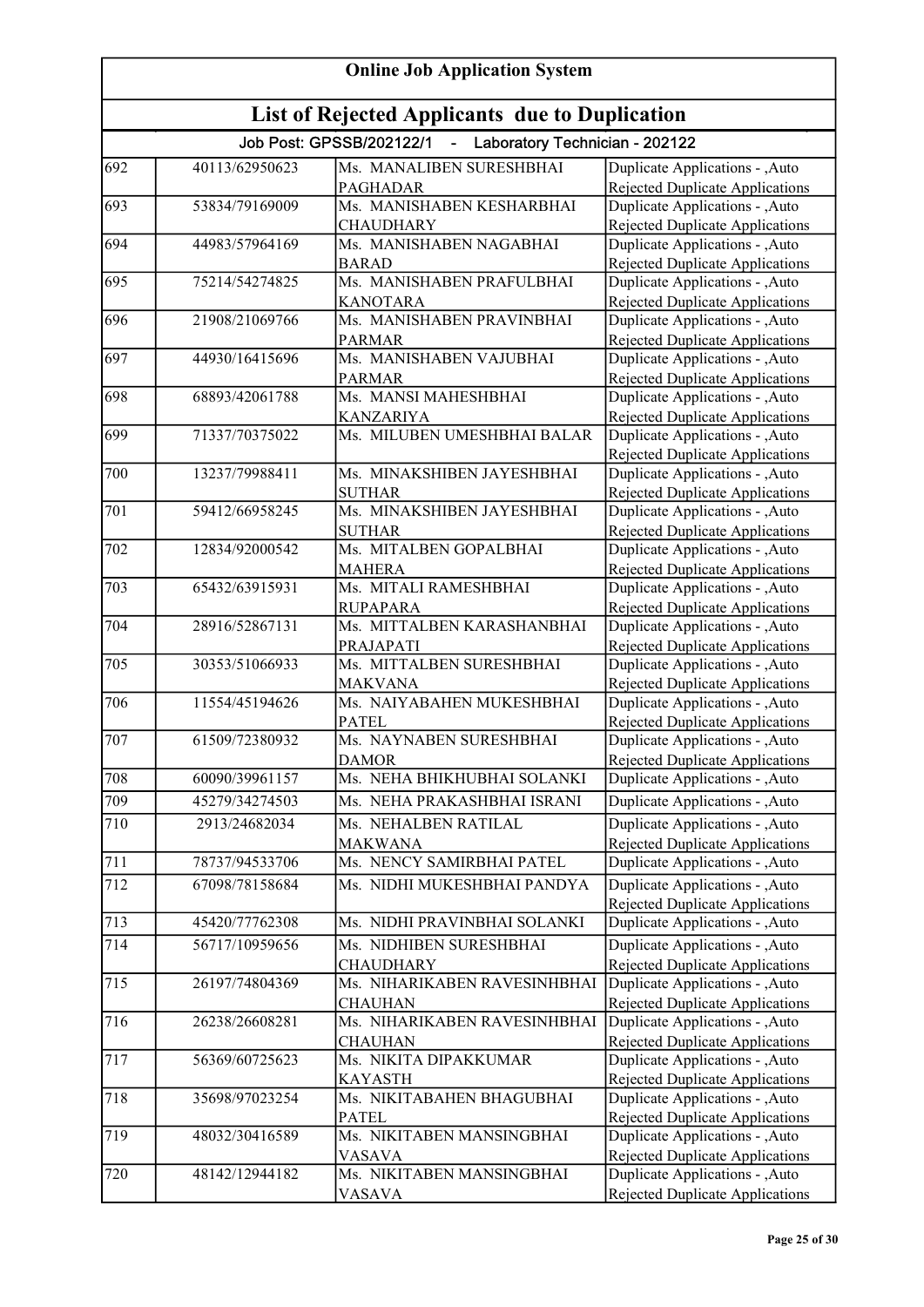| <b>Online Job Application System</b>                  |                |                                                              |                                                                           |  |
|-------------------------------------------------------|----------------|--------------------------------------------------------------|---------------------------------------------------------------------------|--|
| <b>List of Rejected Applicants due to Duplication</b> |                |                                                              |                                                                           |  |
|                                                       |                | Job Post: GPSSB/202122/1<br>- Laboratory Technician - 202122 |                                                                           |  |
| 721                                                   | 43947/48759422 | Ms. NIKITABEN RAJESHKUMAR                                    | Duplicate Applications - , Auto                                           |  |
|                                                       |                | <b>CHAUHAN</b>                                               | Rejected Duplicate Applications                                           |  |
| 722                                                   | 4934/42380033  | Ms. NIKITABEN SATISHKUMAR                                    | Duplicate Applications - , Auto                                           |  |
|                                                       |                | <b>PATEL</b>                                                 | Rejected Duplicate Applications                                           |  |
| 723                                                   | 52138/47328954 | Ms. NIKITABEN VASUDEVBHAI                                    | Duplicate Applications - , Auto                                           |  |
|                                                       |                | <b>DUDHAREJIYA</b>                                           | <b>Rejected Duplicate Applications</b>                                    |  |
| 724                                                   | 44998/69588626 | Ms. NILAM PRAVINBHAI PANDYA                                  | Duplicate Applications - ,Auto                                            |  |
|                                                       |                |                                                              | Rejected Duplicate Applications                                           |  |
| 725                                                   | 8961/17905386  | Ms. NILAMBEN ISHVARBHAI                                      | Duplicate Applications - , Auto                                           |  |
| 726                                                   | 19746/91875370 | <b>CHAUHAN</b><br>Ms. NILAMBEN KANTIBHAI                     | <b>Rejected Duplicate Applications</b>                                    |  |
|                                                       |                | <b>SANKHAT</b>                                               | Duplicate Applications - , Auto<br>Rejected Duplicate Applications        |  |
| 727                                                   | 35353/46800753 | Ms. NIRAJABEN GIRISHBHAI                                     | Duplicate Applications - , Auto                                           |  |
|                                                       |                | <b>SOLANKI</b>                                               | Rejected Duplicate Applications                                           |  |
| 728                                                   | 59048/15006751 | Ms. NIRALI GORDHANBHAI                                       | Duplicate Applications - , Auto                                           |  |
|                                                       |                | <b>PARMAR</b>                                                | <b>Rejected Duplicate Applications</b>                                    |  |
| 729                                                   | 51158/21638572 | Ms. NIREEXABEN RAMSINHBHAI                                   | Duplicate Applications - , Auto                                           |  |
|                                                       |                | <b>RATHOD</b>                                                | <b>Rejected Duplicate Applications</b>                                    |  |
| 730                                                   | 41228/21859513 | Ms. NIRJARIBEN PANKAJKUMAR                                   | Duplicate Applications - , Auto                                           |  |
|                                                       |                | <b>AGRAWAL</b>                                               | <b>Rejected Duplicate Applications</b>                                    |  |
| $\overline{731}$                                      | 83269/66919216 | Ms. NISHABEN DINESHBHAI PATEL                                | Duplicate Applications - ,Auto                                            |  |
|                                                       |                |                                                              | <b>Rejected Duplicate Applications</b>                                    |  |
| 732                                                   | 65824/99630773 | Ms. NITABEN NATVARSINH RAVAL                                 | Duplicate Applications - , Auto                                           |  |
|                                                       |                |                                                              | Rejected Duplicate Applications                                           |  |
| 733                                                   | 11660/29848334 | Ms. NIYATI NARENDRABHAI                                      | Duplicate Applications - ,Auto                                            |  |
|                                                       |                | <b>CHAUDHARY</b>                                             | <b>Rejected Duplicate Applications</b>                                    |  |
| 734                                                   | 19477/73083515 | Ms. PALAKBEN ASHVINBHAI                                      | Duplicate Applications - , Auto                                           |  |
|                                                       |                | <b>PARMAR</b>                                                | Rejected Duplicate Applications                                           |  |
| 735                                                   | 11729/38604009 | Ms. PALLAVIBEN NARENDRABHAI                                  | Duplicate Applications - , Auto                                           |  |
|                                                       |                | <b>JOSHI</b>                                                 | Rejected Duplicate Applications                                           |  |
| 736                                                   | 72467/38842764 | Ms. PANKTIBEN PARSOTTAMBHAI                                  | Duplicate Applications - , Auto                                           |  |
|                                                       |                | PRAJAPATI                                                    | Rejected Duplicate Applications                                           |  |
| 737                                                   | 13549/93150782 | Ms. PARITABEN RANJITBHAI                                     | Duplicate Applications - , Auto                                           |  |
| 738                                                   | 19710/62334004 | <b>CHAVDA</b><br>Ms. PARULBEN RAMESHBHAI                     | Rejected Duplicate Applications                                           |  |
|                                                       |                |                                                              | Duplicate Applications - , Auto<br><b>Rejected Duplicate Applications</b> |  |
| 739                                                   | 19750/46534548 | <b>PARMAR</b><br>Ms. PARULBEN RAMESHBHAI                     | Duplicate Applications - , Auto                                           |  |
|                                                       |                | <b>PARMAR</b>                                                | Rejected Duplicate Applications                                           |  |
| 740                                                   | 33404/34083258 | Ms. PAYAL HARESHBHAI SABVA                                   | Duplicate Applications - , Auto                                           |  |
| 741                                                   | 36422/86326189 | Ms. PAYALBAHEN KANTILAL                                      | Duplicate Applications - , Auto                                           |  |
|                                                       |                | <b>PATEL</b>                                                 | Rejected Duplicate Applications                                           |  |
| 742                                                   | 36471/91629117 | Ms. PAYALBAHEN KANTILAL                                      | Duplicate Applications - , Auto                                           |  |
|                                                       |                | <b>PATEL</b>                                                 | Rejected Duplicate Applications                                           |  |
| 743                                                   | 42681/94342098 | Ms. PAYALBEN BABUBHAI                                        | Duplicate Applications - , Auto                                           |  |
|                                                       |                | <b>DUDHAT</b>                                                | Rejected Duplicate Applications                                           |  |
| 744                                                   | 21644/87705547 | Ms. PAYALBEN KANUBHAI                                        | Duplicate Applications - , Auto                                           |  |
|                                                       |                | <b>BARAIYA</b>                                               | Rejected Duplicate Applications                                           |  |
| 745                                                   | 34953/75727485 | Ms. PAYALBEN MASARIBHAI                                      | Duplicate Applications - , Auto                                           |  |
|                                                       |                | <b>ODEDARA</b>                                               | Rejected Duplicate Applications                                           |  |
| 746                                                   | 2846/82761141  | Ms. PAYALBEN RAJENDRAKUMAR                                   | Duplicate Applications - , Auto                                           |  |
|                                                       |                | <b>RANA</b>                                                  | Rejected Duplicate Applications                                           |  |
| 747                                                   | 58131/17773673 | Ms. PAYALBEN VINUBHAI ZALA                                   | Duplicate Applications - ,Auto                                            |  |
| 748                                                   | 26951/62830925 | Ms. PINALBAHEN MAHENDRABHAI                                  | Duplicate Applications - , Auto                                           |  |
|                                                       |                | <b>PATEL</b>                                                 | Rejected Duplicate Applications                                           |  |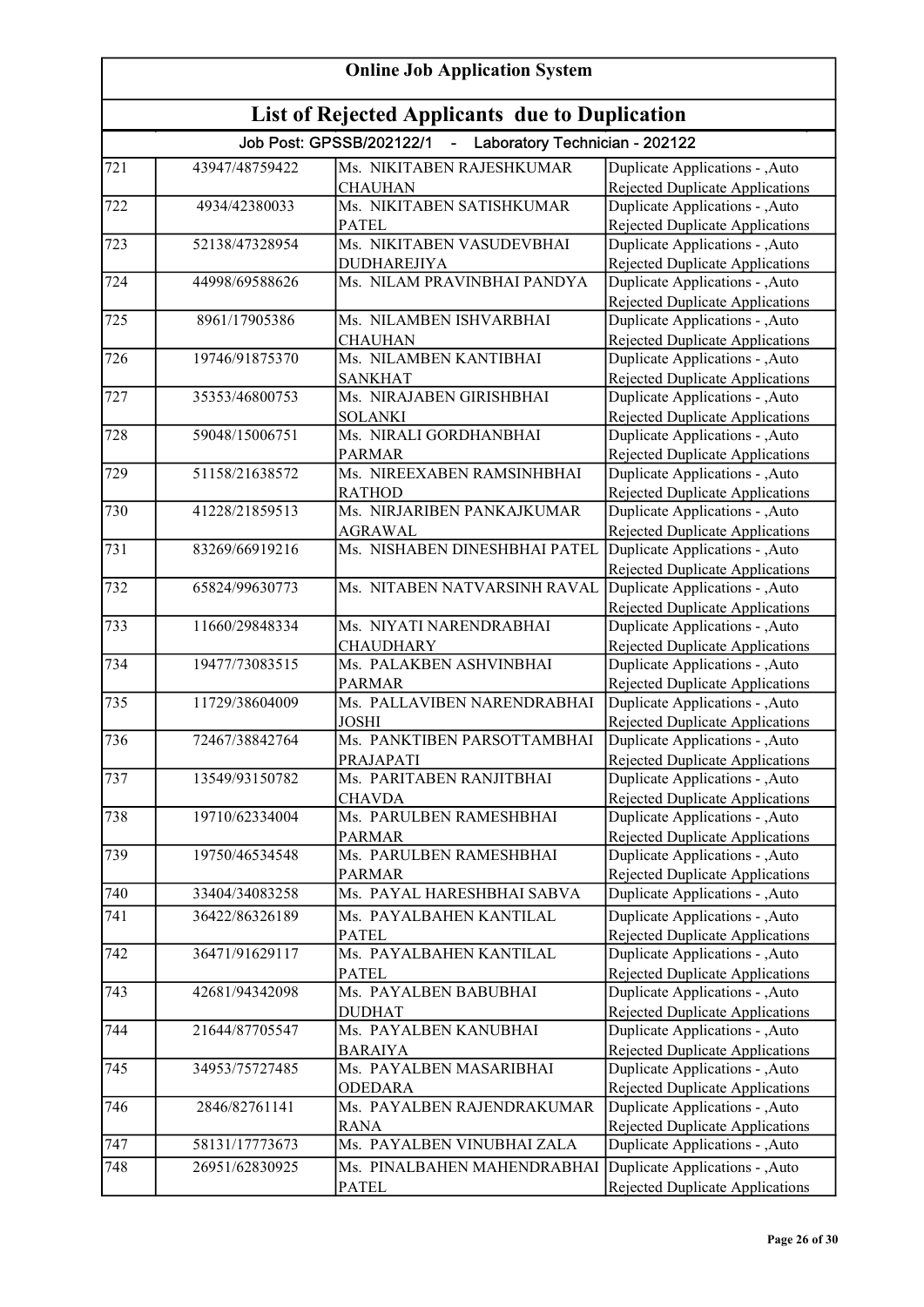| <b>Online Job Application System</b>           |                |                                                                              |                                                                           |  |
|------------------------------------------------|----------------|------------------------------------------------------------------------------|---------------------------------------------------------------------------|--|
| List of Rejected Applicants due to Duplication |                |                                                                              |                                                                           |  |
|                                                |                | Job Post: GPSSB/202122/1<br>Laboratory Technician - 202122<br>$\blacksquare$ |                                                                           |  |
| 749                                            | 62024/48042518 | Ms. PINKIBEN VIRSANGBHAI                                                     | Duplicate Applications - , Auto                                           |  |
|                                                |                | <b>CHAUDHARY</b>                                                             | Rejected Duplicate Applications                                           |  |
| 750                                            | 51972/78077558 | Ms. POOJA ASHWINBHAI                                                         | Duplicate Applications - ,Auto                                            |  |
|                                                |                | <b>VADGAMA</b>                                                               | Rejected Duplicate Applications                                           |  |
| 751                                            | 77173/50090011 | Ms. POOJA DIPAKBHAI MALAVIYA                                                 | Duplicate Applications - , Auto                                           |  |
|                                                |                |                                                                              | Rejected Duplicate Applications                                           |  |
| 752                                            | 82047/25444919 | Ms. POOJA DIPAKBHAI MALAVIYA                                                 | Duplicate Applications - ,Auto                                            |  |
|                                                |                |                                                                              | Rejected Duplicate Applications                                           |  |
| 753                                            | 5207/92309587  | Ms. POONAM DINESHBHAI                                                        | Duplicate Applications - , Auto                                           |  |
|                                                |                | <b>PANCHAL</b>                                                               | Rejected Duplicate Applications                                           |  |
| 754                                            | 5281/42070317  | Ms. POONAM DINESHBHAI                                                        | Duplicate Applications - , Auto                                           |  |
|                                                | 33843/47901558 | <b>PANCHAL</b><br>Ms. POONAMBEN SIDDHARAJBHAI                                | Rejected Duplicate Applications                                           |  |
| 755                                            |                | <b>GHANTIYA</b>                                                              | Duplicate Applications - , Auto                                           |  |
| 756                                            | 82141/92906191 | Ms. PRACHI CHETANBHAI PATEL                                                  | <b>Rejected Duplicate Applications</b><br>Duplicate Applications - , Auto |  |
|                                                |                |                                                                              |                                                                           |  |
| 757                                            | 55572/53262341 | Ms. PRACHI MANUBHAI PATEL                                                    | Duplicate Applications - , Auto                                           |  |
| 758                                            | 77767/76569488 | Ms. PRAGATIBEN ARVINADKUMAR                                                  | Duplicate Applications - , Auto                                           |  |
|                                                |                | <b>PATEL</b>                                                                 | Rejected Duplicate Applications                                           |  |
| 759                                            | 78017/73891592 | Ms. PRAGATIBEN ARVINADKUMAR Duplicate Applications - ,Auto                   |                                                                           |  |
|                                                |                | <b>PATEL</b>                                                                 | <b>Rejected Duplicate Applications</b>                                    |  |
| 760                                            | 78042/75574537 | Ms. PRAGATIBEN ARVINADKUMAR Duplicate Applications - ,Auto                   |                                                                           |  |
|                                                |                | <b>PATEL</b>                                                                 | <b>Rejected Duplicate Applications</b>                                    |  |
| 761                                            | 78202/80789940 | Ms. PRAGATIBEN ARVINADKUMAR Duplicate Applications - , Auto                  |                                                                           |  |
| 762                                            | 77429/45918463 | <b>PATEL</b><br>Ms. PRAGTI PARASOTAMBHAI                                     | <b>Rejected Duplicate Applications</b><br>Duplicate Applications - , Auto |  |
|                                                |                | <b>SONDARVA</b>                                                              |                                                                           |  |
| 763                                            | 13202/87428711 | Ms. PRATIKSHA HIMMATSINH                                                     | <b>Rejected Duplicate Applications</b><br>Duplicate Applications - , Auto |  |
|                                                |                | <b>BHABHOR</b>                                                               | Rejected Duplicate Applications                                           |  |
| 764                                            | 30161/26332764 | Ms. PRATIMABEN BHYJIBHAI                                                     | Duplicate Applications - ,Auto                                            |  |
|                                                |                | VASAVA                                                                       | <b>Rejected Duplicate Applications</b>                                    |  |
| 765                                            | 78626/48692511 | Ms. PRITIBEN DASHRATHBHAI                                                    | Duplicate Applications - , Auto                                           |  |
|                                                |                | <b>MAJIRANA</b>                                                              | Rejected Duplicate Applications                                           |  |
| 766                                            | 47874/39135291 | Ms. PRITYUNJ VASANTKUMAR                                                     | Duplicate Applications - , Auto                                           |  |
|                                                |                | <b>ASODIA</b>                                                                | <b>Rejected Duplicate Applications</b>                                    |  |
| 767                                            | 79918/45805237 | Ms. PRIYABEN PRATAPBHAI VALA                                                 | Duplicate Applications - , Auto                                           |  |
|                                                |                |                                                                              | Rejected Duplicate Applications                                           |  |
| 768                                            | 41650/82064587 | Ms. PRIYANKABAHEN NATHABHAI                                                  | Duplicate Applications - , Auto                                           |  |
|                                                |                | PRAJAPATI                                                                    | Rejected Duplicate Applications                                           |  |
| 769                                            | 57887/79140758 | Ms. PRIYANKABEN KANAKSINH                                                    | Duplicate Applications - , Auto                                           |  |
|                                                |                | ZALA                                                                         | Rejected Duplicate Applications                                           |  |
| 770                                            | 39527/38795467 | Ms. PRIYANSHIKUMARI                                                          | Duplicate Applications - , Auto                                           |  |
|                                                |                | JEETINBHAI TANDEL                                                            | Rejected Duplicate Applications                                           |  |
| 771                                            | 56535/74499991 | Ms. RACHANA HASMUKHBHAI                                                      | Duplicate Applications - , Auto                                           |  |
|                                                |                | <b>RAJVANSHI</b>                                                             | Rejected Duplicate Applications                                           |  |
| 772                                            | 8532/16973588  | Ms. RADHABEN NANJIBHAI DAMOR Duplicate Applications - , Auto                 |                                                                           |  |
|                                                |                |                                                                              | <b>Rejected Duplicate Applications</b>                                    |  |
| 773                                            | 76579/49438910 | Ms. RADHIKABEN RAJENDRABHAI                                                  | Duplicate Applications - , Auto                                           |  |
|                                                |                | <b>SOLANKI</b>                                                               | Rejected Duplicate Applications                                           |  |
| 774                                            | 5083/83078052  | Ms. RADHIKABEN RAMESHBHAI                                                    | Duplicate Applications - , Auto                                           |  |
|                                                |                | <b>MER</b>                                                                   | Rejected Duplicate Applications                                           |  |
| 775                                            | 1282/15559108  | Ms. RAJNI VASHRAMBHAI THAKOR                                                 | Duplicate Applications - , Auto                                           |  |
|                                                |                |                                                                              | Rejected Duplicate Applications                                           |  |
| 776                                            | 11712/55556338 | Ms. RAKSHA RAJENDRAGIRI                                                      | Duplicate Applications - , Auto                                           |  |
|                                                |                | MEGHNATHI                                                                    | Rejected Duplicate Applications                                           |  |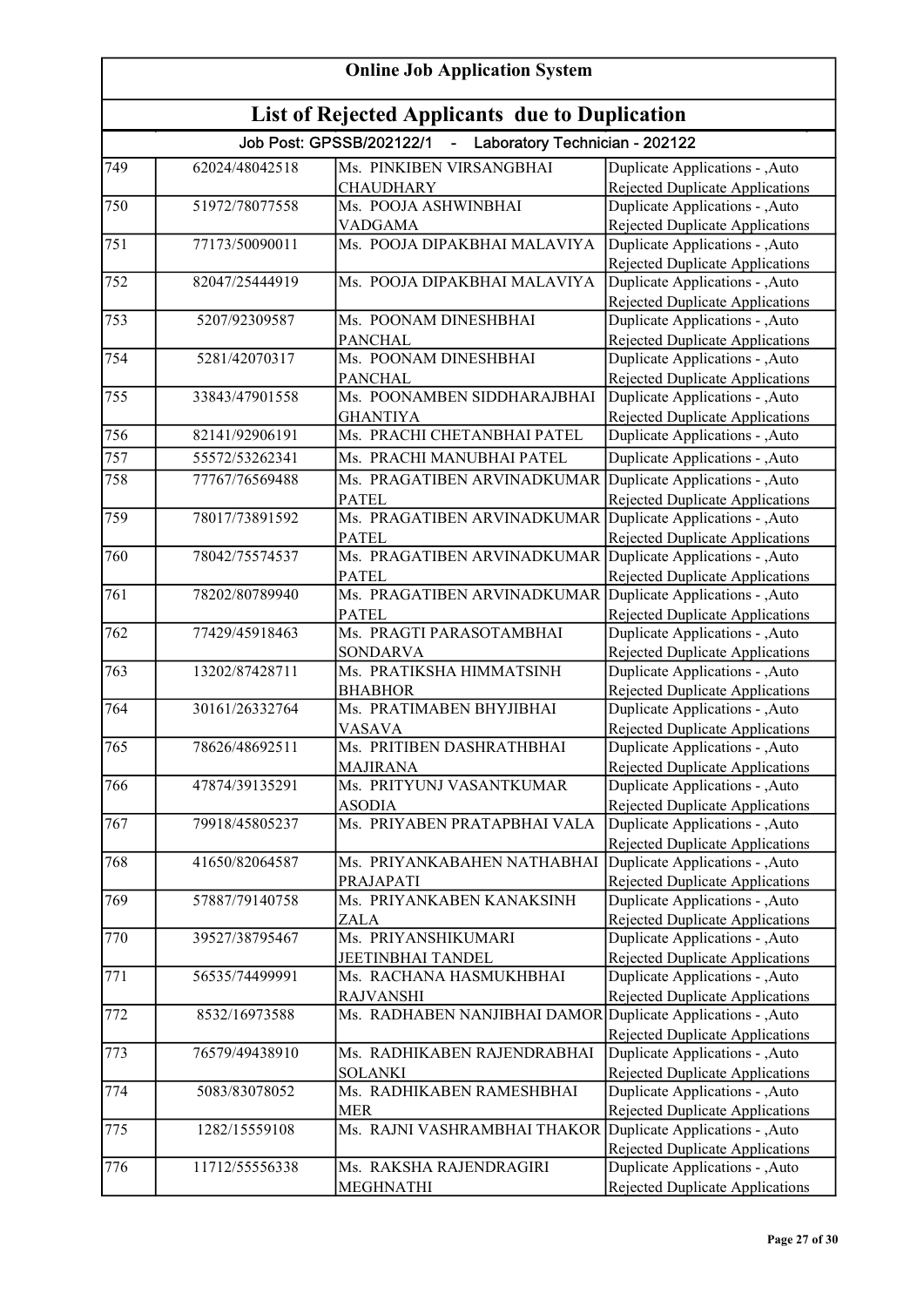| <b>Online Job Application System</b>                  |                |                                                              |                                                                          |  |
|-------------------------------------------------------|----------------|--------------------------------------------------------------|--------------------------------------------------------------------------|--|
| <b>List of Rejected Applicants due to Duplication</b> |                |                                                              |                                                                          |  |
|                                                       |                | Job Post: GPSSB/202122/1<br>- Laboratory Technician - 202122 |                                                                          |  |
| 777                                                   | 31976/60689716 | Ms. RAVINA HASMUKHBHAI TURI                                  | Duplicate Applications - ,Auto                                           |  |
|                                                       |                |                                                              | Rejected Duplicate Applications                                          |  |
| 778                                                   | 39558/49307816 | Ms. RAVINA NARESH GOSAI                                      | Duplicate Applications - ,Auto                                           |  |
| 779                                                   | 27539/17559651 | Ms. REKHABAHEN JERAMBHAI                                     | Duplicate Applications - , Auto                                          |  |
|                                                       |                | <b>MAKVANA</b>                                               | Rejected Duplicate Applications                                          |  |
| 780                                                   | 64379/51752771 | Ms. REKHABEN VALAJIBHAI                                      | Duplicate Applications - ,Auto                                           |  |
|                                                       |                | <b>CHAUDHARI</b>                                             | Rejected Duplicate Applications                                          |  |
| $\overline{781}$                                      | 65773/33085824 | Ms. RIDDHI KIRITBHAI SOJITRA                                 | Duplicate Applications - ,Auto                                           |  |
| 782                                                   | 6290/53807895  | Ms. RIDDHI VINODKUMAR                                        | Duplicate Applications - ,Auto                                           |  |
| 783                                                   | 27228/92292876 | <b>LANGDECHA</b><br>Ms. RIDDHIBEN PRATAPBHAI                 | <b>Rejected Duplicate Applications</b>                                   |  |
|                                                       |                | <b>CHAUDHARI</b>                                             | Duplicate Applications - , Auto<br>Rejected Duplicate Applications       |  |
| 784                                                   | 49049/52759610 | Ms. RIDDHIBEN SHIVABHAI                                      | Duplicate Applications - , Auto                                          |  |
|                                                       |                | <b>DODIYA</b>                                                | <b>Rejected Duplicate Applications</b>                                   |  |
| 785                                                   | 50946/39302143 | Ms. RIDDHIBEN SHIVABHAI                                      | Duplicate Applications - , Auto                                          |  |
|                                                       |                | <b>DODIYA</b>                                                | Rejected Duplicate Applications                                          |  |
| 786                                                   | 6054/85883702  | Ms. RIDDHIBEN VASUDEVBHAI                                    | Duplicate Applications - , Auto                                          |  |
|                                                       |                | <b>BHATT</b>                                                 | Rejected Duplicate Applications                                          |  |
| 787                                                   | 74748/77203685 | Ms. RIYA MAHESHBHAI VADHIYA                                  | Duplicate Applications - ,Auto                                           |  |
|                                                       |                |                                                              | Rejected Duplicate Applications                                          |  |
| 788                                                   | 75347/85284315 | Ms. RIYA MAHESHBHAI VADHIYA                                  | Duplicate Applications - , Auto                                          |  |
|                                                       |                |                                                              | Rejected Duplicate Applications                                          |  |
| 789                                                   | 47583/59909894 | Ms. ROSHNI SATISHBHAI PAREKH                                 | Duplicate Applications - , Auto                                          |  |
| 790                                                   | 953/37282434   | Ms. RUPALBEN SURESHBHAI                                      | Rejected Duplicate Applications                                          |  |
|                                                       |                | <b>RATHWA</b>                                                | Duplicate Applications - ,Auto<br><b>Rejected Duplicate Applications</b> |  |
| $\sqrt{791}$                                          | 65657/73173649 | Ms. RUPALBEN SURESHBHAI                                      | Duplicate Applications - ,Auto                                           |  |
|                                                       |                | <b>RATHWA</b>                                                | Rejected Duplicate Applications                                          |  |
| $\sqrt{792}$                                          | 69692/84496344 | Ms. RUTIKABEN BABUBHAI MORI                                  | Duplicate Applications - , Auto                                          |  |
| 793                                                   | 8033/61523450  | Ms. SANGITA SOMABHAI SOLANKI                                 | Duplicate Applications - , Auto                                          |  |
|                                                       |                |                                                              | Rejected Duplicate Applications                                          |  |
| 794                                                   | 33173/14630773 | Ms. SANGITABEN JEMALBHAI                                     | Duplicate Applications - , Auto                                          |  |
|                                                       |                | <b>RAVAL</b>                                                 | <b>Rejected Duplicate Applications</b>                                   |  |
| $\sqrt{795}$                                          | 57294/38861938 | Ms. SAPNA JAGAJI THAKOR                                      | Duplicate Applications - , Auto                                          |  |
| 796                                                   | 19090/20371761 | Ms. SHARMILA VINUBHAI PARMAR                                 | Duplicate Applications - , Auto                                          |  |
|                                                       |                |                                                              | Rejected Duplicate Applications                                          |  |
| 797                                                   | 32276/42352260 | Ms. SHARMILA VINUBHAI PARMAR                                 | Duplicate Applications - , Auto                                          |  |
|                                                       |                |                                                              | Rejected Duplicate Applications                                          |  |
| 798                                                   | 50675/55924735 | Ms. SHARMILABEN PUJABHAI                                     | Duplicate Applications - ,Auto                                           |  |
|                                                       |                | <b>KHANT</b>                                                 | Rejected Duplicate Applications                                          |  |
| 799                                                   | 26567/19735261 | Ms. SHILABEN LAXMANBHAI                                      | Duplicate Applications - , Auto                                          |  |
| 800                                                   | 14620/20600806 | <b>BHURIYA</b><br>Ms. SHITALBEN MOHANBHAI                    | Rejected Duplicate Applications<br>Duplicate Applications - ,Auto        |  |
|                                                       |                | <b>PATEL</b>                                                 | Rejected Duplicate Applications                                          |  |
| 801                                                   | 37523/95083859 | Ms. SHIVALIBEN HARESHBHAI                                    | Duplicate Applications - , Auto                                          |  |
|                                                       |                | <b>VORA</b>                                                  | <b>Rejected Duplicate Applications</b>                                   |  |
| 802                                                   | 71205/65263869 | Ms. SHIVANGI ASHOKBHAI                                       | Duplicate Applications - , Auto                                          |  |
|                                                       |                | <b>PANDAV</b>                                                | <b>Rejected Duplicate Applications</b>                                   |  |
| 803                                                   | 44899/12466466 | Ms. SHOBHANABEN KANTIBHAI                                    | Duplicate Applications - , Auto                                          |  |
|                                                       |                | <b>KHARADI</b>                                               | <b>Rejected Duplicate Applications</b>                                   |  |
| 804                                                   | 76991/50747071 | Ms. SHRADDHA NANJIBHAI                                       | Duplicate Applications - , Auto                                          |  |
|                                                       |                | <b>SUTARIYA</b>                                              | <b>Rejected Duplicate Applications</b>                                   |  |
| 805                                                   | 59675/17527251 | Ms. SHREYA MAHENDRABHAI                                      | Duplicate Applications - ,Auto                                           |  |
|                                                       |                | <b>BAROT</b>                                                 | Rejected Duplicate Applications                                          |  |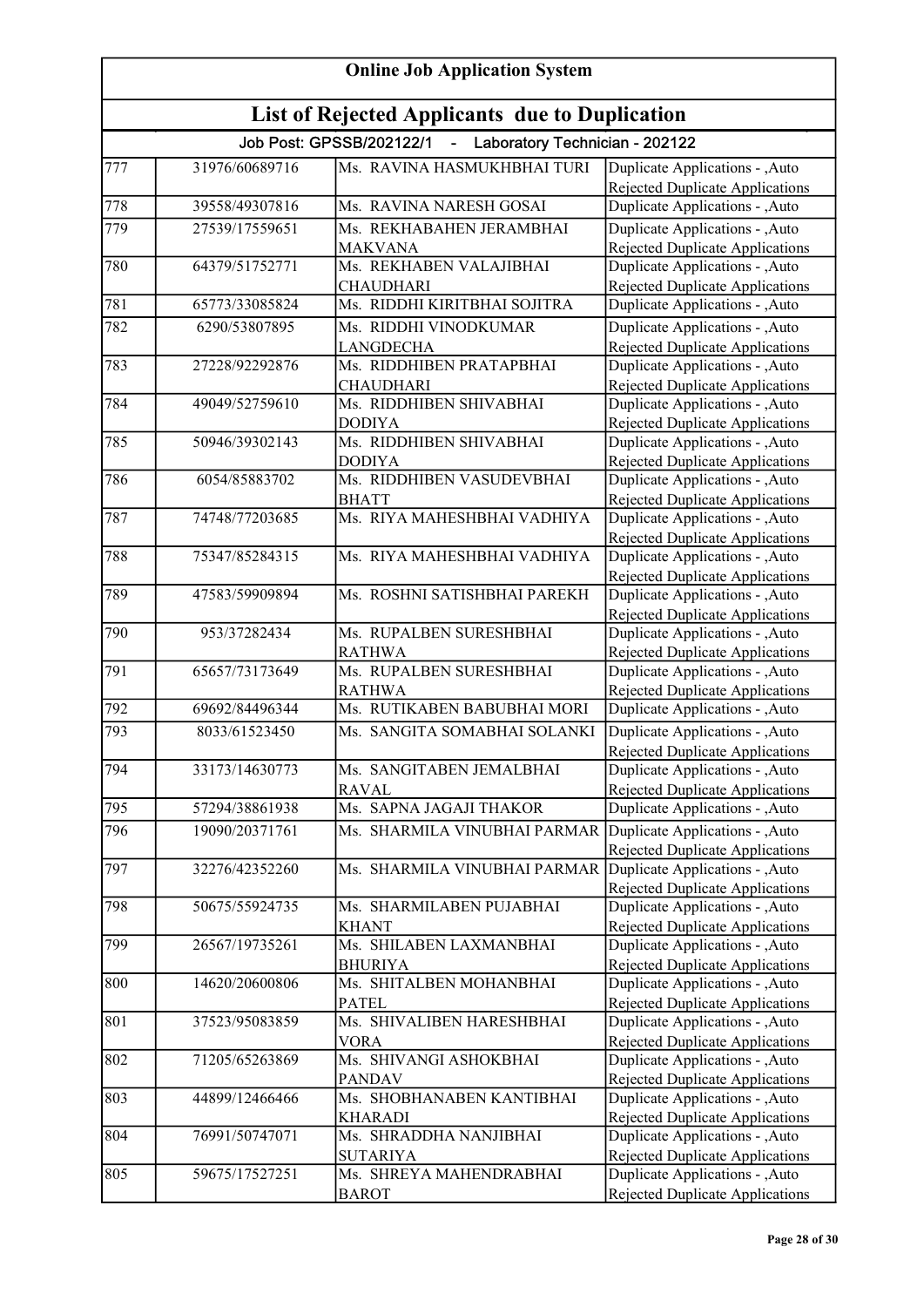| <b>Online Job Application System</b>                  |                |                                                            |                                                                          |  |
|-------------------------------------------------------|----------------|------------------------------------------------------------|--------------------------------------------------------------------------|--|
| <b>List of Rejected Applicants due to Duplication</b> |                |                                                            |                                                                          |  |
|                                                       |                | Job Post: GPSSB/202122/1<br>Laboratory Technician - 202122 |                                                                          |  |
| 806                                                   | 30731/71654194 | Ms. SHWETABEN                                              | Duplicate Applications - , Auto                                          |  |
|                                                       |                | RAJENDRAKUMAR CHAUHAN                                      | Rejected Duplicate Applications                                          |  |
| 807                                                   | 25333/53158578 | Ms. SONALBAHEN HAMIRBHAI                                   | Duplicate Applications - ,Auto                                           |  |
|                                                       |                | <b>KANZARIYA</b>                                           | <b>Rejected Duplicate Applications</b>                                   |  |
| 808                                                   | 60438/87456670 | Ms. SONALBEN RAJUBHAI                                      | Duplicate Applications - ,Auto                                           |  |
|                                                       |                | <b>VASAIYA</b>                                             | Rejected Duplicate Applications                                          |  |
| 809                                                   | 49826/51611908 | Ms. SRUSHTI RAMESHBHAI                                     | Duplicate Applications - ,Auto                                           |  |
| 810                                                   | 35203/25639367 | <b>CHAUDHARY</b><br>Ms. SUCHITA CHANDUBHAI PATEL           | Rejected Duplicate Applications<br>Duplicate Applications - ,Auto        |  |
|                                                       |                |                                                            | Rejected Duplicate Applications                                          |  |
| 811                                                   | 10961/72372942 | Ms. TANJILA RAHIMBHAI                                      | Duplicate Applications - ,Auto                                           |  |
|                                                       |                | <b>MATHAKIYA</b>                                           | Rejected Duplicate Applications                                          |  |
| 812                                                   | 13929/68393809 | Ms. TANJILA RAHIMBHAI                                      | Duplicate Applications - , Auto                                          |  |
|                                                       |                | <b>MATHAKIYA</b>                                           | <b>Rejected Duplicate Applications</b>                                   |  |
| 813                                                   | 67246/54599177 | Ms. TANVI DINESHBHAI VIRADIYA                              | Duplicate Applications - ,Auto                                           |  |
|                                                       |                |                                                            | Rejected Duplicate Applications                                          |  |
| 814                                                   | 45375/47438399 | Ms. TARANNUM VALIMAMAD                                     | Duplicate Applications - , Auto                                          |  |
|                                                       |                | <b>KADIVAR</b>                                             | <b>Rejected Duplicate Applications</b>                                   |  |
| 815                                                   | 34416/83595882 | Ms. TARUNA ISHVARLAL VARU                                  | Duplicate Applications - , Auto                                          |  |
| 816                                                   | 51917/13303483 | Ms. TEJAL SHAMBHUBHAI KARENA                               | Duplicate Applications - , Auto                                          |  |
|                                                       |                |                                                            | Rejected Duplicate Applications                                          |  |
| 817                                                   | 31512/39549991 | Ms. TEJALBEN MAGANBHAI                                     | Duplicate Applications - , Auto                                          |  |
|                                                       |                | <b>PARMAR</b>                                              | Rejected Duplicate Applications                                          |  |
| 818                                                   | 20497/37614403 | Ms. TEJALKUMARI GOPALBHAI                                  | Duplicate Applications - , Auto                                          |  |
| 819                                                   | 20631/95793259 | <b>BIRARI</b><br>Ms. TEJALKUMARI GOPALBHAI                 | <b>Rejected Duplicate Applications</b><br>Duplicate Applications - ,Auto |  |
|                                                       |                | <b>BIRARI</b>                                              | <b>Rejected Duplicate Applications</b>                                   |  |
| 820                                                   | 30270/93521563 | Ms. TRUPTI BABULAL JADAV                                   | Duplicate Applications - ,Auto                                           |  |
| 821                                                   | 65226/49912831 | Ms. TRUPTI KARASANBHAI                                     | Duplicate Applications - ,Auto                                           |  |
|                                                       |                | <b>CHAUDHARI</b>                                           | <b>Rejected Duplicate Applications</b>                                   |  |
| 822                                                   | 79238/56205043 | Ms. TRUPTIBEN GAMBHIRBHAI                                  | Duplicate Applications - , Auto                                          |  |
|                                                       |                | <b>VASAVA</b>                                              | Rejected Duplicate Applications                                          |  |
| 823                                                   | 47199/17544543 | Ms. TWINKLE ARVINDBHAI                                     | Duplicate Applications - , Auto                                          |  |
|                                                       |                | <b>PARMAR</b>                                              | <b>Rejected Duplicate Applications</b>                                   |  |
| 824                                                   | 25118/26012081 | Ms. UJAS RAJENDRAKUMAR PATEL                               | Duplicate Applications - , Auto                                          |  |
|                                                       |                |                                                            | <b>Rejected Duplicate Applications</b>                                   |  |
| 825                                                   | 82241/13757055 | Ms. UNNATEEBEN RAMANBHAI                                   | Duplicate Applications - , Auto                                          |  |
|                                                       |                | <b>RATHOD</b>                                              | Rejected Duplicate Applications                                          |  |
| 826                                                   | 68974/97278955 | Ms. UNNATIBEN JESANGBHAI                                   | Duplicate Applications - , Auto                                          |  |
| 827                                                   | 16014/59077318 | <b>PARMAR</b><br>Ms. UPAL SANJAYBHAI PATEL                 | Rejected Duplicate Applications<br>Duplicate Applications - , Auto       |  |
|                                                       |                |                                                            |                                                                          |  |
| 828                                                   | 73166/37616160 | Ms. URMILABEN JAGMALBHAI                                   | Duplicate Applications - ,Auto                                           |  |
| 829                                                   | 28666/99310224 | <b>CHAUDHARY</b><br>Ms. URVASHIBEN                         | Rejected Duplicate Applications<br>Duplicate Applications - , Auto       |  |
|                                                       |                | HARISHCHANDRABHAI PALVE                                    | Rejected Duplicate Applications                                          |  |
| 830                                                   | 35697/98380411 | Ms. URVASHIBEN MANSINH                                     | Duplicate Applications - , Auto                                          |  |
|                                                       |                | <b>KOCHARA</b>                                             | Rejected Duplicate Applications                                          |  |
| 831                                                   | 35822/54750818 | Ms. URVASHIBEN MANSINH                                     | Duplicate Applications - , Auto                                          |  |
|                                                       |                | <b>KOCHARA</b>                                             | Rejected Duplicate Applications                                          |  |
| 832                                                   | 35968/54201472 | Ms. URVASHIBEN MANSINH                                     | Duplicate Applications - , Auto                                          |  |
|                                                       |                | <b>KOCHARA</b>                                             | <b>Rejected Duplicate Applications</b>                                   |  |
| 833                                                   | 36015/11981295 | Ms. URVASHIBEN MANSINH                                     | Duplicate Applications - , Auto                                          |  |
|                                                       |                | <b>KOCHARA</b>                                             | <b>Rejected Duplicate Applications</b>                                   |  |
| 834                                                   | 65910/31896315 | Ms. URVASHIBEN PRATAPSINH                                  | Duplicate Applications - , Auto                                          |  |
|                                                       |                | <b>BARAD</b>                                               | Rejected Duplicate Applications                                          |  |